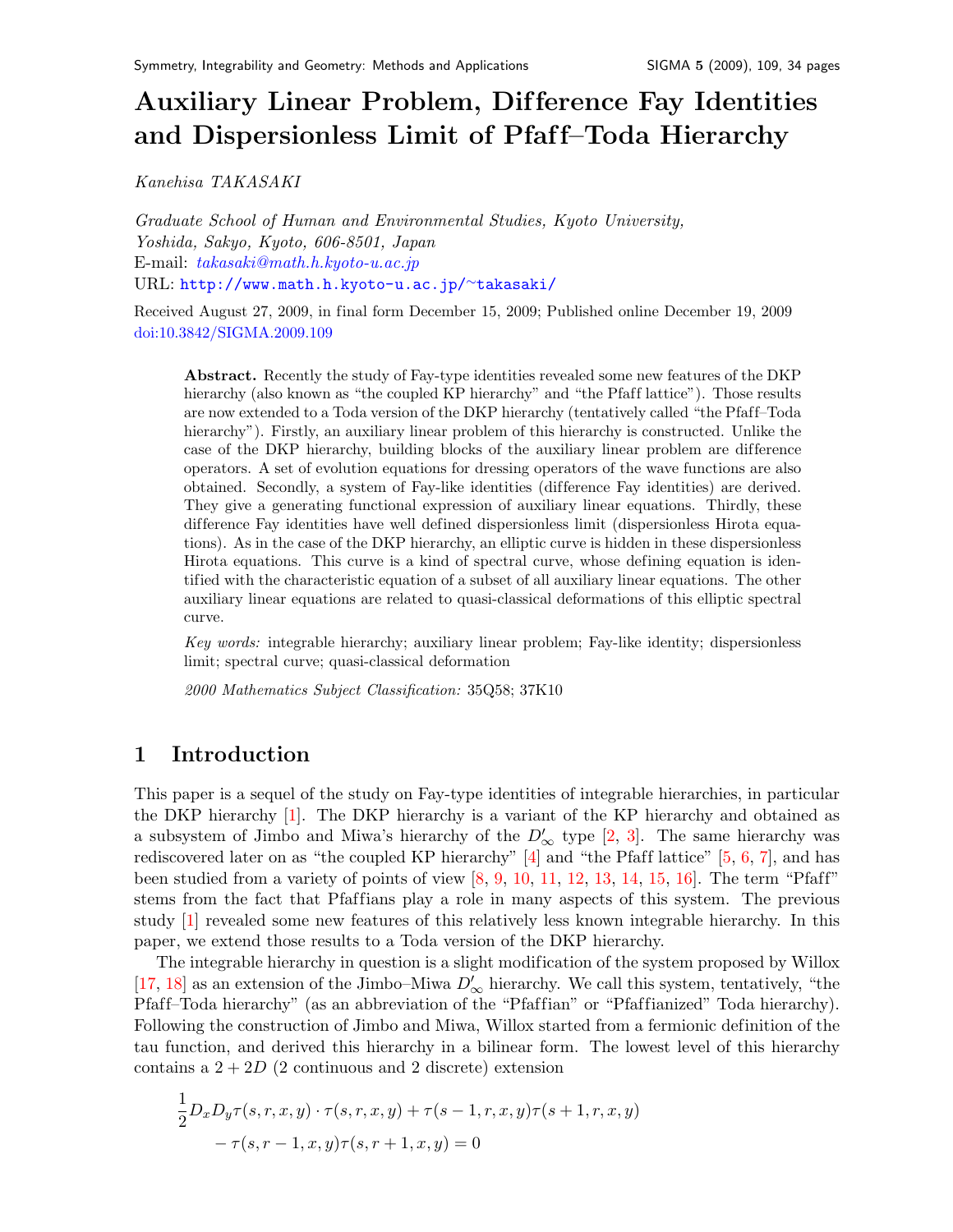of the usual  $2 + 1D$  Toda equation and an additional  $2 + 2D$  equation

$$
D_x \tau(s, r, x, y) \cdot \tau(s+1, r-1, x, y) + D_y \tau(s, r-1, x, y) \cdot \tau(s+1, r, x, y) = 0
$$

(see the papers of Santini et al. [\[19\]](#page-33-11), Hu et al. [\[20\]](#page-33-12) and Gilson and Nimmo [\[21\]](#page-33-13) for some other sources of these equations). Willox further presented an auxiliary linear problem for these lowest equations, but extending it to the full hierarchy was an open problem. We first address this issue, then turn to issues of Fay-like identities and dispersionless limit.

As we show in this paper, the Pfaff-Toda hierarchy is indeed a mixture of the DKP and Toda hierarchies. Firstly, we can formulate an auxiliary linear problem as a two-component system like that of the DKP hierarchy  $[1]$ , but building blocks therein are difference (rather than differential) operators as used for the Toda hierarchy. Secondly, the differential Fay identities of the DKP hierarchy are replaced by "dif ference Fay identities" analogous to those of the Toda hierarchy [\[22,](#page-33-14) [23\]](#page-33-15). Lastly, those difference Fay identities have well defined dispersionless limit to the so called "dispersionless Hirota equations". These equations resemble the dispersionless Hirota equations of the Toda hierarchy [\[22,](#page-33-14) [24,](#page-33-16) [25,](#page-33-17) [26\]](#page-33-18), but exhibits a more complicated structure parallel to the dispersionless Hirota equations of the DKP hierarchy [\[1\]](#page-32-0).

Among these rich contents, a particularly remarkable outcome is the fact that an elliptic curve is hidden in the dispersionless Hirota equations. A similar elliptic curve was also encountered in the dispersionless Hirota equations of the DKP hierarchy [\[1\]](#page-32-0), but its true meaning remained to be clarified. This puzzle was partly resolved by Kodama and Pierce [\[27\]](#page-33-19). They interpreted the curve as an analogue of the "spectral curve" of the dispersionless 1D Toda lattice. We can now give a more definite answer to this issue. Namely, these curves are defined by the characteristic equations of a subset of the full auxiliary linear equations, hence may be literally interpreted as spectral curves. The other auxiliary linear equations are related to "quasi-classical deformations" [\[28,](#page-33-20) [29\]](#page-33-21) of these curves.

This paper is organized as follows. In Section [2,](#page-1-0) we formulate the Pfaff–Toda hierarchy as a bilinear equation for the tau function. This bilinear equation is actually a generating functional expression of an infinite number of Hirota equations. In Section [3,](#page-7-0) we present a full system of auxiliary linear equations that contains Willox's auxiliary linear equations. A system of evolution equations for "dressing operators" of the wave functions are also obtained. The dressing operators are dif ference operators in a direction (s-direction) of the 2D lattice; another direction  $(r\text{-direction})$  plays the role of a discrete time variable. Section [4](#page-16-0) deals with the difference Fay identities. These Fay-like identities are derived from the bilinear equation of Section [2](#page-1-0) by specializing the values of free variables. We show that they are auxiliary linear equations in disguise, namely, they give a generating functional expression of the auxiliary linear equations of Section [3.](#page-7-0) Section [5](#page-23-0) is devoted to the issues of dispersionless limit. The dispersionless Hirota equations are derived from the differential Fay identities as a kind of "quasi-classical limit". After rewriting these dispsersionless Hirota equations, we find an elliptic curve hidden therein, and identify a set of auxiliary linear equations for which the curve can be interpreted as a spectral curve.

## <span id="page-1-0"></span>2 Bilinear equations

The Pfaff–Toda hierarchy has two discrete variables  $s, r \in \mathbb{Z}$  and two sets of continuous variables  $t = (t_1, t_2, \ldots), \ \bar{t} = (\bar{t}_1, \bar{t}_2, \ldots).$  In this section, we present this hierarchy in a bilinear form, which comprises various bilinear equations for the tau function  $\tau = \tau(s, r, t, \bar{t})$ . In the following consideration, we shall frequently use shortened notations such as  $\tau(s,r)$  for  $\tau(s,r,\boldsymbol{t},\boldsymbol{\bar{t}})$  to save spaces.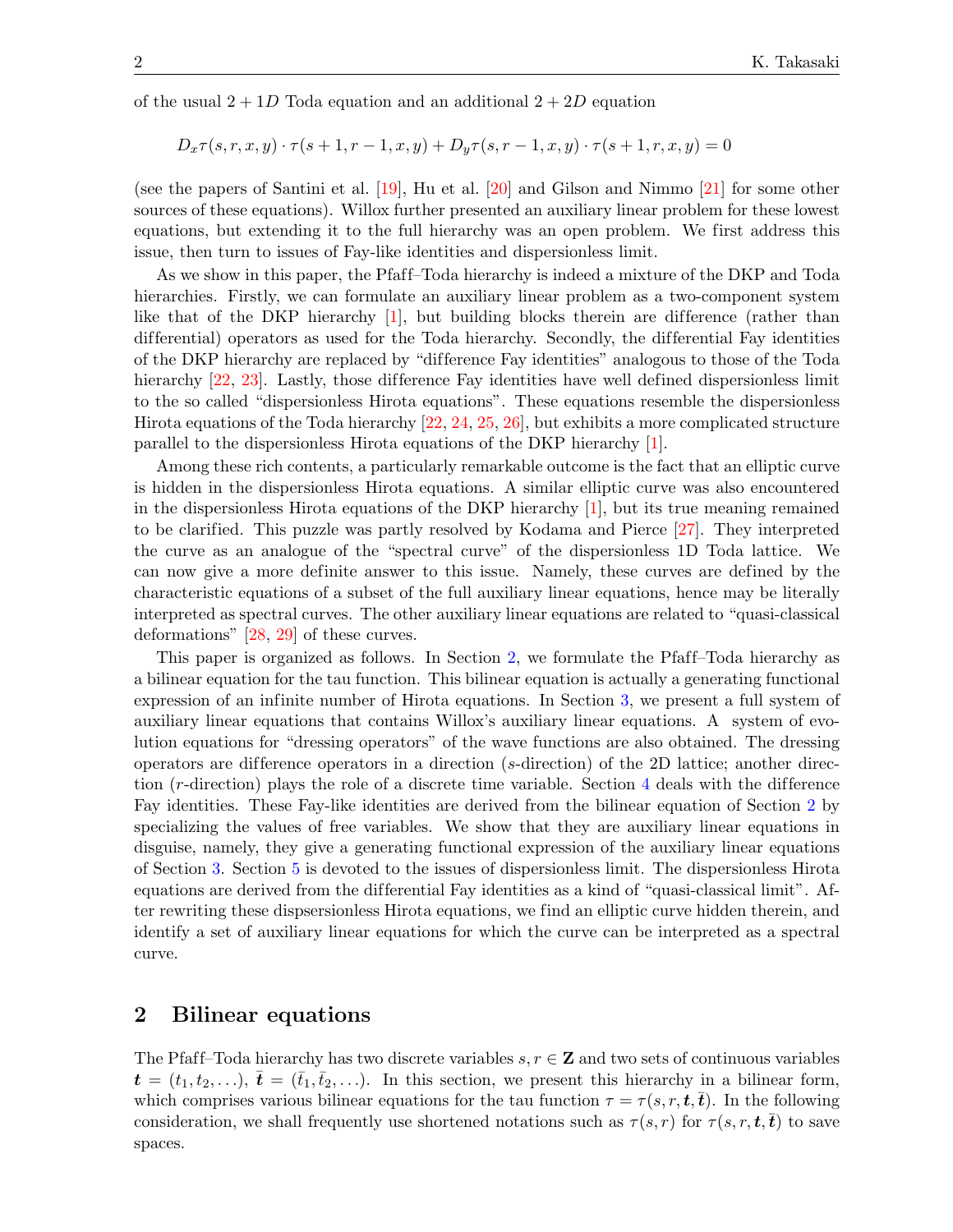<span id="page-2-0"></span> $\alpha$ 

#### 2.1 Bilinear equation of contour integral type

The most fundamental bilinear equation is the equation

$$
\oint \frac{dz}{2\pi i} z^{s'+r'-s-r} e^{\xi(t'-t,z)} \tau(s',r',t'-[z^{-1}],\bar{t}')\tau(s,r,t+[z^{-1}],\bar{t}) \n+ \oint \frac{dz}{2\pi i} z^{s+r-s'-r'-4} e^{\xi(t-t',z)} \tau(s'+1,r'+1,t'+[z^{-1}],\bar{t}')\tau(s-1,r-1,t-[z^{-1}],\bar{t}) \n= \oint \frac{dz}{2\pi i} z^{s'-r'-s+r} e^{\xi(\bar{t}'-\bar{t},z^{-1})} \tau(s'+1,r',t',\bar{t}'-[z])\tau(s-1,r,t,\bar{t}+[z]) \n+ \oint \frac{dz}{2\pi i} z^{s-r-s'+r'} e^{\xi(\bar{t}-\bar{t}',z^{-1})} \tau(s',r'+1,t',\bar{t}'+[z])\tau(s,r-1,t,\bar{t}-[z])
$$
\n(2.1)

that is understood to hold for arbitrary values of  $(s, r, t, \bar{t})$  and  $(s', r', t', \bar{t}')$ . This equation is a modification of the bilinear equation derived by Willox  $[17, 18]$  $[17, 18]$  $[17, 18]$  in a fermionic construction of the tau function (see Section [2.3](#page-5-0) below). Note that we have used the standard notations

$$
[z] = \left(z, \frac{z^2}{2}, \frac{z^3}{3}, \dots\right), \qquad \xi(t, z) = \sum_{k=1}^{\infty} t_k z^k,
$$

and both hand sides of the bilinear equation are contour integrals along simple closed cycles  $C_{\infty}$ (for integrals on the left hand side) and  $C_0$  (for integrals on the right hand side) that encircle the points  $z = \infty$  and  $z = 0$ . Actually, since these integrals simply extract the coefficient of  $z^{-1}$  from Laurent expansion at those points, we can redefine these integrals as a genuine linear map from Laurent series to constants:

$$
\oint \frac{dz}{2\pi i} \sum_{n=-\infty}^{\infty} a_n z^n = a_{-1}.
$$

As we show below, this bilinear equation is a generating functional expression of an infinite number of Hirota equations.

In some cases, it is more convenient to shift s and r as  $s \to s+1$  and  $r \to r+1$ . The outcome is the equation

$$
\oint \frac{dz}{2\pi i} z^{s'+r'-s-r-2} e^{\xi(t'-t,z)} \tau(s',r',t'-[z^{-1}],\bar{t}')\tau(s+1,r+1,t+[z^{-1}],\bar{t}) \n+ \oint \frac{dz}{2\pi i} z^{s+r-s'-r'-2} e^{\xi(t-t',z)} \tau(s'+1,r'+1,t'+[z^{-1}],\bar{t}')\tau(s,r,t-[z^{-1}],\bar{t}) \n= \oint \frac{dz}{2\pi i} z^{s'-r'-s+r} e^{\xi(\bar{t}'-\bar{t},z^{-1})} \tau(s'+1,r',t',\bar{t}'-[z])\tau(s,r+1,t,\bar{t}+[z]) \n+ \oint \frac{dz}{2\pi i} z^{s-r-s'+r'} e^{\xi(\bar{t}-\bar{t}',z^{-1})} \tau(s',r'+1,t',\bar{t}'+[z])\tau(s+1,r,t,\bar{t}-[z]).
$$
\n(2.2)

By changing variables as  $z \to z^{-1}$  on the right hand side, this equation can be converted to a more symmetric form as

<span id="page-2-1"></span>
$$
\oint \frac{dz}{2\pi i} z^{s'+r'-s-r-2} e^{\xi(t'-t,z)} \tau(s',r',t'-[z^{-1}],\bar{t}')\tau(s+1,r+1,t+[z^{-1}],\bar{t}) \n+ \oint \frac{dz}{2\pi i} z^{s+r-s'-r'-2} e^{\xi(t-t',z)} \tau(s'+1,r'+1,t'+[z^{-1}],\bar{t}')\tau(s,r,t-[z^{-1}],\bar{t}) \n= \oint \frac{dz}{2\pi i} z^{-s'+r'+s-r-2} e^{\xi(\bar{t}'-\bar{t},z)} \tau(s'+1,r',t',\bar{t}'-[z^{-1}])\tau(s,r+1,t,\bar{t}+[z^{-1}]) \n+ \oint \frac{dz}{2\pi i} z^{-s+r+s'-r'-2} e^{\xi(\bar{t}-\bar{t}',z)} \tau(s',r'+1,t',\bar{t}'+[z^{-1}])\tau(s+1,r,t,\bar{t}-[z^{-1}]),
$$

though we shall not pursue this line further.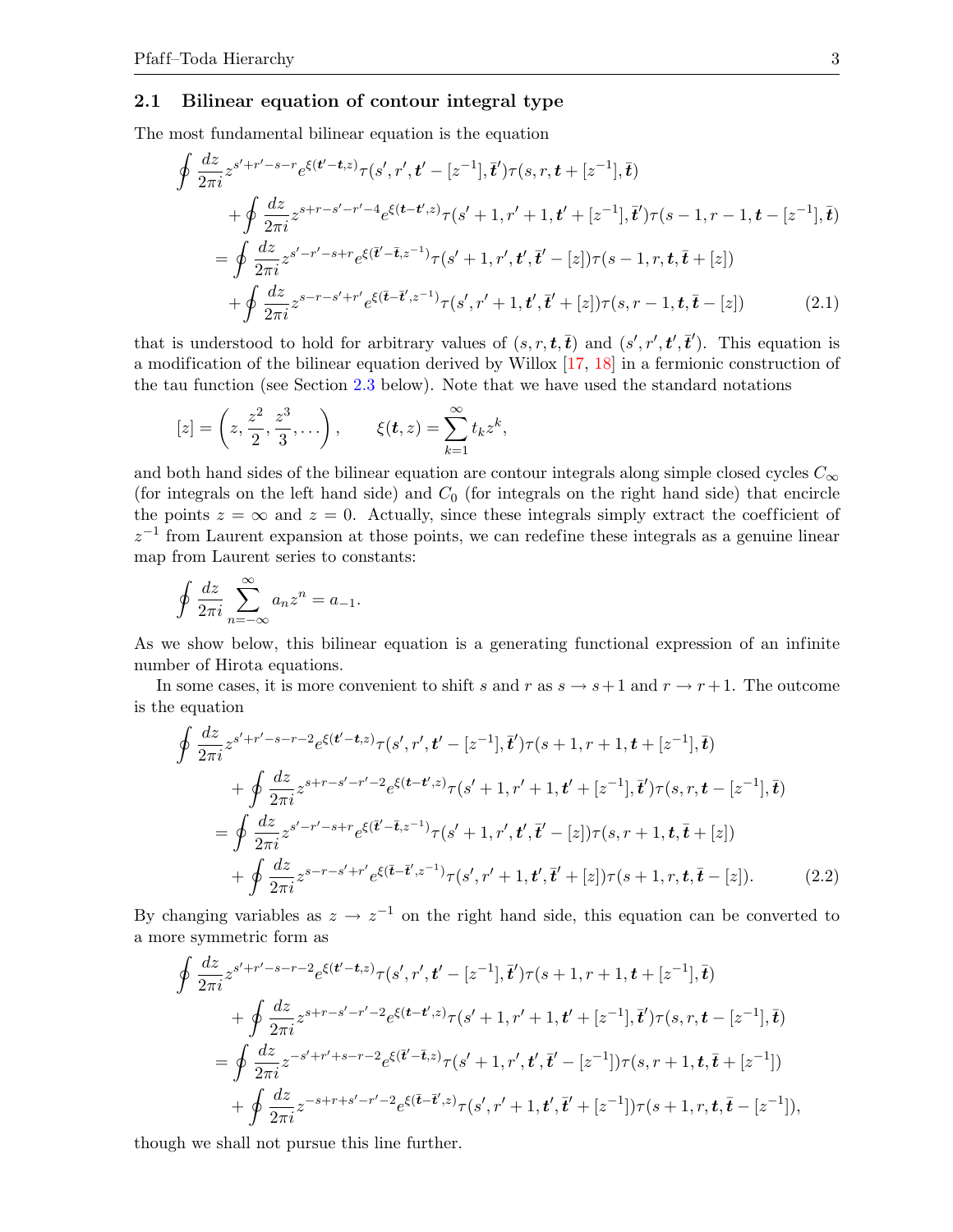## 2.2 Hirota equations

Following the standard procedure, we now introduce arbitrary constants

$$
\boldsymbol{a} = (a_1, a_2, \ldots), \qquad \bar{\boldsymbol{a}} = (\bar{a}_1, \bar{a}_2, \ldots)
$$

and shift the continuous variables  $t, t', \overline{t}, \overline{t}'$  in the bilinear equation [\(2.1\)](#page-2-0) as

$$
t' \rightarrow t - a
$$
,  $\bar{t}' \rightarrow \bar{t} - \bar{a}$ ,  $t \rightarrow t + a$ ,  $\bar{t} \rightarrow \bar{t} + \bar{a}$ .

The bilinear equation thereby takes such a form as

$$
\oint \frac{dz}{2\pi i} z^{s'+r'-s-r} e^{-2\xi(a,z)} \tau(s',r',t-a-[z^{-1}],\bar{t}-\bar{a}) \tau(s,r,t+a+[z^{-1}],\bar{t}+\bar{a}) \n+ \oint \frac{dz}{2\pi i} z^{s+r-s'-r'-4} e^{2\xi(a,z)} \tau(s'+1,r'+1,t-a+[z^{-1}],\bar{t}-\bar{a}) \n\times \tau(s-1,r-1,t+a-[z^{-1}],\bar{t}+\bar{a}) \n= \oint \frac{dz}{2\pi i} z^{s'-r'-s+r} e^{-2\xi(\bar{a},z^{-1})} \tau(s'+1,r',t-a,\bar{t}-\bar{a}-[z]) \tau(s-1,r,t+a,\bar{t}+\bar{a}+[z]) \n+ \oint \frac{dz}{2\pi i} z^{s-r-s'+r'} e^{2\xi(\bar{a},z^{-1})} \tau(s',r'+1,t-a,\bar{t}-\bar{a}+[z]) \tau(s,r-1,t+a,\bar{t}+\bar{a}-[z]).
$$

With the aid of Hirota's notations

$$
D_{t_n}f \cdot g = \partial_{t_n}f \cdot g - f \cdot \partial_{t_n}g, \qquad D_{\bar{t}_n}f \cdot g = \partial_{\bar{t}_n}f \cdot g - f \cdot \partial_{\bar{t}_n}g,
$$

the product of two shifted tau functions in each term of this equation can be expressed as

$$
\tau(s',r',\mathbf{t}-\mathbf{a}-[z^{-1}],\bar{\mathbf{t}}-\bar{\mathbf{a}})\tau(s,r,\mathbf{t}+\mathbf{a}+[z^{-1}],\bar{\mathbf{t}}+\bar{\mathbf{a}})
$$
  
=  $e^{\xi(\tilde{D}_t,z^{-1})}e^{\langle \mathbf{a},D_t\rangle+\langle \bar{\mathbf{a}},D_{\bar{t}}\rangle}\tau(s,r,\mathbf{t},\bar{\mathbf{t}})\cdot\tau(s',r',\mathbf{t},\bar{\mathbf{t}}),$ 

etc., where  $D_t$  and  $D_{\bar{t}}$  denote the arrays

$$
D_t = (D_{t_1}, D_{t_2}, \dots, D_{t_n}, \dots), \qquad D_{\bar{t}} = (D_{\bar{t}_1}, D_{\bar{t}_2}, \dots, D_{\bar{t}_n}, \dots)
$$

of Hirota bilinear operators,  $\tilde{D}_t$  and  $\tilde{D}_{\bar{t}}$  their variants

$$
\tilde{D}_t = \left(D_{t_1}, \frac{1}{2}D_{t_2}, \dots, \frac{1}{n}D_{t_n}, \dots\right), \qquad \tilde{D}_{\bar{t}} = \left(D_{\bar{t}_1}, \frac{1}{2}D_{\bar{t}_2}, \dots, \frac{1}{n}D_{\bar{t}_n}, \dots\right),
$$

.

and  $\langle a, D_t \rangle$  and  $\langle \bar{a}, D_{\bar{t}} \rangle$  their linear combinations

$$
\langle \boldsymbol{a}, D_t \rangle = \sum_{n=1}^{\infty} a_n D_{t_n}, \qquad \langle \bar{\boldsymbol{a}}, D_{\bar{t}} \rangle = \sum_{n=1}^{\infty} \bar{a}_n D_{\bar{t}_n}
$$

.

Let us introduce the functions  $h_n(t)$ ,  $n \geq 0$ , defined by the generating function

$$
\sum_{n=0}^{\infty} h_n(t) z^n = e^{\xi(t,z)}
$$

The first few terms read

$$
h_0(t) = 1
$$
,  $h_1(t) = t_1$ ,  $h_2(t) = \frac{t_1^2}{2} + t_2$ ,  $h_3(t) = \frac{t_1^3}{6} + t_1t_2 + t_3$ , ...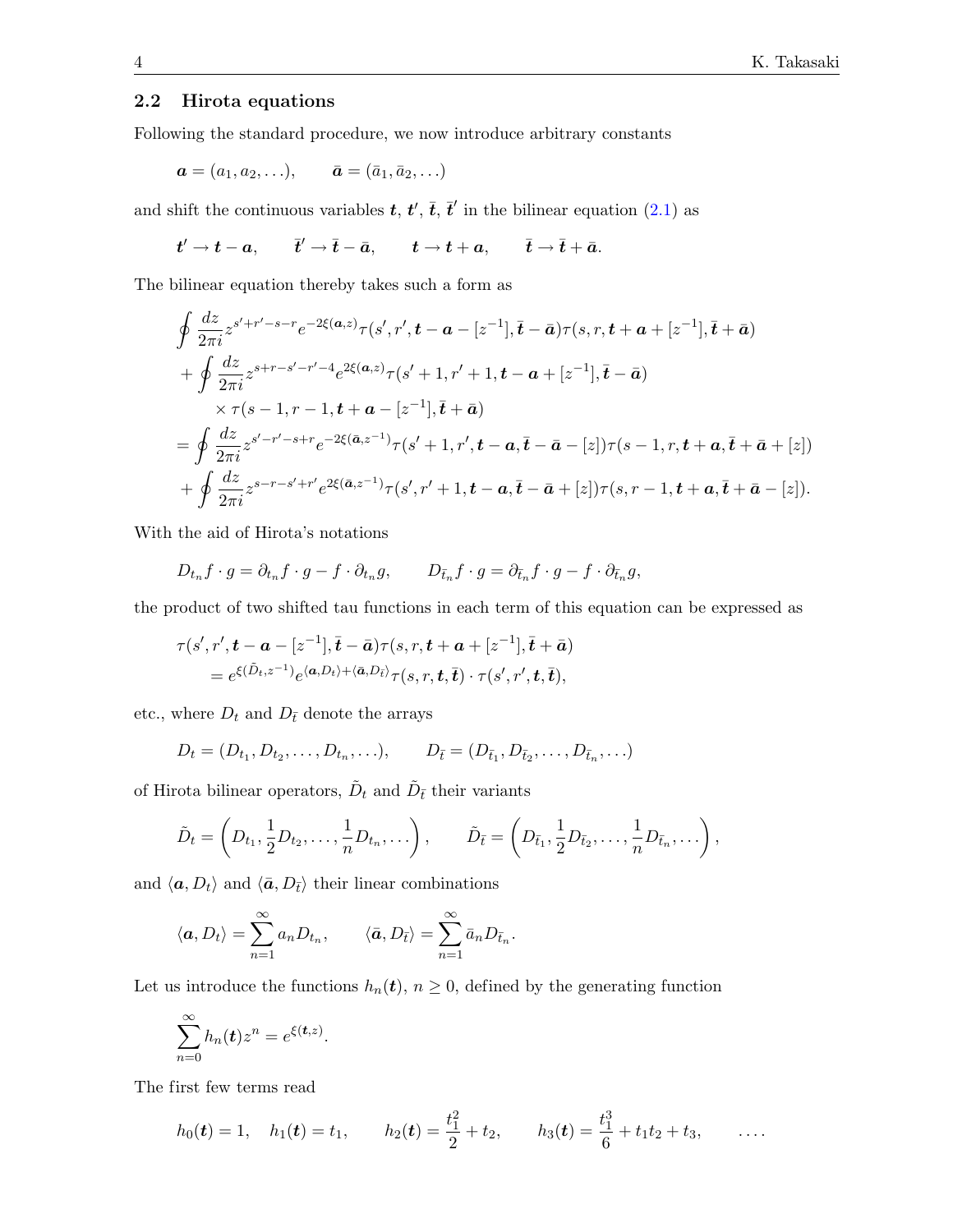The prefactors  $e^{\pm 2\xi(a,z)}$ , etc., can be thereby expanded as

$$
e^{\pm 2\xi(a,z)} = \sum_{n=0}^{\infty} h_n(\pm 2a)z^n
$$
,  $e^{\pm 2\xi(\bar{a},z^{-1})} = \sum_{n=0}^{\infty} h_n(\pm 2\bar{a})z^{-n}$ .

Similarly, the exponential operators  $e^{\pm \xi(\tilde{D}_t,z^{-1})}$ , etc., can be expanded as

$$
e^{\pm \xi(\tilde{D}_t, z^{-1})} = \sum_{n=0}^{\infty} h_n(\tilde{D}_t) z^{-n}, \qquad e^{\pm \xi(\tilde{D}_{\bar{t}}, z)} = \sum_{n=0}^{\infty} h_n(\tilde{D}_{\bar{t}}) z^n.
$$

The bilinear equation thus turns into the Hirota form

$$
\sum_{n=0}^{\infty} h_n(-2a)h_{n+s'+r'-s-r+1}(\tilde{D}_t)e^{\langle a,D_t\rangle+\langle \tilde{a},D_{\tilde{t}}\rangle}\tau(s,r)\cdot\tau(s',r')
$$
  
+
$$
\sum_{n=0}^{\infty} h_n(2a)h_{n+s+r-s'-r'-3}(-\tilde{D}_t)e^{\langle a,D_t\rangle+\langle \tilde{a},D_{\tilde{t}}\rangle}\tau(s-1,r-1)\cdot\tau(s'+1,r'+1)
$$
  
=
$$
\sum_{n=0}^{\infty} h_n(-2\bar{a})h_{n-s'+r'+s-r-1}(\tilde{D}_{\tilde{t}})e^{\langle a,D_t\rangle+\langle \tilde{a},D_{\tilde{t}}\rangle}\tau(s-1,r)\cdot\tau(s'+1,r')
$$
  
+
$$
\sum_{n=0}^{\infty} h_n(2\bar{a})h_{n-s+r+s'-r'-1}(-\tilde{D}_{\tilde{t}})e^{\langle a,D_t\rangle+\langle \tilde{a},D_{\tilde{t}}\rangle}\tau(s,r-1)\cdot\tau(s',r'+1).
$$
(2.3)

The last equation is still a generating functional expression, from which one can derive an infinite number of equations by Taylor expansion of both hand sides at  $a = 0$  and  $\bar{a} = 0$ . For example, the linear part of the expansion give the equations

<span id="page-4-1"></span>
$$
\begin{aligned}\n &(-2h_{n+s'+r'-s-r+1}(\tilde{D}_t) + h_{s'+r'-s-r+1}(\tilde{D}_t)D_{t_n})\tau(s,r)\cdot\tau(s',r') \\
 &+ (2h_{n+s+r-s'-r'-3}(-\tilde{D}_t) + h_{s+r-s'-r'-3}(-\tilde{D}_t)D_{t_n})\tau(s-1,r-1)\cdot\tau(s'+1,r'+1) \\
 &= h_{-s'+r'+s-r-1}(\tilde{D}_{\bar{t}})D_{t_n}\tau(s-1,r)\cdot\tau(s'+1,r') \\
 &+ h_{-s+r+s'-r'-1}(-\tilde{D}_{\bar{t}})D_{t_n}\tau(s,r-1)\cdot\tau(s',r'+1)\n \end{aligned}
$$

and

<span id="page-4-0"></span>
$$
h_{s'+r'-s-r+1}(\tilde{D}_t)D_{\bar{t}_n}\tau(s,r) \cdot \tau(s',r')
$$
  
+ 
$$
h_{s+r-s'-r'-3}(-\tilde{D}_t)D_{\bar{t}_n}\tau(s-1,r-1) \cdot \tau(s'+1,r'+1)
$$
  
= 
$$
(-2h_{n-s'+r'+s-r-1}(\tilde{D}_{\bar{t}}) + h_{-s'+r'+s-r-1}(\tilde{D}_{\bar{t}_n})D_{\bar{t}_n}\tau(s-1,r) \cdot \tau(s'+1,r')
$$
  
+ 
$$
(2h_{n-s+r+s'-r'-1}(-\tilde{D}_{\bar{t}}) + h_{-s+r+s'-r'-1}(-\tilde{D}_{\bar{t}})D_{\bar{t}_n}\tau(s,r-1) \cdot \tau(s',r'+1) (2.4)
$$

for  $n = 0, 1, \ldots$  In particular, the special case of  $(2.4)$  where  $s' = s$ ,  $r' = r$  and  $n = 1$  gives the equation

$$
\frac{1}{2}D_{t_1}D_{\bar{t}_1}\tau(s,r)\cdot \tau(s,r)+\tau(s-1,r)\tau(s+1,r)-\tau(s,r-1)\tau(s,r+1)=0.
$$

Moreover, specializing [\(2.3\)](#page-4-1) to  $a = \bar{a} = 0$ ,  $s' = s + 1$  and  $r' = r - 1$  yields the equation

<span id="page-4-2"></span>
$$
D_{t_1}\tau(s,r)\cdot \tau(s+1,r-1) + D_{\bar{t}_1}\tau(s,r-1)\cdot \tau(s+1,r) = 0.
$$
\n(2.5)

These equations give the lowest part of the whole Hirota equations.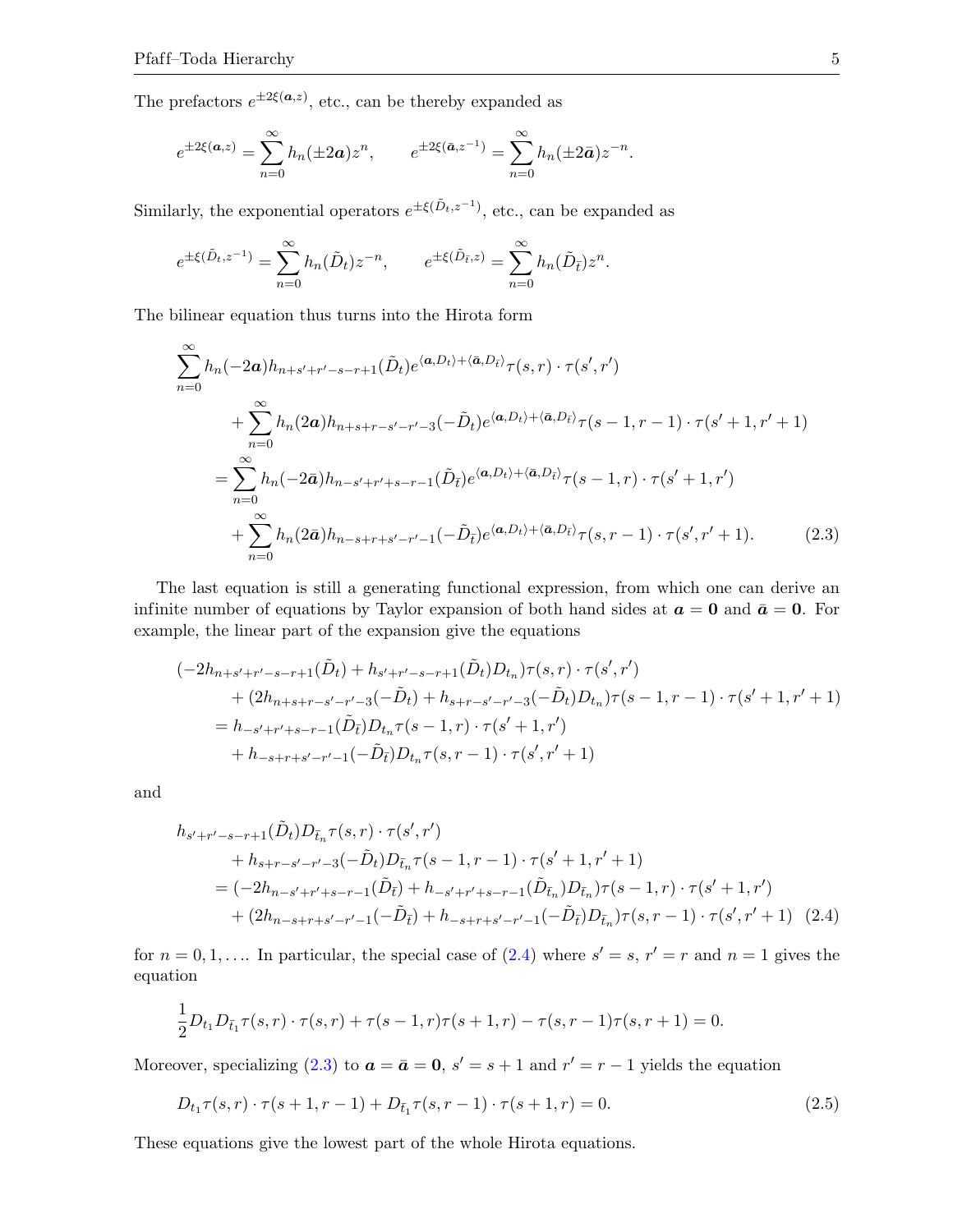## <span id="page-5-0"></span>2.3 Fermionic formula of tau functions

Solutions of these bilinear equations are given by ground state expectation values of operators on the Fock space of 2D complex free fermions.

Let us recall basic constituents of the fermion system.  $\psi_j$ ,  $\psi_j^*$  ( $j \in \mathbf{Z}$ ) denote the Fourier modes of fermion fields

$$
\psi(z) = \sum_{j=-\infty}^{\infty} \psi_j z^j, \qquad \psi^*(z) = \sum_{j=-\infty}^{\infty} \psi_j^* z^{-j-1}.
$$

They obey the anti-commutation relations

$$
[\psi_j, \psi_k^*]_+ = \delta_{jk}, \qquad [\psi_j, \psi_k]_+ = [\psi_j^*, \psi_k^*]_+ = 0.
$$

 $|0\rangle$  and  $\langle 0|$  denote the vacuum states characterized by the annihilation conditions

$$
\langle 0|\psi_j = 0 \quad \text{for } j \ge 0, \qquad \psi_j|0\rangle = 0 \quad \text{for } j < 0,
$$
  

$$
\langle 0|\psi_j^* = 0 \quad \text{for } j < 0, \qquad \psi_j^*|0\rangle = 0 \quad \text{for } j \ge 0.
$$

The Fock space and its dual space are generated these vacuum states, and decomposed to eigenspaces of the charge operator

$$
H_0 = \sum_{j=-\infty}^{\infty} :\psi_j \psi_j^* : \qquad \text{(normal ordering)}.
$$

The ground states of the charge-s subspace are given by

$$
|s\rangle = \begin{cases} \psi_{s-1}\cdots\psi_0|0\rangle & \text{for } s > 0, \\ \psi_s^*\cdots\psi_{-1}^*|0\rangle & \text{for } s < 0, \end{cases} \qquad \langle s| = \begin{cases} \langle 0|\psi_0^*\cdots\psi_{s-1}^* & \text{for } s > 0, \\ \langle 0|\psi_{-1}\cdots\psi_s & \text{for } s < 0. \end{cases}
$$

 $H_n$  ( $n \in \mathbb{Z}$ ) denote the Fourier modes

$$
H_n = \sum_{j=-\infty}^{\infty} :\psi_j \psi_{j+n}^*:\qquad \text{(normal ordering)}
$$

of the  $U(1)$  current

$$
J(z) = :\psi(z)\psi^*(z) := \sum_{n=-\infty}^{\infty} H_n z^{-n-1}.
$$

They obey the commutation relations

$$
[H_m, H_n] = m\delta_{m+n,0}
$$

of a Heisenberg algebra.

Solutions of the bilinear equations are now given by

<span id="page-5-1"></span>
$$
\tau(s,r,\boldsymbol{t},\bar{\boldsymbol{t}}) = \langle s+r|e^{H(\boldsymbol{t})}g e^{-\bar{H}(\bar{\boldsymbol{t}})}|s-r\rangle,\tag{2.6}
$$

where  $H(t)$  and  $\bar{H}(\bar{t})$  are the linear combinations

$$
H(\mathbf{t}) = \sum_{n=1}^{\infty} t_n H_n, \qquad \bar{H}(\bar{\mathbf{t}}) = \sum_{n=1}^{\infty} \bar{t}_n H_{-n}
$$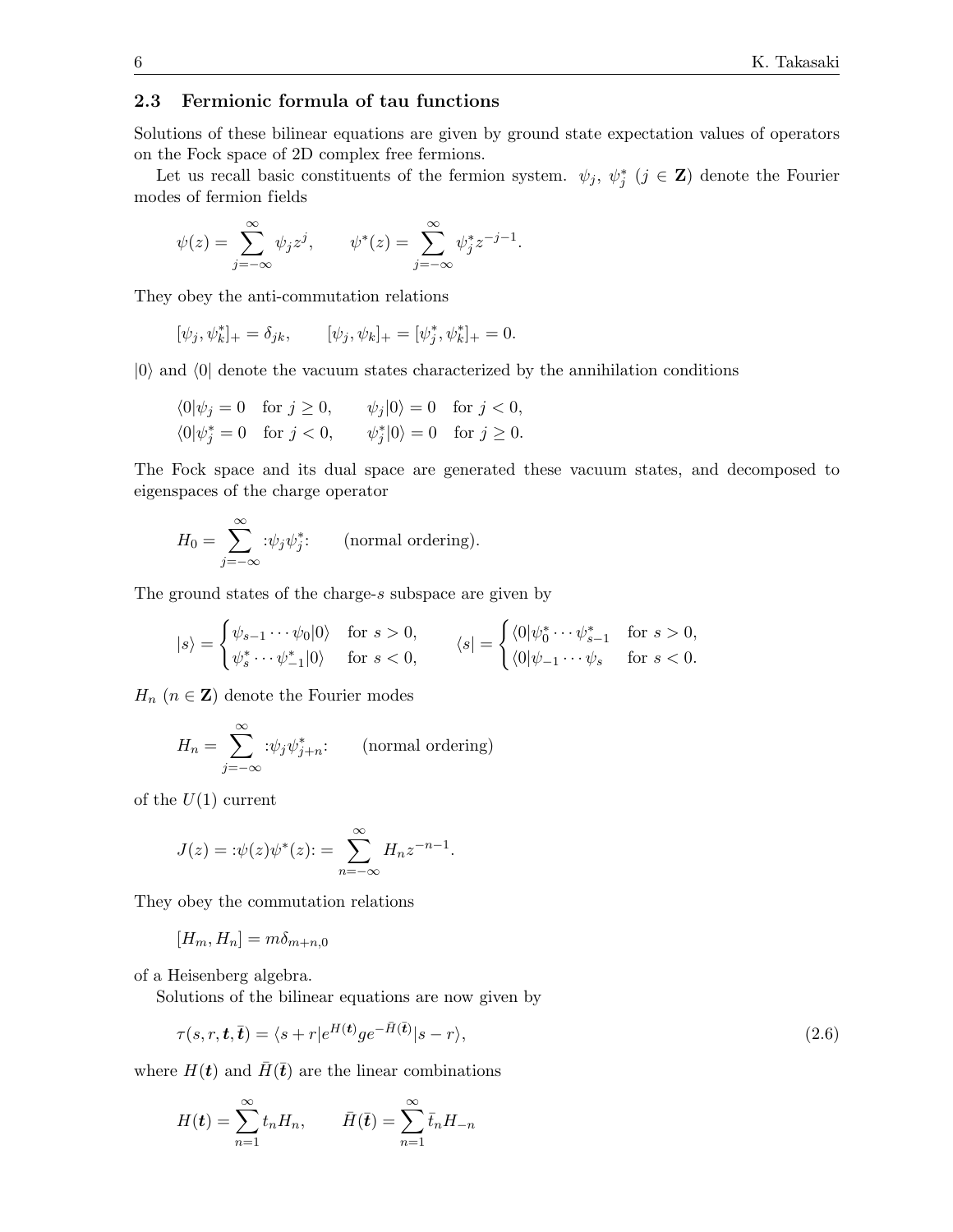of  $H_n$ 's, and g is an operator of the form

$$
g = \exp\left(\sum_{j,k} a_{jk}:\psi_j\psi_k^* + \sum_{j,k} b_{jk}:\psi_j\psi_k + \sum_{j,k} c_{jk}:\psi_j^*\psi_k^*\right).
$$

Note that this operator, unlike  $H(t)$  and  $\bar{H}(\bar{t})$ , does not preserve charges, hence the foregoing expectation value can take nonzero values for  $r \neq 0$ .

Let us mention that Willox's original definition  $\left[17, 18\right]$  $\left[17, 18\right]$  $\left[17, 18\right]$  of the tau function is slightly different from [\(2.6\)](#page-5-1). His definition reads

$$
\tilde{\tau}(s,r,\boldsymbol{t},\bar{\boldsymbol{t}}) = \langle s+r|e^{H(\boldsymbol{t})}e^{\bar{H}(\bar{\boldsymbol{t}})}g e^{-\bar{H}(\bar{\boldsymbol{t}})}|s-r\rangle.
$$

This is certainly different from our definition; for example, Hirota equations are thereby modified. The difference is, however, minimal, because the two tau functions are connected by the simple relation

$$
\tilde{\tau}(s,r,\boldsymbol{t},\bar{\boldsymbol{t}})=\exp\left(\sum_{n=1}^{\infty}nt_n\bar{t}_n\right)\tau(s,r,\boldsymbol{t},\bar{\boldsymbol{t}}),
$$

so that one can transfer from one definition to the other freely.

The bilinear equation  $(2.1)$  is a consequence of the identity

$$
\oint \frac{dz}{2\pi i} (\psi(z)g \otimes \psi^*(z)g + \psi^*(z)g \otimes \psi(z)g)
$$
\n
$$
= \oint \frac{dz}{2\pi i} (g\psi(z) \otimes g\psi^*(z) + g\psi^*(z) \otimes g\psi(z))
$$

satisfied by the operator  $q$ . This identity implies the equation

$$
\oint \frac{dz}{2\pi i} \langle s' + r' + 1 | e^{H'} \psi(z) g e^{-\bar{H}'} | s' - r' \rangle \langle s + r - 1 | e^H \psi^*(z) g e^{-\bar{H}} | s - r \rangle \n+ \oint \frac{dz}{2\pi i} \langle s' + r' + 1 | e^{H'} \psi^*(z) g e^{-\bar{H}'} | s' - r' \rangle \langle s + r - 1 | e^H \psi(z) g e^{-\bar{H}} | s - r \rangle \n= \oint \frac{dz}{2\pi i} \langle s' + r' + 1 | e^{H'} g \psi(z) e^{-\bar{H}'} | s' - r' \rangle \langle s + r - 1 | e^H g \psi^*(z) e^{-\bar{H}} | s - r \rangle \n+ \oint \frac{dz}{2\pi i} \langle s' + r' + 1 | e^{H'} g \psi^*(z) e^{-\bar{H}'} | s' - r' \rangle \langle s + r - 1 | e^H g \psi(z) e^{-\bar{H}} | s' - r' \rangle,
$$

where the abbreviated notations

 $H = H(t),$   $H' = H(t'),$   $\bar{H} = \bar{H}(\bar{t}),$   $\bar{H}' = \bar{H}(\bar{t}')$ 

are used. This equation implies the bilinear equation [\(2.1\)](#page-2-0) by the bosonization formulae

$$
\langle s|e^{H(t)}\psi(z) = z^{s-1}e^{\xi(t,z)}\langle s-1|e^{H(t-[z^{-1}])},
$$
  

$$
\langle s|e^{H(t)}\psi^*(z) = z^{-s-1}e^{-\xi(t,z)}\langle s+1|e^{H(t+[z^{-1}])}\rangle
$$

and their duals

$$
\begin{aligned} \psi(z)e^{-\bar{H}(\bar{\mathbf{t}})}|s\rangle &=e^{-\bar{H}(\bar{\mathbf{t}}-[z])}|s+1\rangle z^{s}e^{\xi(\bar{\mathbf{t}},z^{-1})},\\ \psi^{*}(z)e^{-\bar{H}(\bar{\mathbf{t}})}|s\rangle &=e^{-\bar{H}(\bar{\mathbf{t}}+[z])}|s-1\rangle z^{-s}e^{-\xi(\bar{\mathbf{t}},z^{-1})}. \end{aligned}
$$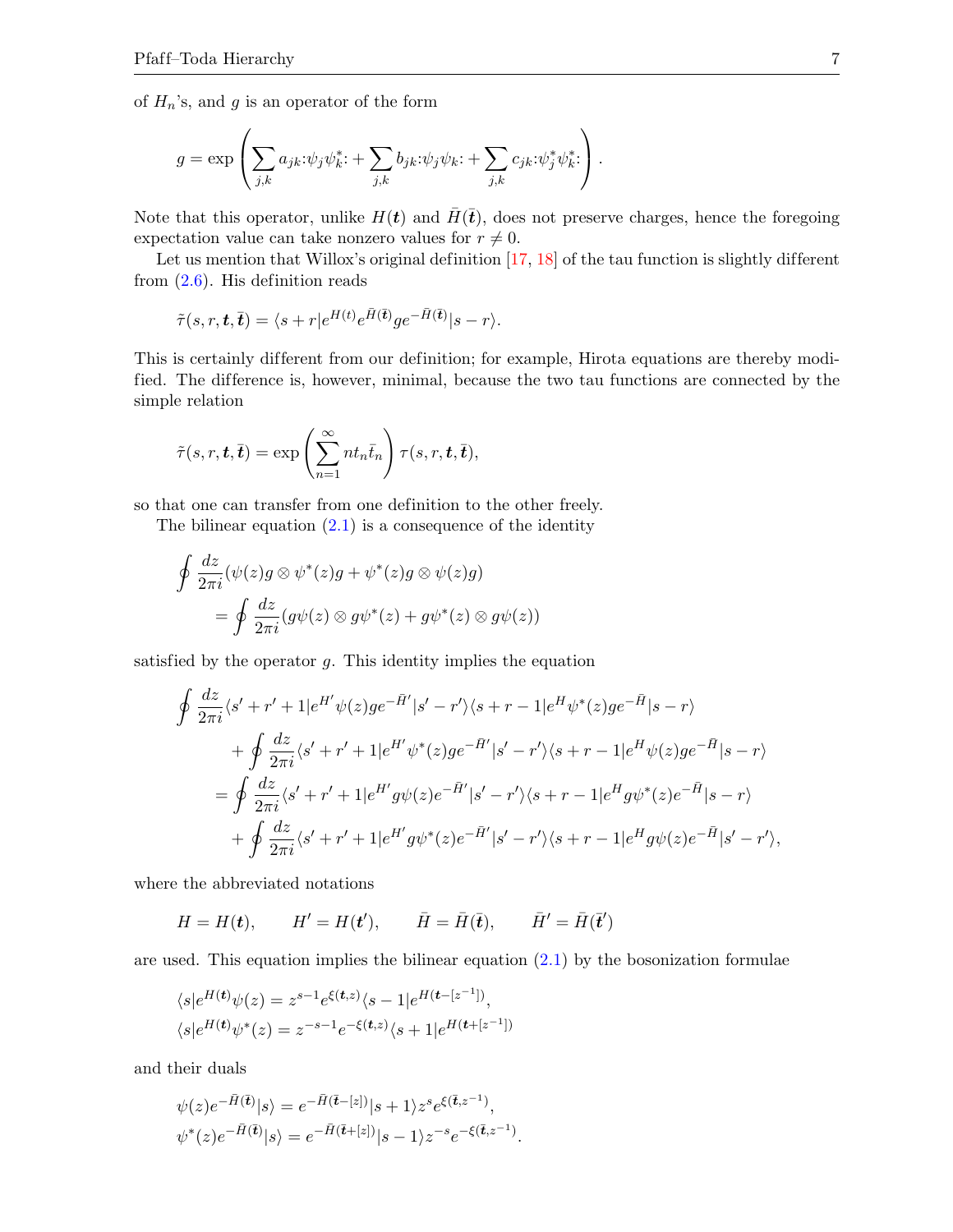## 2.4 Relation to DKP hierarchy

The Pfaff-Toda hierarchy contains an infinite number of copies of the DKP hierarchy as subsystems.

Such a subsystem shows up by restricting the variables in  $(2.1)$  as

$$
\bar{t}' = \bar{t}, \qquad s = l + r, \qquad s' = l + r',
$$

where  $l$  is a constant.  $(2.1)$  then reduces to the equation

$$
\oint \frac{dz}{2\pi i} z^{2r'-2r} e^{\xi(t'-t,z)} \tau(l+r',r',t'-[z^{-1}],\bar{t}) \tau(l+r,r,t+[z^{-1}],\bar{t}) \n+ \oint \frac{dz}{2\pi i} z^{2r-2r'-4} e^{\xi(t-t',z)} \tau(l+r'+1,r'+1,t'+[z^{-1}],\bar{t}) \n\times \tau(l+r-1,r-1,t-[z^{-1}],\bar{t}) = 0,
$$

which is substantially the bilinear equation characterizing tau functions of the DKP hierarchy. Thus

<span id="page-7-2"></span>
$$
\tau(l+r,r,\mathbf{t},\bar{\mathbf{t}}) = \langle l+2r|e^{H(\mathbf{t})}ge^{-\bar{H}(\bar{\mathbf{t}})}|l\rangle \tag{2.7}
$$

turns out to be a tau function of the DKP hierarchy with respect to  $t$ .

One can derive another family of subsystems by restricting the variables as

$$
s = l + 1 - r
$$
,  $s' = l - 1 - r$ ,  $t' = t$ ,

where  $l$  is a constant.  $(2.1)$  thereby reduces to the equation

$$
0 = \oint \frac{dz}{2\pi i} z^{-2r'+2r-2} e^{\xi(\bar{t}'-\bar{t},z^{-1})} \tau(l-r',r',\bar{t},\bar{t}'-[z]) \tau(l-r,r,\bar{t},\bar{t}+[z]) + \oint \frac{dz}{2\pi i} z^{-2r+2r'+2} e^{\xi(\bar{t}-\bar{t}',z^{-1})} \tau(l-1-r',r'+1,\bar{t},\bar{t}+[z]) \tau(l+1-r,r-1,\bar{t},\bar{t}-[z]).
$$

This is again equivalent to the bilinear equation for the DKP hierarchy. Thus

<span id="page-7-3"></span>
$$
\tau(l-r,r,\boldsymbol{t},\bar{\boldsymbol{t}}) = \langle l|e^{H(\boldsymbol{t})}g e^{-\bar{H}(\bar{\boldsymbol{t}})}|l-2r\rangle
$$
\n(2.8)

is a tau function of the DKP hierarchy with respect to  $\bar{t}$ .

## <span id="page-7-0"></span>3 Auxiliary linear problem

#### 3.1 Wave functions and dressing operators

To formulate an auxiliary linear problem, we now introduce the wave functions

<span id="page-7-1"></span>
$$
\Psi_1(s,r,\boldsymbol{t},\bar{\boldsymbol{t}},z) = z^{s+r} e^{\xi(\boldsymbol{t},z)} \frac{\tau(s,r,\boldsymbol{t}-[z^{-1}],\bar{\boldsymbol{t}})}{\tau(s,r,\boldsymbol{t},\bar{\boldsymbol{t}})},
$$
\n
$$
\Psi_2(s,r,\boldsymbol{t},\bar{\boldsymbol{t}},z) = z^{s+r-2} e^{\xi(\boldsymbol{t},z)} \frac{\tau(s-1,r-1,\boldsymbol{t}-[z^{-1}],\bar{\boldsymbol{t}})}{\tau(s,r,\boldsymbol{t},\bar{\boldsymbol{t}})},
$$
\n
$$
\Psi_1^*(s,r,\boldsymbol{t},\bar{\boldsymbol{t}},z) = z^{-s-r-2} e^{-\xi(\boldsymbol{t},z)} \frac{\tau(s+1,r+1,\boldsymbol{t}+[z^{-1}],\bar{\boldsymbol{t}})}{\tau(s,r,\boldsymbol{t},\bar{\boldsymbol{t}})},
$$
\n
$$
\Psi_2^*(s,r,\boldsymbol{t},\bar{\boldsymbol{t}},z) = z^{-s-r} e^{-\xi(\boldsymbol{t},z)} \frac{\tau(s,r,\boldsymbol{t}+[z^{-1}],\bar{\boldsymbol{t}})}{\tau(s,r,\boldsymbol{t},\bar{\boldsymbol{t}})}.
$$
\n(3.1)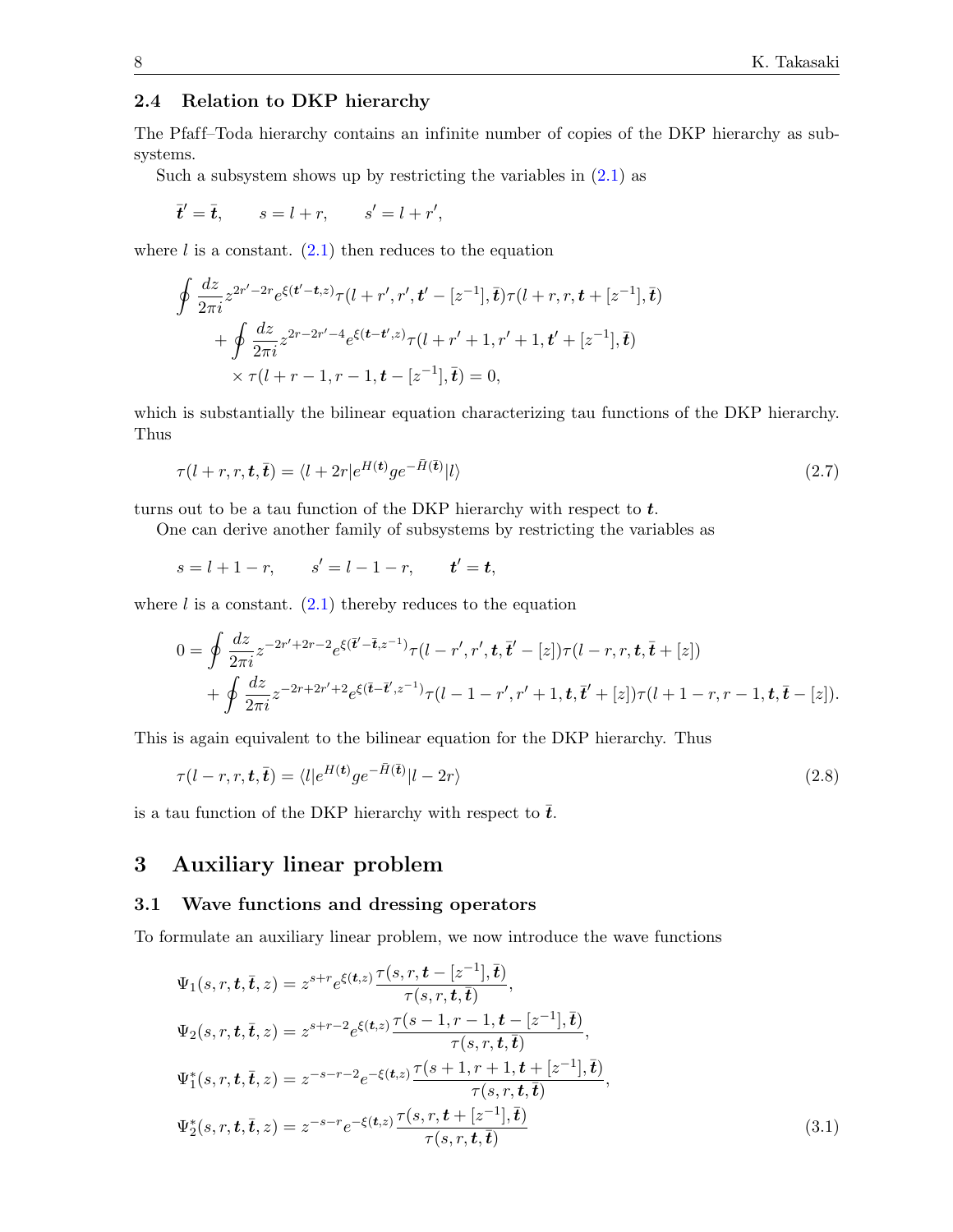and their duals

<span id="page-8-0"></span>
$$
\bar{\Psi}_{1}(s,r,\boldsymbol{t},\bar{\boldsymbol{t}},z) = z^{s-r} e^{\xi(\bar{\boldsymbol{t}},z^{-1})} \frac{\tau(s+1,r,\boldsymbol{t},\bar{\boldsymbol{t}}-[z])}{\tau(s,r,\boldsymbol{t},\bar{\boldsymbol{t}})} , \n\bar{\Psi}_{2}(s,r,\boldsymbol{t},\bar{\boldsymbol{t}},z) = z^{s-r} e^{\xi(\bar{\boldsymbol{t}},z^{-1})} \frac{\tau(s,r-1,\boldsymbol{t},\bar{\boldsymbol{t}}-[z])}{\tau(s,r,\boldsymbol{t},\bar{\boldsymbol{t}})} , \n\bar{\Psi}_{1}^{*}(s,r,\boldsymbol{t},\bar{\boldsymbol{t}},z) = z^{-s+r} e^{-\xi(\bar{\boldsymbol{t}},z^{-1})} \frac{\tau(s,r+1,\boldsymbol{t},\bar{\boldsymbol{t}}+[z])}{\tau(s,r,\boldsymbol{t},\bar{\boldsymbol{t}})} , \n\bar{\Psi}_{2}^{*}(s,r,\boldsymbol{t},\bar{\boldsymbol{t}},z) = z^{-s+r} e^{-\xi(\bar{\boldsymbol{t}},z^{-1})} \frac{\tau(s-1,r,\boldsymbol{t},\bar{\boldsymbol{t}}+[z])}{\tau(s,r,\boldsymbol{t},\bar{\boldsymbol{t}})} .
$$
\n(3.2)

These wave functions are divided to two groups with respect to the aforementioned two copies of the DKP hierarchy. When the discrete variables  $(s, r)$  are restricted on the line  $s = l+r$ , the first four  $(3.1)$  may be thought of as wave functions of the DKP hierarchy with tau function  $(2.7)$ . Similarly, when  $(s, r)$  sit on the line  $s = l - r$ , the second four  $(3.2)$  are to be identified with wave functions of the DKP hierarchy with tau function  $(2.8)$ . If the tau function is given by the fermionic formula [\(2.6\)](#page-5-1), these wave functions, too, can be written in a fermionic form as

$$
\Psi_1(s,r,\boldsymbol{t},\bar{\boldsymbol{t}},z) = \frac{\langle s+r+1|e^H\psi(z)ge^{-\bar{H}}|s-r\rangle}{\langle s+r|e^Hge^{-\bar{H}}|s-r\rangle},
$$
  

$$
\Psi_2(s,r,\boldsymbol{t},\bar{\boldsymbol{t}},z) = \frac{\langle s+r-1|e^H\psi(z)ge^{-\bar{H}}|s-r\rangle}{\langle s+r|e^Hge^{-\bar{H}}|s-r\rangle},
$$
  

$$
\Psi_1^*(s,r,\boldsymbol{t},\bar{\boldsymbol{t}},z) = \frac{\langle s+r+1|e^H\psi^*(z)ge^{-\bar{H}}|s-r\rangle}{\langle s+r|e^Hge^{-\bar{H}}|s-r\rangle},
$$
  

$$
\Psi_2^*(s,r,\boldsymbol{t},\bar{\boldsymbol{t}},z) = \frac{\langle s+r-1|e^H\psi^*(z)ge^{-\bar{H}}|s-r\rangle}{\langle s+r|e^Hge^{-\bar{H}}|s-r\rangle},
$$

and

$$
\bar{\Psi}_{1}(s,r,\boldsymbol{t},\bar{\boldsymbol{t}},z) = \frac{\langle s+r+1|e^{H}g\psi(z)e^{-\bar{H}}|s-r\rangle}{\langle s+r|e^{H}ge^{-\bar{H}}|s-r\rangle},
$$
\n
$$
\bar{\Psi}_{2}(s,r,\boldsymbol{t},\bar{\boldsymbol{t}},z) = \frac{\langle s+r-1|e^{H}g\psi(z)e^{-\bar{H}}|s-r\rangle}{\langle s+r|e^{H}ge^{-\bar{H}}|s-r\rangle},
$$
\n
$$
\bar{\Psi}_{1}^{*}(s,r,\boldsymbol{t},\bar{\boldsymbol{t}},z) = \frac{\langle s+r+1|e^{H}g\psi^{*}(z)e^{-\bar{H}}|s-r\rangle}{\langle s+r|e^{H}ge^{-\bar{H}}|s-r\rangle},
$$
\n
$$
\bar{\Psi}_{2}^{*}(s,r,\boldsymbol{t},\bar{\boldsymbol{t}},z) = \frac{\langle s+r-1|e^{H}g\psi^{*}(z)e^{-\bar{H}}|s-r\rangle}{\langle s+r|e^{H}ge^{-\bar{H}}|s-r\rangle}.
$$

As a consequence of the bilinear equation  $(2.1)$ , these wave functions satisfy a system of bilinear equations. Those equations can be cast into a matrix form as

<span id="page-8-1"></span>
$$
\oint \frac{dz}{2\pi i} \Psi_{2\times 2}(s', r', t', \bar{t}', z) \Psi_{2\times 2}^*(s, r, t, \bar{t}, z)
$$
\n
$$
= \oint \frac{dz}{2\pi i} \bar{\Psi}_{2\times 2}(s', r', t', \bar{t}', z) \Psi_{2\times 2}^*(s, r, t, \bar{t}, z),
$$
\n(3.3)

where

$$
\Psi_{2\times 2}(s,r,\boldsymbol{t},\bar{\boldsymbol{t}},z)=\left(\begin{array}{cc}\Psi_1(s,r,\boldsymbol{t},\bar{\boldsymbol{t}},z)&\Psi_1^*(s,r,\boldsymbol{t},\bar{\boldsymbol{t}},z)\\\Psi_2(s,r,\boldsymbol{t},\bar{\boldsymbol{t}},z)&\Psi_2^*(s,r,\boldsymbol{t},\bar{\boldsymbol{t}},z)\end{array}\right),
$$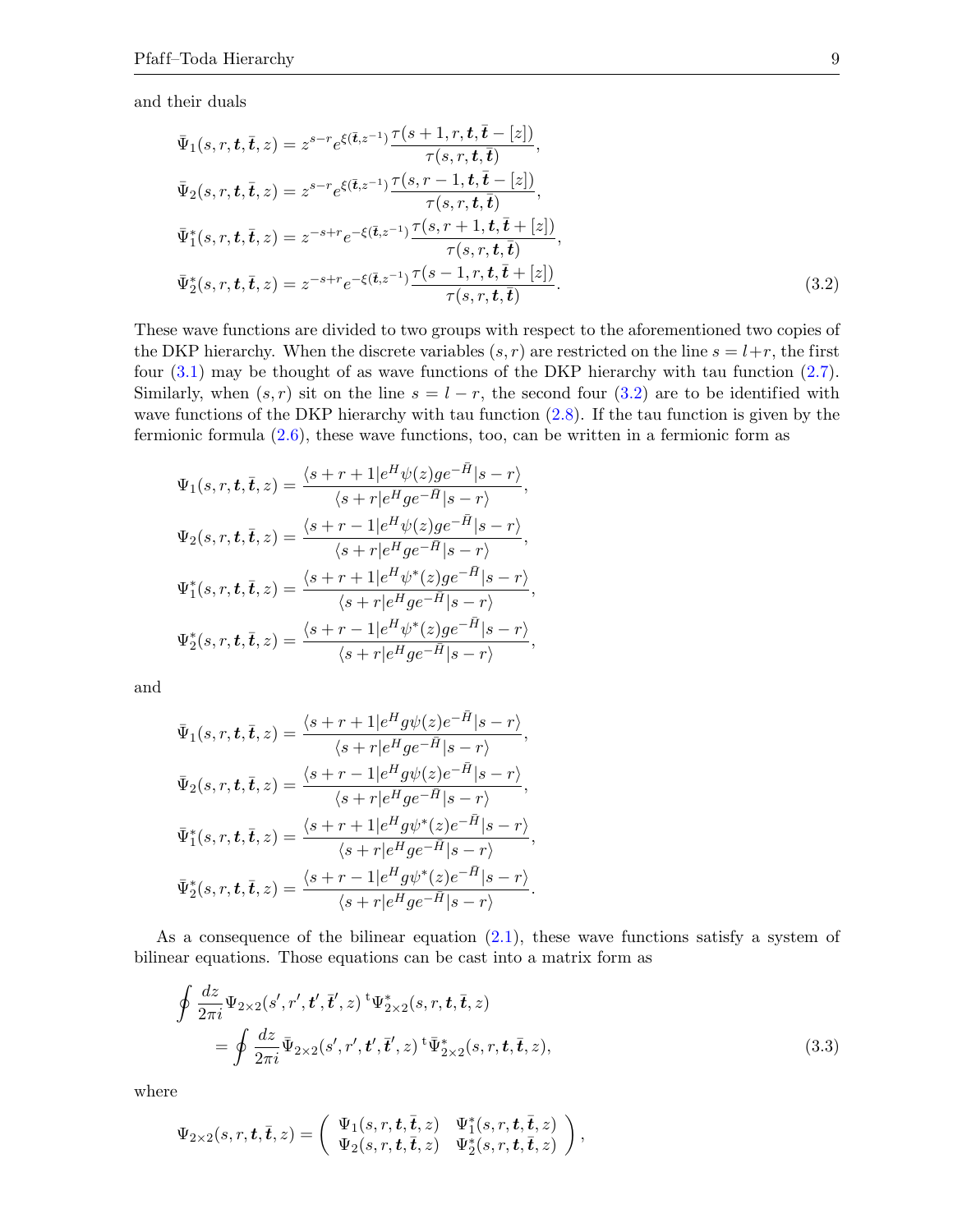$$
\begin{aligned} \Psi_{2\times 2}^*(s,r,\boldsymbol{t},\bar{\boldsymbol{t}},z) &= \left( \begin{array}{cc} \Psi_1^*(s,r,\boldsymbol{t},\bar{\boldsymbol{t}},z) & \Psi_1(s,r,\boldsymbol{t},\bar{\boldsymbol{t}},z) \\ \Psi_2^*(s,r,\boldsymbol{t},\bar{\boldsymbol{t}},z) & \Psi_2(s,r,\boldsymbol{t},\bar{\boldsymbol{t}},z) \end{array} \right),\\ \bar{\Psi}_{2\times 2}(s,r,\boldsymbol{t},\bar{\boldsymbol{t}},z) &= \left( \begin{array}{cc} \bar{\Psi}_1(s,r,\boldsymbol{t},\bar{\boldsymbol{t}},z) & \bar{\Psi}_1^*(s,r,\boldsymbol{t},\bar{\boldsymbol{t}},z) \\ \bar{\Psi}_2(s,r,\boldsymbol{t},\bar{\boldsymbol{t}},z) & \bar{\Psi}_2^*(s,r,\boldsymbol{t},\bar{\boldsymbol{t}},z) \end{array} \right),\\ \bar{\Psi}_{2\times 2}^*(s,r,\boldsymbol{t},\bar{\boldsymbol{t}},z) &= \left( \begin{array}{cc} \bar{\Psi}_1^*(s,r,\boldsymbol{t},\bar{\boldsymbol{t}},z) & \bar{\Psi}_1(s,r,\boldsymbol{t},\bar{\boldsymbol{t}},z) \\ \bar{\Psi}_2^*(s,r,\boldsymbol{t},\bar{\boldsymbol{t}},z) & \bar{\Psi}_2(s,r,\boldsymbol{t},\bar{\boldsymbol{t}},z) \end{array} \right). \end{aligned}
$$

Let us now introduce the dressing operators

$$
W_1 = 1 + \sum_{n=1}^{\infty} w_{1n} e^{-n\partial_s}, \qquad V_1 = \sum_{n=0}^{\infty} v_{1n} e^{(n+2)\partial_s},
$$
  
\n
$$
W_2 = \sum_{n=0}^{\infty} w_{2n} e^{-(n+2)\partial_s}, \qquad V_2 = 1 + \sum_{n=1}^{\infty} v_{2n} e^{n\partial_s},
$$
  
\n
$$
\bar{W}_1 = \sum_{n=0}^{\infty} \bar{w}_{1n} e^{n\partial_s}, \qquad \bar{V}_1 = \sum_{n=0}^{\infty} \bar{v}_{1n} e^{-n\partial_s},
$$
  
\n
$$
\bar{W}_2 = \sum_{n=0}^{\infty} \bar{w}_{2n} e^{n\partial_s}, \qquad \bar{V}_2 = \sum_{n=0}^{\infty} \bar{v}_{2n} e^{-n\partial_s},
$$

where  $w_{1n}$ , etc., are the coefficients of Laurent expansion of the tau-quotient in the wave functions  $(3.1)$  and  $(3.2)$ , namely,

$$
\frac{\tau(s,r,\mathbf{t}-[z^{-1}],\bar{\mathbf{t}})}{\tau(s,r,\mathbf{t},\bar{\mathbf{t}})}=1+\sum_{n=1}^{\infty}w_{1n}z^{-n},\qquad\qquad\frac{\tau(s+1,r+1,\mathbf{t}+[z^{-1}],\bar{\mathbf{t}})}{\tau(s,r,\mathbf{t},\bar{\mathbf{t}})}=\sum_{n=0}^{\infty}v_{1n}z^{-n},
$$
\n
$$
\frac{\tau(s-1,r-1,\mathbf{t}-[z^{-1}],\bar{\mathbf{t}})}{\tau(s,r,\mathbf{t},\bar{\mathbf{t}})}=\sum_{n=0}^{\infty}w_{2n}z^{-n},\qquad\frac{\tau(s,r,\mathbf{t}+[z^{-1}],\bar{\mathbf{t}})}{\tau(s,r,\mathbf{t},\bar{\mathbf{t}})}=1+\sum_{n=1}^{\infty}v_{2n}z^{-n},
$$

and

$$
\frac{\tau(s+1,r,\boldsymbol{t},\bar{\boldsymbol{t}}-[z])}{\tau(s,r,\boldsymbol{t},\bar{\boldsymbol{t}})} = \sum_{n=0}^{\infty} \bar{w}_{1n} z^n, \qquad \frac{\tau(s,r+1,\boldsymbol{t},\bar{\boldsymbol{t}}+[z])}{\tau(s,r,\boldsymbol{t},\bar{\boldsymbol{t}})} = \sum_{n=0}^{\infty} \bar{v}_{1n} z^n,
$$

$$
\frac{\tau(s,r-1,\boldsymbol{t},\bar{\boldsymbol{t}}-[z])}{\tau(s,r,\boldsymbol{t},\bar{\boldsymbol{t}})} = \sum_{n=0}^{\infty} \bar{w}_{2n} z^n, \qquad \frac{\tau(s-1,r,\boldsymbol{t},\bar{\boldsymbol{t}}+[z])}{\tau(s,r,\boldsymbol{t},\bar{\boldsymbol{t}})} = \sum_{n=0}^{\infty} \bar{v}_{2n} z^n.
$$

The wave function can be thereby expressed as

$$
\Psi_{\alpha}(s,r,\boldsymbol{t},\bar{\boldsymbol{t}},z) = W_{\alpha}z^{s+r}e^{\xi(\boldsymbol{t},z)}, \qquad \bar{\Psi}_{\alpha}(s,r,\boldsymbol{t},\bar{\boldsymbol{t}},z) = \bar{W}_{\alpha}z^{s-r}e^{\xi(\bar{\boldsymbol{t}},z^{-1})},
$$
\n
$$
\Psi_{\alpha}^{*}(s,r,\boldsymbol{t},\bar{\boldsymbol{t}},z) = V_{\alpha}z^{-s-r}e^{-\xi(\boldsymbol{t},z)}, \qquad \bar{\Psi}_{\alpha}^{*}(s,r,\boldsymbol{t},\bar{\boldsymbol{t}},z) = \bar{V}_{\alpha}z^{-s+r}e^{-\xi(\bar{\boldsymbol{t}},z^{-1})}.
$$

## 3.2 Algebraic relations among dressing operators

A technical clue of the following consideration is a formula that connects wave functions and dressing operators. This formula is an analogue of the formula for the case where the dressing operators are pseudo-differential operators  $[30, 31, 32]$  $[30, 31, 32]$  $[30, 31, 32]$  $[30, 31, 32]$  $[30, 31, 32]$ . Let us introduce a few notations. For a pair of dif ference operators of the form

$$
P = \sum_{n=-\infty}^{\infty} p_n(s)e^{n\partial_s}, \qquad Q = \sum_{n=-\infty}^{\infty} q_n(s)e^{n\partial_s},
$$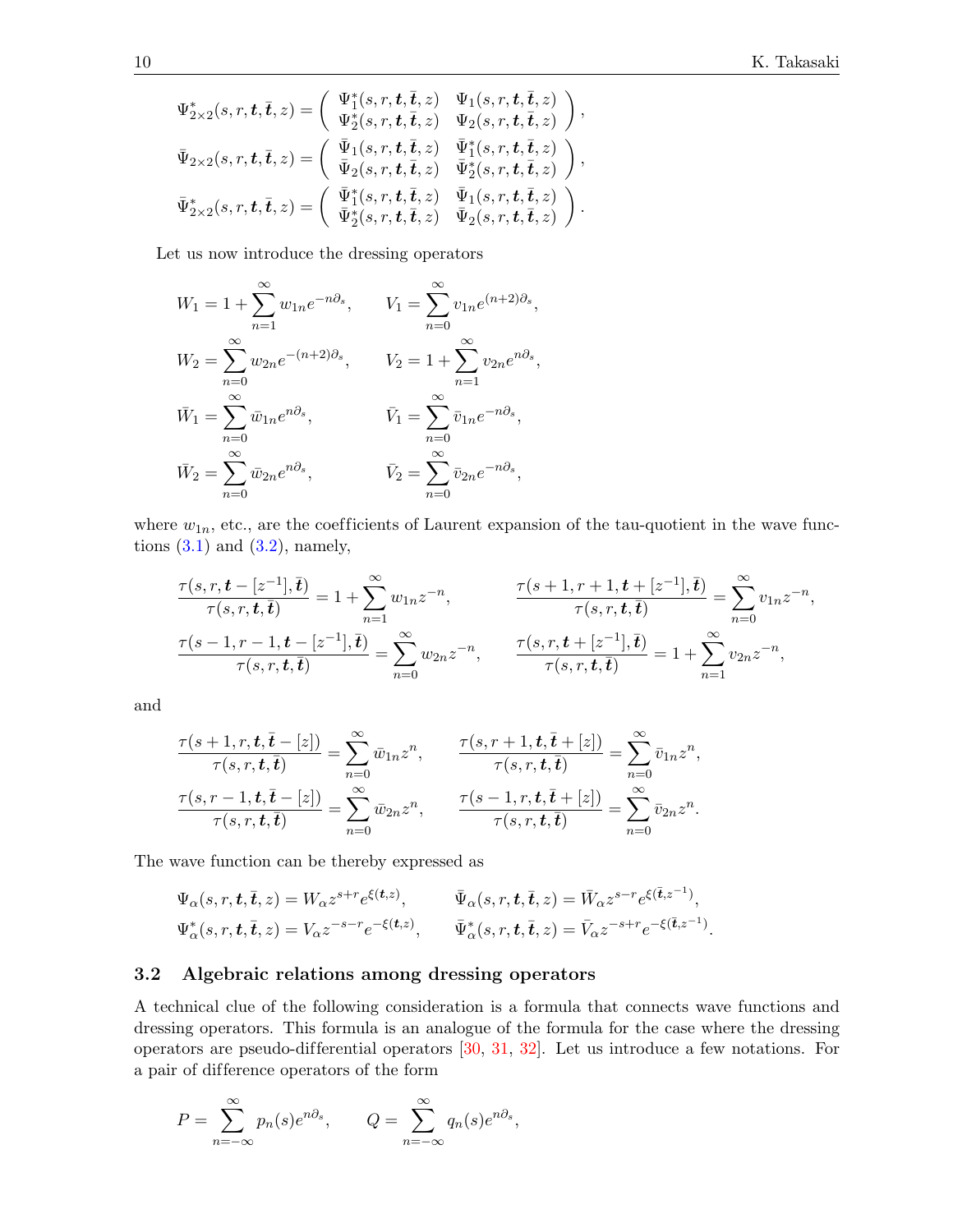let  $\Psi(s, z)$  and  $\Phi(s, z)$  denote the wave functions

$$
\Psi(s, z) = Pz^{s} = \sum_{n=-\infty}^{\infty} p_{n}(s)z^{n+s}, \qquad \Phi(s, z) = Qz^{-s} = \sum_{n=-\infty}^{\infty} q_{n}(s)z^{-n-s}.
$$

Moreover, let  $P^*$  denote the formal adjoint

$$
P^* = \sum_{n=-\infty}^{\infty} e^{-n\partial_s} p_n(s),
$$

and  $(P)_{s's}$  the "matrix elements"

$$
(P)_{s's} = p_{s-s'}(s').
$$

With these notations, the formula reads

<span id="page-10-0"></span>
$$
\oint \frac{dz}{2\pi i} \Psi(s', z) \Phi(s, z) = (P e^{\partial_s} Q^*)_{s's} = (Q e^{-\partial_s} P^*)_{ss'}.
$$
\n(3.4)

One can derive this formula by straightforward calculations, which are rather simpler than the case of pseudo-differential operators [\[30,](#page-33-22) [31,](#page-33-23) [32\]](#page-33-24).

To illustrate the usage of this formula, we now derive a set of algebraic relations satisfied by the dressing operators from the bilinear equation [\(3.3\)](#page-8-1) specialized to  $t' = t$  and  $\bar{t}' = \bar{t}$ . Since these relations contain dressing operators for two different values of  $r$ , let us indicate the  $(s, r)$ dependence explicitly as  $W(s, r)$ , etc.

**Theorem 1.** Specialization of the bilinear equation [\(3.3\)](#page-8-1) to  $t' = t$  and  $\bar{t}' = \bar{t}$  is equivalent to the algebraic relations

<span id="page-10-1"></span>
$$
W_{\alpha}(s,r')e^{(r'-r+1)\partial_{s}}V_{\beta}(s,r)^{*} + V_{\alpha}(s,r')e^{(r'-r-1)\partial_{s}}W_{\beta}(s,r)^{*}
$$
  
=  $\bar{W}_{\alpha}(s,r')e^{(r-r'+1)\partial_{s}}\bar{V}_{\beta}(s,r)^{*} + \bar{V}_{\alpha}(s,r')e^{(r-r'-1)\partial_{s}}\bar{W}_{\beta}(s,r)^{*}$  (3.5)

for  $\alpha, \beta = 1, 2$ .

**Proof.** The  $(1, 1)$  component of the specialized bilinear equation reads

$$
\oint \frac{dz}{2\pi i} \Psi_1(s', r', z) \Psi_1^*(s, r, z) + \oint \frac{dz}{2\pi i} \Psi_1^*(s', r', z) \Psi_1(s, r, z) \n= \oint \frac{dz}{2\pi i} \bar{\Psi}_1(s', r', z) \bar{\Psi}_1^*(s, r, z) + \oint \frac{dz}{2\pi i} \bar{\Psi}_1^*(s', r', z) \bar{\Psi}_1(s, r, z).
$$

By the key formula [\(3.4\)](#page-10-0), each term of this equation can be expressed as

$$
\oint \frac{dz}{2\pi i} \Psi_1(s',r',z) \Psi_1^*(s,r,z) = (W_1(s,r')e^{(r'-r+1)\partial_s} V_1(s,r))_{s's},
$$
\n
$$
\oint \frac{dz}{2\pi i} \Psi_1^*(s',r',z) \Psi_1(s,r,z) = (W_1(s,r)e^{(r-r'+1)\partial_s} V_1(s,r'))_{ss'}
$$
\n
$$
= (V_1(s,r')e^{(r'-r-1)\partial_s} W_1(s,r))_{s's},
$$
\n
$$
\oint \frac{dz}{2\pi i} \Psi_1(s',r',z) \Psi_1^*(s,r,z) = (\bar{W}_1(s,r')e^{(r-r'+1)\partial_s} \bar{V}_1(s,r))_{s's},
$$
\n
$$
\oint \frac{dz}{2\pi i} \Psi_1^*(s',r',z) \Psi_1(s,r,z) = (\bar{W}_1(s,r)e^{(r'-r+1)\partial_s} \bar{V}_1(s,r'))_{ss'}
$$
\n
$$
= (\bar{V}_1(s,r')e^{(r-r'-1)\partial_s} \bar{W}_1(s,r))_{s's}.
$$

Thus we find that the  $(1, 1)$  component of the specialized bilinear equation is equivalent to  $(3.5)$ for  $\alpha = \beta = 1$ . The other components can be treated in the same way.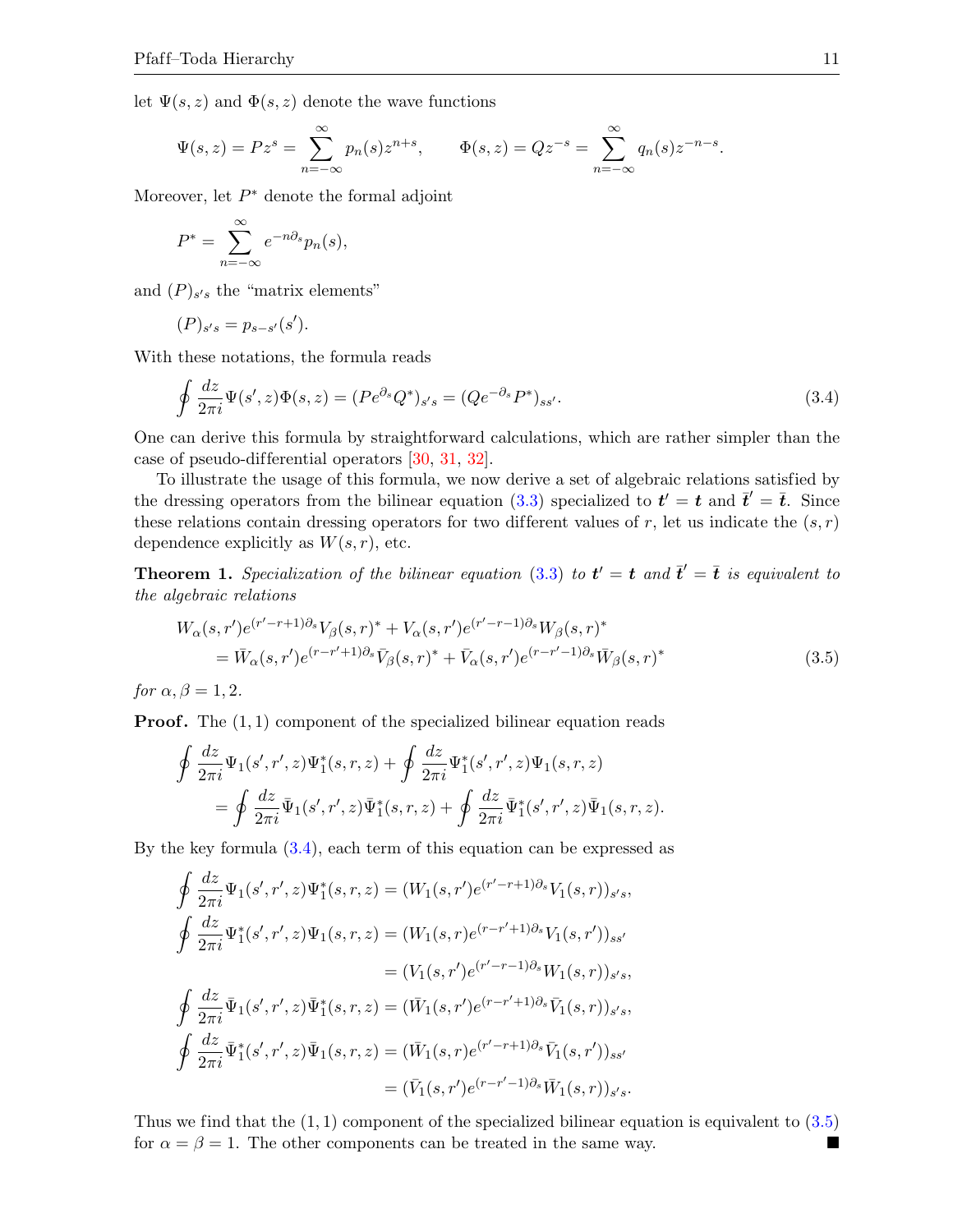In particular, letting  $r' = r$  in [\(3.5\)](#page-10-1), we obtain a set of algebraic relations satisfied by  $W, V,$  $W, V$ . We can rewrite these relations in the following matrix form, which turns out to be useful later on. Note that the formal adjoint of a matrix of operators is defined to be the transposed matrix of the formal adjoints of matrix elements as

$$
\left(\begin{array}{cc}A&B\\C&D\end{array}\right)^*=\left(\begin{array}{cc}A^*&C^*\\B^*&D^*\end{array}\right).
$$

Corollary 1. The dressing operators satisfy the algebraic relation

<span id="page-11-0"></span>
$$
\begin{pmatrix}\nW_1 & \bar{V}_1 \\
W_2 & \bar{V}_2\n\end{pmatrix}^* = \begin{pmatrix}\n0 & e^{\partial_s} \\
-e^{-\partial_s} & 0\n\end{pmatrix} \begin{pmatrix}\n\bar{W}_1 & V_1 \\
\bar{W}_2 & V_2\n\end{pmatrix}^{-1} \begin{pmatrix}\n0 & -e^{\partial_s} \\
e^{-\partial_s} & 0\n\end{pmatrix}
$$
\n(3.6)

or, equivalently,

<span id="page-11-1"></span>
$$
\begin{pmatrix}\n\overline{W}_1 & V_1 \\
\overline{W}_2 & V_2\n\end{pmatrix}^* = \begin{pmatrix}\n0 & e^{\partial_s} \\
-e^{-\partial_s} & 0\n\end{pmatrix} \begin{pmatrix}\nW_1 & \overline{V}_1 \\
W_2 & \overline{V}_2\n\end{pmatrix}^{-1} \begin{pmatrix}\n0 & -e^{\partial_s} \\
e^{-\partial_s} & 0\n\end{pmatrix}.
$$
\n(3.7)

**Proof.** Let us examine [\(3.5\)](#page-10-1) in the case where  $r' = r$ . The (1, 1) component reads

$$
W_1 e^{\partial_s} V_1^* + V_1 e^{-\partial_s} W_1^* = \bar{W}_1 e^{\partial_s} \bar{V}_1^* + \bar{V}_1 e^{-\partial_s} \bar{W}_1^*.
$$

Among the four terms in this relation,  $W_1e^{\partial_s}V_1^*$  and  $\bar{V}_1e^{-\partial_s}\bar{W}_1^*$  are linear combinations of  $e^{-\partial_s}, e^{-2\partial_s}, \ldots$ , and  $V_1e^{-\partial_s}W_1^*$  and  $\bar{W}_1e^{\partial_s}\bar{V}_1^*$  are linear combinations of  $e^{\partial_s}, e^{2\partial_s}, \ldots$ . Therefore this relation splits into the two relations

$$
V_1 e^{-\partial_s} W_1^* = \bar{W}_1 e^{\partial_s} \bar{V}_1^*, \qquad W_1 e^{\partial_s} V_1^* = \bar{V}_1 e^{-\partial_s} \bar{W}_1^*,
$$

which are actually equivalent. In the same way, we can derive the relations

$$
V_2 e^{-\partial_s} W_2^* = \bar{W}_2 e^{\partial_s} \bar{V}_2^*, \qquad W_2 e^{\partial_s} V_2^* = \bar{V}_2 e^{-\partial_s} \bar{W}_2^*
$$

from the  $(2, 2)$  component of  $(3.5)$ . Let us now consider the  $(1, 2)$  component, which we rewrite as

$$
W_1 e^{\partial_s} V_2^* - \bar{V}_1 e^{-\partial_s} \bar{W}_2^* = \bar{W}_1 e^{\partial_s} \bar{V}_2^* - V_1 e^{-\partial_s} W_2^*.
$$

The left hand side is a sum of  $e^{\partial_s}$  and a linear combination of 1,  $e^{-\partial_s}$ ,..., and the right hand side is a sum of  $e^{\partial_s}$  and a linear combination of  $e^{2\partial_s}, e^{3\partial_s}, \ldots$  Therefore both hand sides should be equal to  $e^{\partial_s}$ , namely,

$$
W_1 e^{\partial_s} V_2^* - \bar{V}_1 e^{-\partial_s} \bar{W}_2^* = \bar{W}_1 e^{\partial_s} \bar{V}_2^* - V_1 e^{-\partial_s} W_2^* = e^{\partial_s}.
$$

By the same reasoning, we can derive the relations

$$
W_2 e^{\partial_s} V_1^* - \bar{V}_2 e^{-\partial_s} \bar{W}_1^* = \bar{W}_2 e^{\partial_s} \bar{V}_1^* - V_2 e^{-\partial_s} W_1^* = -e^{-\partial_s}
$$

from the  $(2,1)$  component of  $(3.5)$ . These relations can be cast into a matrix form as  $(3.6)$ and [\(3.7\)](#page-11-1).

[\(3.6\)](#page-11-0) and [\(3.7\)](#page-11-1) may be thought of as constraints preserved under time evolutions with respect to t and  $\bar{t}$ . Actually, the discrete variable r, too, has to be interpreted as a time variable. Letting  $r' = r + 1$  in [\(3.5\)](#page-10-1), we can see how the dressing operators evolve in r.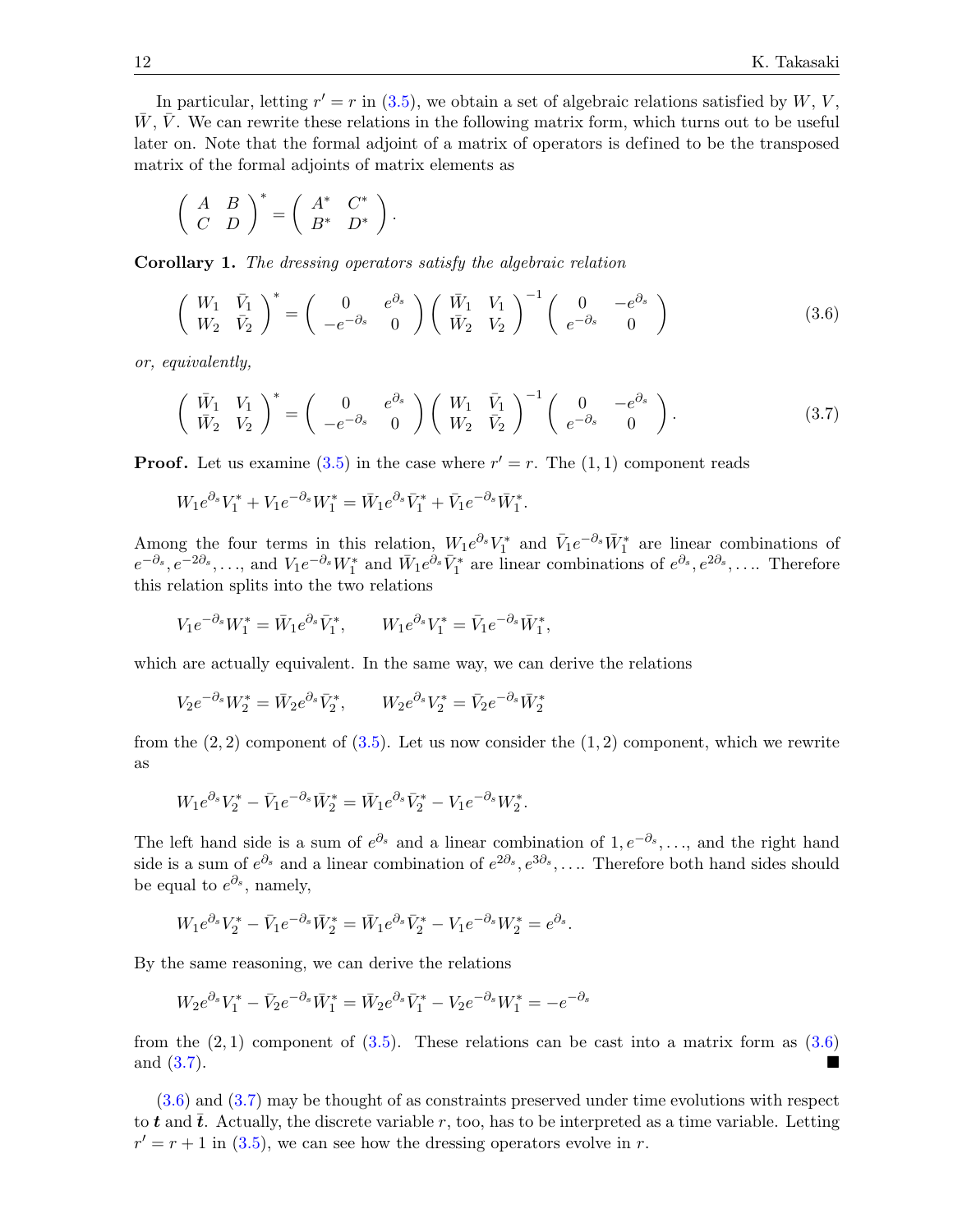**Corollary 2.** The dressing operators with r shifted by one are related to the unshifted dressing operators as

<span id="page-12-1"></span>
$$
\begin{pmatrix}\nW_1(s,r+1) & \bar{V}_1(s,r+1) \\
W_2(s,r+1) & \bar{V}_2(s,r+1)\n\end{pmatrix}\n\begin{pmatrix}\ne^{\partial_s} & 0 \\
0 & e^{-\partial_s}\n\end{pmatrix} =\n\begin{pmatrix}\nA & B \\
C & 0\n\end{pmatrix}\n\begin{pmatrix}\nW_1 & \bar{V}_1 \\
W_2 & \bar{V}_2\n\end{pmatrix},
$$
\n
$$
\begin{pmatrix}\n\bar{W}_1(s,r+1) & V_1(s,r+1) \\
\bar{W}_2(s,r+1) & V_2(s,r+1)\n\end{pmatrix}\n\begin{pmatrix}\ne^{-\partial_s} & 0 \\
0 & e^{\partial_s}\n\end{pmatrix} =\n\begin{pmatrix}\nA & B \\
C & 0\n\end{pmatrix}\n\begin{pmatrix}\n\bar{W}_1 & V_1 \\
\bar{W}_2 & V_2\n\end{pmatrix},
$$
\n(3.8)

where

<span id="page-12-0"></span>
$$
A = e^{\partial_s} + \left(\log \frac{\tau(s+1,r)}{\tau(s,r+1)}\right)_{t_1} + \frac{\tau(s+1,r+1)\tau(s-1,r)}{\tau(s,r+1)\tau(s,r)}e^{-\partial_s},
$$
  
\n
$$
B = -\frac{\tau(s+1,r+1)}{\tau(s,r)}e^{\partial_s}, \qquad C = \frac{\tau(s-1,r)}{\tau(s,r+1)}e^{-\partial_s}.
$$
\n(3.9)

**Proof.** When  $r' = r + 1$ , [\(3.5\)](#page-10-1) reads

$$
W_{\alpha}(s, r+1)e^{2\partial_{s}}V_{\beta}^{*} + V_{\alpha}(s, r+1)W_{\beta}^{*} = \bar{W}_{\alpha}(s, r+1)\bar{V}_{\beta}^{*} + \bar{V}_{\alpha}(s, r+1)e^{-2\partial_{s}}\bar{W}_{\beta}^{*}.
$$

These equations can be cast into a matrix form as

$$
\begin{pmatrix}\nW_1(s,r+1) & \bar{V}_1(s,r+1) \\
W_2(s,r+1) & \bar{V}_2(s,r+1)\n\end{pmatrix}\n\begin{pmatrix}\n0 & e^{2\partial_s} \\
-e^{-2\partial_s} & 0\n\end{pmatrix}\n\begin{pmatrix}\n\bar{W}_1^* & \bar{W}_2^* \\
V_1^* & V_2^*\n\end{pmatrix} \\
= \begin{pmatrix}\n\bar{W}_1(s,r+1) & V_1(s,r+1) \\
\bar{W}_2(s,r+1) & V_2(s,r+1)\n\end{pmatrix}\n\begin{pmatrix}\n0 & 1 \\
-1 & 0\n\end{pmatrix}\n\begin{pmatrix}\nW_1^* & W_2^* \\
\bar{V}_1^* & \bar{V}_2^*\n\end{pmatrix}.
$$

Noting that

$$
\left( \begin{array}{cc} \bar{W}_1^* & \bar{W}_2^* \\ V_1^* & V_2^* \end{array} \right) = \left( \begin{array}{cc} \bar{W}_1 & V_1 \\ \bar{W}_2 & V_2 \end{array} \right)^*, \qquad \left( \begin{array}{cc} W_1^* & W_2^* \\ \bar{V}_1^* & \bar{V}_2^* \end{array} \right) = \left( \begin{array}{cc} W_1 & \bar{V}_1 \\ W_2 & \bar{V}_2 \end{array} \right)^*,
$$

we can use  $(3.6)$  and  $(3.7)$  to rewrite this equation as

$$
\begin{aligned}\n\left(\begin{array}{cc} W_1(s,r+1) & \bar{V}_1(s,r+1) \\ W_2(s,r+1) & \bar{V}_2(s,r+1) \end{array}\right) & \left(\begin{array}{cc} e^{\partial_s} & 0 \\ 0 & e^{-\partial_s} \end{array}\right) & \left(\begin{array}{cc} W_1 & \bar{V}_1 \\ W_2 & \bar{V}_2 \end{array}\right)^{-1} \\
&= \left(\begin{array}{cc} \bar{W}_1(s,r+1) & V_1(s,r+1) \\ \bar{W}_2(s,r+1) & V_2(s,r+1) \end{array}\right) & \left(\begin{array}{cc} e^{-\partial_s} & 0 \\ 0 & e^{\partial_s} \end{array}\right) & \left(\begin{array}{cc} \bar{W}_1 & V_1 \\ \bar{W}_2 & V_2 \end{array}\right)^{-1}.\n\end{aligned}
$$

By the definition of the dressing operators, the left hand side of this equation is a matrix of operators of the form

$$
\begin{pmatrix} e^{\partial_s} + w_{11}(s, r+1) - w_{11}(s+1, r) + \cdots & -\frac{\bar{v}_{10}(s+1, r)}{\bar{v}_{20}(s+1, r)} e^{\partial_s} + \cdots \\ \bullet e^{-\partial_s} + \bullet e^{-2\partial_s} + \cdots & \bullet e^{-\partial_s} + \bullet e^{-2\partial_s} + \cdots \end{pmatrix}
$$

(• denotes a function), and the right hand side take such a form as

$$
\begin{pmatrix}\n\frac{\bar{w}_{10}(s,r+1)}{\bar{w}_{10}(s-1,r)}e^{-\partial_s} + \cdots & \bullet e^{\partial_s} + \bullet e^{2\partial_s} + \cdots \\
\frac{\bar{w}_{20}(s,r+1)}{\bar{w}_{10}(s-1,r)}e^{-\partial_s} + \cdots & \bullet e^{\partial_s} + \bullet e^{2\partial_s} + \cdots\n\end{pmatrix}.
$$

Consequently,

$$
\begin{pmatrix}\nW_1(s,r+1) & \bar{V}_1(s,r+1) \\
W_2(s,r+1) & V_2(s,r+1)\n\end{pmatrix}\n\begin{pmatrix}\ne^{\partial_s} & 0 \\
0 & e^{-\partial_s}\n\end{pmatrix}\n\begin{pmatrix}\nW_1 & \bar{V}_1 \\
W_2 & \bar{V}_2\n\end{pmatrix}^{-1} =\n\begin{pmatrix}\nA & B \\
C & 0\n\end{pmatrix}
$$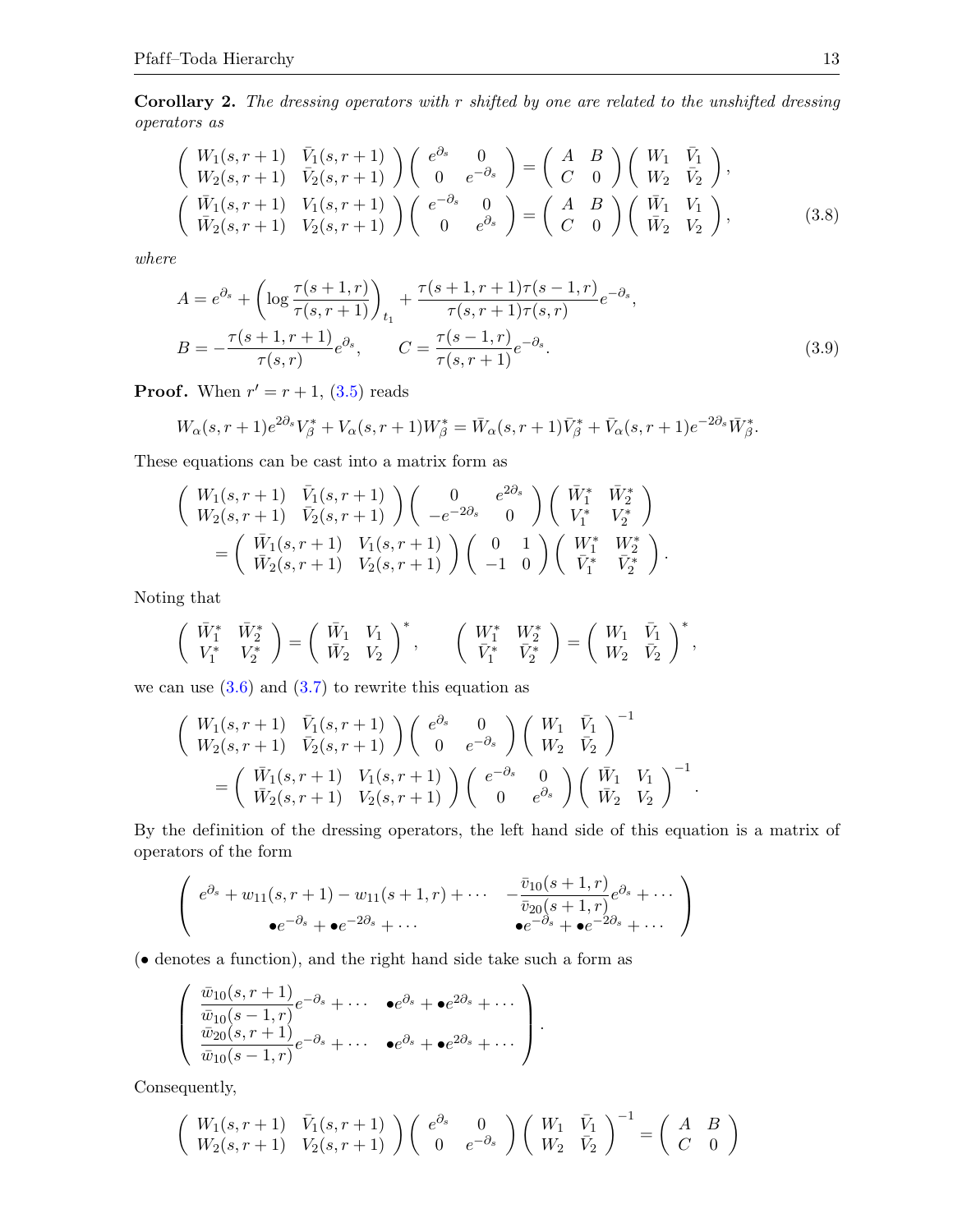and

$$
\begin{pmatrix}\n\overline{W}_1(s,r+1) & V_1(s,r+1) \\
\overline{W}_2(s,r+1) & V_2(s,r+1)\n\end{pmatrix}\n\begin{pmatrix}\ne^{-\partial_s} & 0 \\
0 & e^{\partial_s}\n\end{pmatrix}\n\begin{pmatrix}\n\overline{W}_1 & V_1 \\
\overline{W}_2 & V_2\n\end{pmatrix}^{-1} =\n\begin{pmatrix}\nA & B \\
C & 0\n\end{pmatrix},
$$

where

$$
A = e^{\partial_s} + w_{11}(s, r+1) - w_{11}(s+1, r) + \frac{\bar{w}_{10}(s, r+1)}{\bar{w}_{10}(s-1, r)} e^{-\partial_s},
$$
  
\n
$$
B = -\frac{\bar{v}_{10}(s+1, r)}{\bar{v}_{20}(s+1, r)} e^{\partial_s}, \qquad C = w_{20}(s, r+1) e^{-\partial_s} = \frac{\bar{w}_{20}(s, r+1)}{\bar{w}_{10}(s-1, r)} e^{-\partial_s}.
$$

Rewriting this result in terms of the tau functions, we obtain the formulae  $(3.9)$  of A, B, C.

#### 3.3 Evolution equations of dressing operators

The dressing operators turn out to satisfy a set of evolution equations with respect to the continuous time variables t and  $\bar{t}$  as well. To present the result, let us introduce the notations

$$
(P)_{\geq 0} = \sum_{n\geq 0} p_n e^{n\partial_s}, \qquad (P)_{>0} = \sum_{n>0} p_n e^{n\partial_s},
$$
  

$$
(P)_{\leq 0} = \sum_{n\leq 0} p_n e^{n\partial_s}, \qquad (P)_{<0} = \sum_{n<0} p_n e^{n\partial_s}
$$

of truncated operators for dif ference operators of the form

$$
P = \sum_{n=-\infty}^{\infty} p_n e^{n\partial_s}.
$$

Theorem 2. The dressing operators satisfy the equations

<span id="page-13-0"></span>
$$
\begin{pmatrix}\nW_{1,t_n} + W_1 e^{n\partial_s} & \bar{V}_{1,t_n} \\
W_{2,t_n} + W_2 e^{n\partial_s} & \bar{V}_{2,t_n}\n\end{pmatrix} = \begin{pmatrix}\nA_n & B_n \\
C_n & D_n\n\end{pmatrix} \begin{pmatrix}\nW_1 & \bar{V}_1 \\
W_2 & \bar{V}_2\n\end{pmatrix},
$$
\n
$$
\begin{pmatrix}\n\bar{W}_{1,t_n} & V_{1,t_n} - V_1 e^{-n\partial_s} \\
\bar{W}_{2,t_n} & V_{2,t_n} - V_2 e^{-n\partial_s}\n\end{pmatrix} = \begin{pmatrix}\nA_n & B_n \\
C_n & D_n\n\end{pmatrix} \begin{pmatrix}\n\bar{W}_1 & V_1 \\
\bar{W}_2 & V_2\n\end{pmatrix},
$$
\n(3.10)

where the subscript  $t_n$  in  $W_{1,t_n}$ , etc., stands for differentiating the coefficients of the difference operators by  $t_n$ ,

$$
W_{\alpha,t_n}=\frac{\partial W_\alpha}{\partial t_n},\qquad V_{\alpha,t_n}=\frac{\partial V_\alpha}{\partial t_n},\qquad \bar W_{\alpha,t_n}=\frac{\partial \bar W_\alpha}{\partial t_n},\qquad \bar V_{\alpha,t_n}=\frac{\partial \bar V_\alpha}{\partial t_n},
$$

and  $A_n$ ,  $B_n$ ,  $C_n$  and  $D_n$  are defined as

$$
A_n = (W_1 e^{(n+1)\partial_s} V_2^* e^{-\partial_s})_{\geq 0} + (V_1 e^{-(n+1)\partial_s} W_2^* e^{-\partial_s})_{\leq 0},
$$
  
\n
$$
B_n = -(W_1 e^{(n+1)\partial_s} V_1^* e^{\partial_s})_{\geq 0} - (V_1 e^{-(n+1)\partial_s} W_1^* e^{\partial_s})_{\leq 0},
$$
  
\n
$$
C_n = (W_2 e^{(n+1)\partial_s} V_2^* e^{-\partial_s})_{\geq 0} + (V_2 e^{-(n+1)\partial_s} W_2^* e^{-\partial_s})_{\leq 0},
$$
  
\n
$$
D_n = -(W_2 e^{-(n+1)\partial_s} V_1^* e^{\partial_s})_{\geq 0} - (V_2 e^{-(n+1)\partial_s} W_1^* e^{\partial_s})_{\leq 0}.
$$

**Proof.** Differentiate the bilinear equation [\(3.3\)](#page-8-1) by  $t'_n$  and specialize the variables to  $t' = t$ ,  $\bar{t}' = \bar{t}$ ,  $s' = s$  and  $r' = r$ . This leads to the equation

$$
\oint \frac{dz}{2\pi i} \partial_{t_n} \Psi_{2\times 2}(s,r,z) \cdot {}^{\mathfrak{t}} \Psi^*_{2\times 2}(s,r,z) = \oint \frac{dz}{2\pi i} \partial_{t_n} \bar{\Psi}^*_{2\times 2}(s,r,z) \cdot {}^{\mathfrak{t}} \bar{\Psi}^*_{2\times 2}(s,r,z).
$$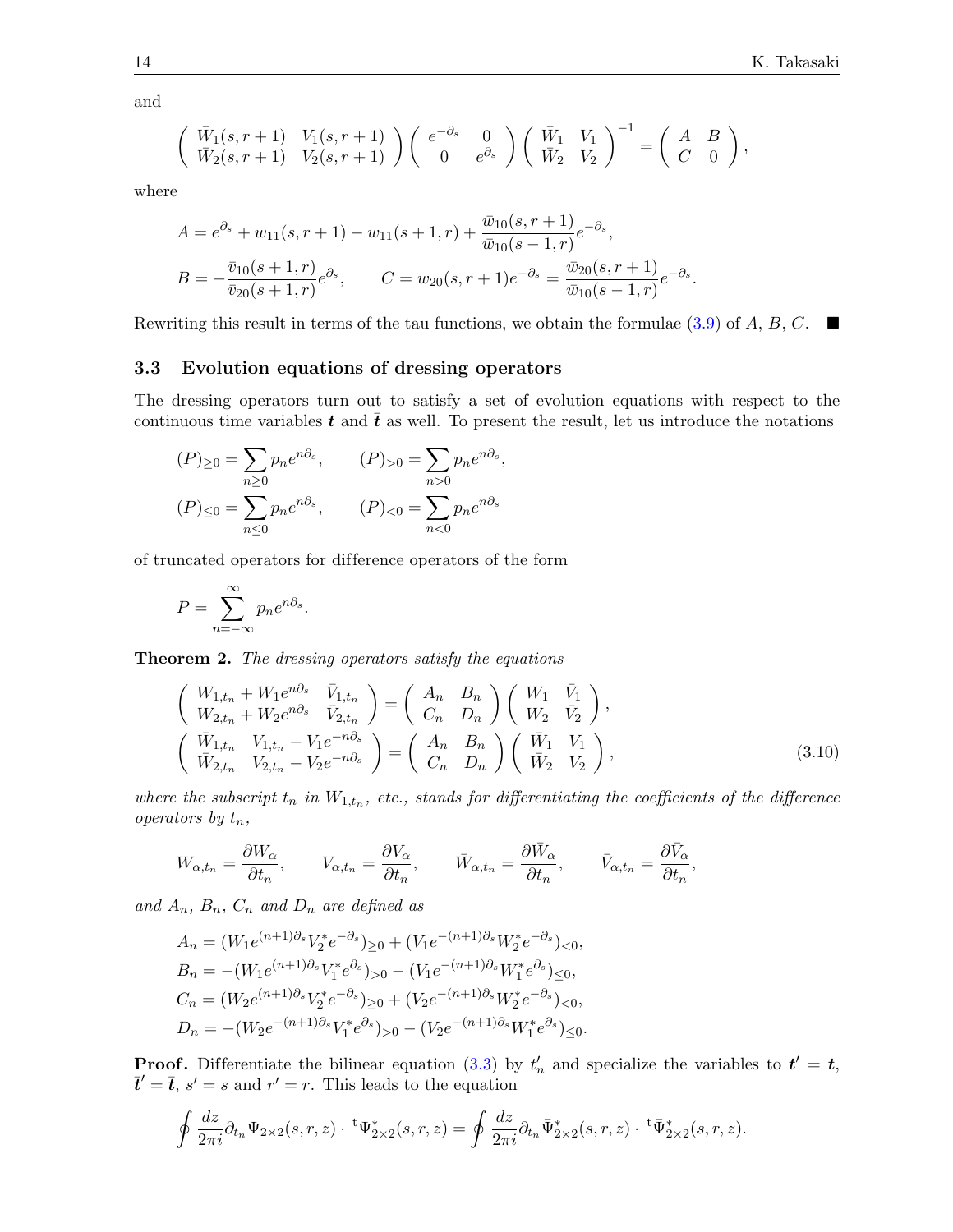The  $t_n$ -derivatives of the wave functions in this equation can be expressed as

$$
\partial_{t_n} \Psi_{\alpha}(s, r, z) = (W_{\alpha, t_n} + W_{\alpha} e^{n\partial_s}) z^{s+r} e^{\xi(t, z)},
$$
  
\n
$$
\partial_{t_n} \Psi_{\alpha}^*(s, r, z) = (V_{\alpha, t_n} - V_{\alpha} e^{-n\partial_s}) z^{-s-r} e^{-\xi(t, z)},
$$
  
\n
$$
\partial_{t_n} \bar{\Psi}_{\alpha}(s, r, z) = \bar{W}_{\alpha, t_n} z^{s-r} e^{\xi(\bar{t}, z^{-1})},
$$
  
\n
$$
\partial_{t_n} \bar{\Psi}_{\alpha}^*(s, r, z) = \bar{V}_{\alpha, t_n} e^{-s+r} e^{-\xi(\bar{t}, z^{-1})}.
$$

We now use the key formula [\(3.4\)](#page-10-0) to convert the last equation to equations for the dressing operators. Those equations can be cast into a matrix form as

$$
\begin{pmatrix}\nW_{1,t_n} + W_1 e^{n\partial_s} & \bar{V}_{1,t_n} \\
W_{2,t_n} + W_2 e^{n\partial_s} & \bar{V}_{1,t_n}\n\end{pmatrix}\n\begin{pmatrix}\n0 & -e^{\partial_s} \\
e^{-\partial_s} & 0\n\end{pmatrix}\n\begin{pmatrix}\n\bar{W}_1^* & \bar{W}_2^* \\
V_1^* & V_2^*\n\end{pmatrix}
$$
\n
$$
= \begin{pmatrix}\n\bar{W}_{1,t_n} & V_{1,t_n} - V_1 e^{-n\partial_s} \\
\bar{W}_{2,t_n} & V_{2,t_n} - V_2 e^{-n\partial_s}\n\end{pmatrix}\n\begin{pmatrix}\n0 & -e^{\partial_s} \\
e^{-\partial_s} & 0\n\end{pmatrix}\n\begin{pmatrix}\nW_1^* & W_2^* \\
\bar{V}_1^* & \bar{V}_2^*\n\end{pmatrix}.
$$

By  $(3.6)$  and  $(3.7)$ , this equation can be rewritten as

$$
\begin{aligned}\n&\left(\begin{array}{c} W_{1,t_n} + W_1 e^{n\partial_s} & \bar{V}_{1,t_n} \\ W_{2,t_n} + W_2 e^{n\partial_s} & \bar{V}_{1,t_n} \end{array}\right) \left(\begin{array}{cc} W_1 & \bar{V}_1 \\ W_2 & \bar{V}_2 \end{array}\right)^{-1} \\
&= \left(\begin{array}{cc} \bar{W}_{1,t_n} & V_{1,t_n} - V_1 e^{-n\partial_s} \\ \bar{W}_{2,t_n} & V_{2,t_n} - V_2 e^{-n\partial_s} \end{array}\right) \left(\begin{array}{cc} \bar{W}_1 & V_1 \\ \bar{W}_2 & V_2 \end{array}\right)^{-1}.\n\end{aligned}
$$

Let  $A_n$ ,  $B_n$ ,  $C_n$ ,  $D_n$  denote the matrix elements of both hand sides of this equation. To complete the proof, we have to show that these dif ference operators do have the form stated in the theorem. To this end, let us compare the two dif ferent expressions

$$
\begin{pmatrix}\nA_n & B_n \\
C_n & D_n\n\end{pmatrix} = \begin{pmatrix}\nW_{1,t_n} + W_1 e^{n\partial_s} & \bar{V}_{1,t_n} \\
W_{2,t_n} + W_2 e^{n\partial_s} & \bar{V}_{2,t_n}\n\end{pmatrix} \begin{pmatrix}\nW_1 & \bar{V}_1 \\
W_2 & \bar{V}_2\n\end{pmatrix}^{-1}
$$
\n
$$
= \begin{pmatrix}\nW_{1,t_n} + W_1 e^{n\partial_s} & \bar{V}_{1,t_n} \\
W_{2,t_n} + W_2 e^{n\partial_s} & \bar{V}_{2,t_n}\n\end{pmatrix} \begin{pmatrix}\ne^{\partial_s} V_2^* e^{-\partial_s} & -e^{\partial_s} V_1^* e^{\partial_s} \\
-e^{-\partial_s} \bar{W}_2^* e^{-\partial_s} & e^{-\partial_s} \bar{W}_1^* e^{\partial_s}\n\end{pmatrix}
$$

and

$$
\begin{pmatrix}\nA_n & B_n \\
C_n & D_n\n\end{pmatrix} = \begin{pmatrix}\n\bar{W}_{1,t_n} & V_{1,t_n} - V_1 e^{-n\partial_s} \\
\bar{W}_{2,t_n} & V_{2,t_n} - V_2 e^{-n\partial_s}\n\end{pmatrix} \begin{pmatrix}\n\bar{W}_1 & V_1 \\
\bar{W}_2 & V_2\n\end{pmatrix}^{-1}
$$
\n
$$
= \begin{pmatrix}\n\bar{W}_{1,t_n} & V_{1,t_n} - V_1 e^{-n\partial_s} \\
\bar{W}_{2,t_n} & V_{2,t_n} - V_2 e^{-n\partial_s}\n\end{pmatrix} \begin{pmatrix}\ne^{\partial_s} \bar{V}_2^* e^{-\partial_s} & -e^{\partial_s} \bar{V}_1^* e^{\partial_s} \\
-e^{-\partial_s} W_2^* e^{-\partial_s} & e^{-\partial_s} W_1^* e^{\partial_s}\n\end{pmatrix}
$$

of the matrix of these operators that can be derived from the foregoing construction and the algebraic relations  $(3.6)$  and  $(3.7)$ . As regards  $A_n$ , this implies that

$$
A_n = (W_{1,t_n} + W_1 e^{n\partial_s}) e^{\partial_s} V_2^* e^{-\partial_s} - \bar{V}_{1,t_n} e^{-\partial_s} \bar{W}_2^* e^{-\partial_s}
$$
  
=  $\bar{W}_{1,t_n} e^{\partial_s} \bar{V}_2^* e^{-\partial_s} - (V_{1,t_n} - V_1 e^{-n\partial_s}) e^{-\partial_s} W_2^* e^{-\partial_s}.$ 

From the ( $\geq 0$  part of the first line, we have the identity

$$
(A_n)_{\geq 0} = (W_1 e^{(n+1)\partial_s} V_2^* e^{-\partial_s})_{\geq 0},
$$

and from the ( $\,$ ) $\lt$ 0 part of the second line, similarly,

$$
(A_n)_{<0} = (V_1 e^{-(n+1)\partial_s} W_2^* e^{-\partial_s})_{<0}.
$$

Thus  $A_n$  turns out to be given by the sum of these operators as

$$
A_n = (W_1 e^{(n+1)\partial_s} V_2^* e^{-\partial_s})_{\geq 0} + (V_1 e^{-(n+1)\partial_s} W_2^* e^{-\partial_s})_{\leq 0}.
$$

The other operators  $B_n$ ,  $C_n$ ,  $D_n$ , too, can be identified in a fully parallel manner.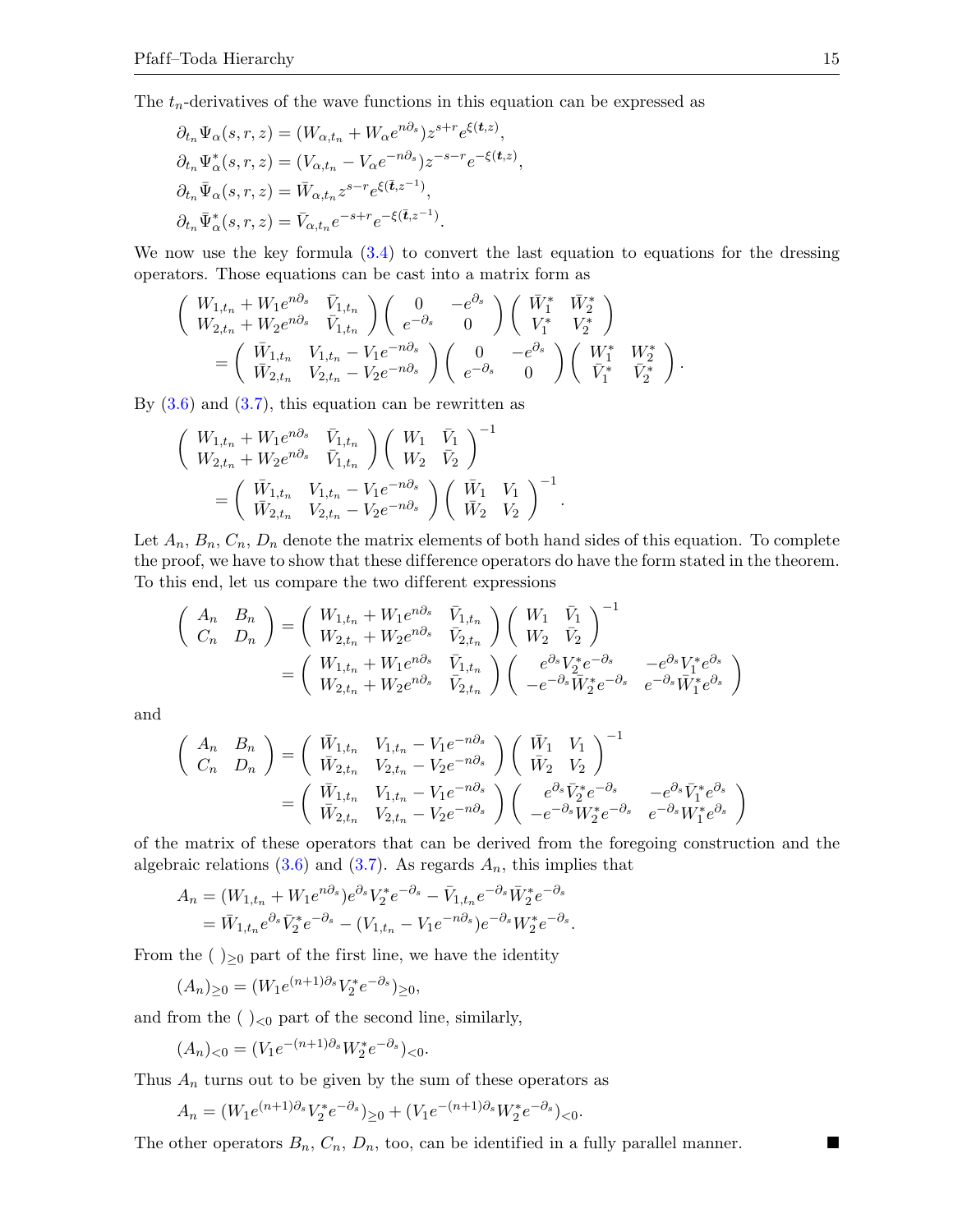In much the same way, the following evolution equations in  $\bar{t}$  can be derived.

Theorem 3. The dressing operators satisfy the equations

<span id="page-15-0"></span>
$$
\begin{pmatrix}\nW_{1,\bar{t}_n} & \bar{V}_{1,\bar{t}_n} - \bar{V}_n e^{n\partial_s} \\
W_{2,\bar{t}_n} & \bar{V}_{2,\bar{t}_n} - \bar{V}_2 e^{n\partial_s}\n\end{pmatrix} = \begin{pmatrix}\n\bar{A}_n & \bar{B}_n \\
\bar{C}_n & \bar{D}_n\n\end{pmatrix} \begin{pmatrix}\nW_1 & \bar{V}_1 \\
W_2 & \bar{V}_2\n\end{pmatrix},
$$
\n
$$
\begin{pmatrix}\n\bar{W}_{1,\bar{t}_n} + \bar{W}_1 e^{-n\partial_s} & V_{1,\bar{t}_n} \\
\bar{W}_{2,\bar{t}_n} + \bar{W}_2 e^{-n\partial_s} & V_{2,\bar{t}_n}\n\end{pmatrix} = \begin{pmatrix}\n\bar{A}_n & \bar{B}_n \\
\bar{C}_n & \bar{D}_n\n\end{pmatrix} \begin{pmatrix}\n\bar{W}_1 & V_1 \\
\bar{W}_2 & V_2\n\end{pmatrix},
$$
\n(3.11)

where

$$
\bar{A}_n = (\bar{W}_1 e^{-(n-1)\partial_s} \bar{V}_2^* e^{-\partial_s})_{< 0} + (\bar{V}_1 e^{(n-1)\partial_s} \bar{W}_2^* e^{-\partial_s})_{\geq 0},
$$
\n
$$
\bar{B}_n = -(\bar{W}_1 e^{-(n-1)\partial_s} \bar{V}_1^* e^{\partial_s})_{\leq 0} - (\bar{V}_1 e^{(n-1)\partial_s} \bar{W}_1^* e^{\partial_s})_{> 0},
$$
\n
$$
\bar{C}_n = (\bar{W}_2 e^{-(n-1)\partial_s} \bar{V}_2^* e^{-\partial_s})_{< 0} + (\bar{V}_2 e^{(n-1)\partial_s} \bar{W}_2^* e^{-\partial_s})_{\geq 0},
$$
\n
$$
\bar{D}_n = -(\bar{W}_2 e^{-(n-1)\partial_s} \bar{V}_1^* e^{\partial_s})_{\leq 0} - (\bar{V}_2 e^{(n-1)\partial_s} \bar{W}_1^* e^{\partial_s})_{> 0}.
$$

## 3.4 Auxiliary linear equations

The evolution equations  $(3.10)$ ,  $(3.11)$  and  $(3.8)$  for the dressing operators can be readily cast into auxiliary linear equations for the wave functions.

Corollary 3. The wave functions satisfy the following linear equations:

<span id="page-15-3"></span>
$$
e^{\partial_r} \begin{pmatrix} \Psi_1 & \Psi_1^* & \bar{\Psi}_1 & \bar{\Psi}_1^* \\ \Psi_2 & \Psi_2^* & \bar{\Psi}_2 & \bar{\Psi}_2^* \end{pmatrix} = \begin{pmatrix} A & B \\ C & 0 \end{pmatrix} \begin{pmatrix} \Psi_1 & \Psi_1^* & \bar{\Psi}_1 & \bar{\Psi}_1^* \\ \Psi_2 & \Psi_2^* & \bar{\Psi}_2 & \bar{\Psi}_2^* \end{pmatrix},
$$
(3.12)

<span id="page-15-1"></span>
$$
\partial_{t_n} \left( \begin{array}{cccc} \Psi_1 & \Psi_1^* & \bar{\Psi}_1 & \bar{\Psi}_1^* \\ \Psi_2 & \Psi_2^* & \bar{\Psi}_2 & \bar{\Psi}_2^* \end{array} \right) = \left( \begin{array}{cccc} A_n & B_n \\ C_n & D_n \end{array} \right) \left( \begin{array}{cccc} \Psi_1 & \Psi_1^* & \bar{\Psi}_1 & \bar{\Psi}_1^* \\ \Psi_2 & \Psi_2^* & \bar{\Psi}_2 & \bar{\Psi}_2^* \end{array} \right), \tag{3.13}
$$

<span id="page-15-2"></span>
$$
\partial_{\bar{t}_n} \begin{pmatrix} \Psi_1 & \Psi_1^* & \bar{\Psi}_1 & \bar{\Psi}_1^* \\ \Psi_2 & \Psi_2^* & \bar{\Psi}_2 & \bar{\Psi}_2^* \end{pmatrix} = \begin{pmatrix} \bar{A}_n & \bar{B}_n \\ \bar{C}_n & \bar{D}_n \end{pmatrix} \begin{pmatrix} \Psi_1 & \Psi_1^* & \bar{\Psi}_1 & \bar{\Psi}_1^* \\ \Psi_2 & \Psi_2^* & \bar{\Psi}_2 & \bar{\Psi}_2^* \end{pmatrix} . \tag{3.14}
$$

Note that each of  $(3.13)$ ,  $(3.14)$  and  $(3.12)$  is a collective expression of four sets of linear equations, namely,

$$
\begin{pmatrix}\ne^{\partial_r}\Phi_1 \\
e^{\partial_r}\Phi_2\n\end{pmatrix} = \begin{pmatrix} A & B \\
C & 0\n\end{pmatrix} \begin{pmatrix} \Phi_1 \\
\Phi_2\n\end{pmatrix}, \qquad \begin{pmatrix} \partial_{t_n}\Phi_1 \\
\partial_{t_n}\Phi_2\n\end{pmatrix} = \begin{pmatrix} A_n & B_n \\
C_n & D_n\n\end{pmatrix} \begin{pmatrix} \Phi_1 \\
\Phi_2\n\end{pmatrix},
$$
\n
$$
\begin{pmatrix} \partial_{\bar{t}_n}\Phi_1 \\
\partial_{\bar{t}_n}\Phi_2\n\end{pmatrix} = \begin{pmatrix} \bar{A}_n & \bar{B}_n \\
\bar{C}_n & \bar{D}_n\n\end{pmatrix} \begin{pmatrix} \Phi_1 \\
\Phi_2\n\end{pmatrix}
$$

for the four pairs  $\Phi_{\alpha} = \Psi_{\alpha}, \Psi_{\alpha}^*, \bar{\Psi}_{\alpha}, \bar{\Psi}_{\alpha}^*$  ( $\alpha = 1, 2$ ) of wave functions. The lowest ( $n = 1$ ) equations of  $(3.13)$  and  $(3.14)$  agree with Willox's result  $[17, 18]$  $[17, 18]$  $[17, 18]$ :

<span id="page-15-4"></span>
$$
\begin{pmatrix}\n\partial_{t_1}\Phi_1(s,r,\mu) \\
\partial_{t_1}\Phi_2(s,r,\mu)\n\end{pmatrix} = \begin{pmatrix}\ne^{\partial_s} + \left(\log \frac{\tau(s+1,r)}{\tau(s,r)}\right)_{t_1} & -\frac{\tau(s+1,r+1)}{\tau(s,r)}e^{\partial_s} \\
\frac{\tau(s-1,r-1)}{\tau(s,r)}e^{-\partial_s} & -e^{-\partial_s} + \left(\log \frac{\tau(s-1,r)}{\tau(s,r)}\right)_{t_1}\n\end{pmatrix} \begin{pmatrix}\n\Phi_1(s,r,\mu) \\
\Phi_2(s,r,\mu)\n\end{pmatrix},
$$
\n(3.15)

<span id="page-15-5"></span>
$$
\begin{pmatrix}\n\partial_{\tilde{t}_1} \Phi_1(s, r, \mu) \\
\partial_{\tilde{t}_1} \Phi_2(s, r, \mu)\n\end{pmatrix} = \begin{pmatrix}\n\frac{\tau(s+1, r)\tau(s-1, r)}{\tau(s, r)^2} e^{-\partial_s} & -\frac{\tau(s+1, r)\tau(s, r+1)}{\tau(s, r)^2} e^{\partial_s} \\
\frac{\tau(s-1, r)\tau(s, r-1)}{\tau(s, r)^2} e^{-\partial_s} & -\frac{\tau(s+1, r)\tau(s-1, r)}{\tau(s, r)^2} e^{\partial_s}\n\end{pmatrix} \begin{pmatrix}\n\Phi_1(s, r, \mu) \\
\Phi_2(s, r, \mu)\n\end{pmatrix}.
$$
\n(3.16)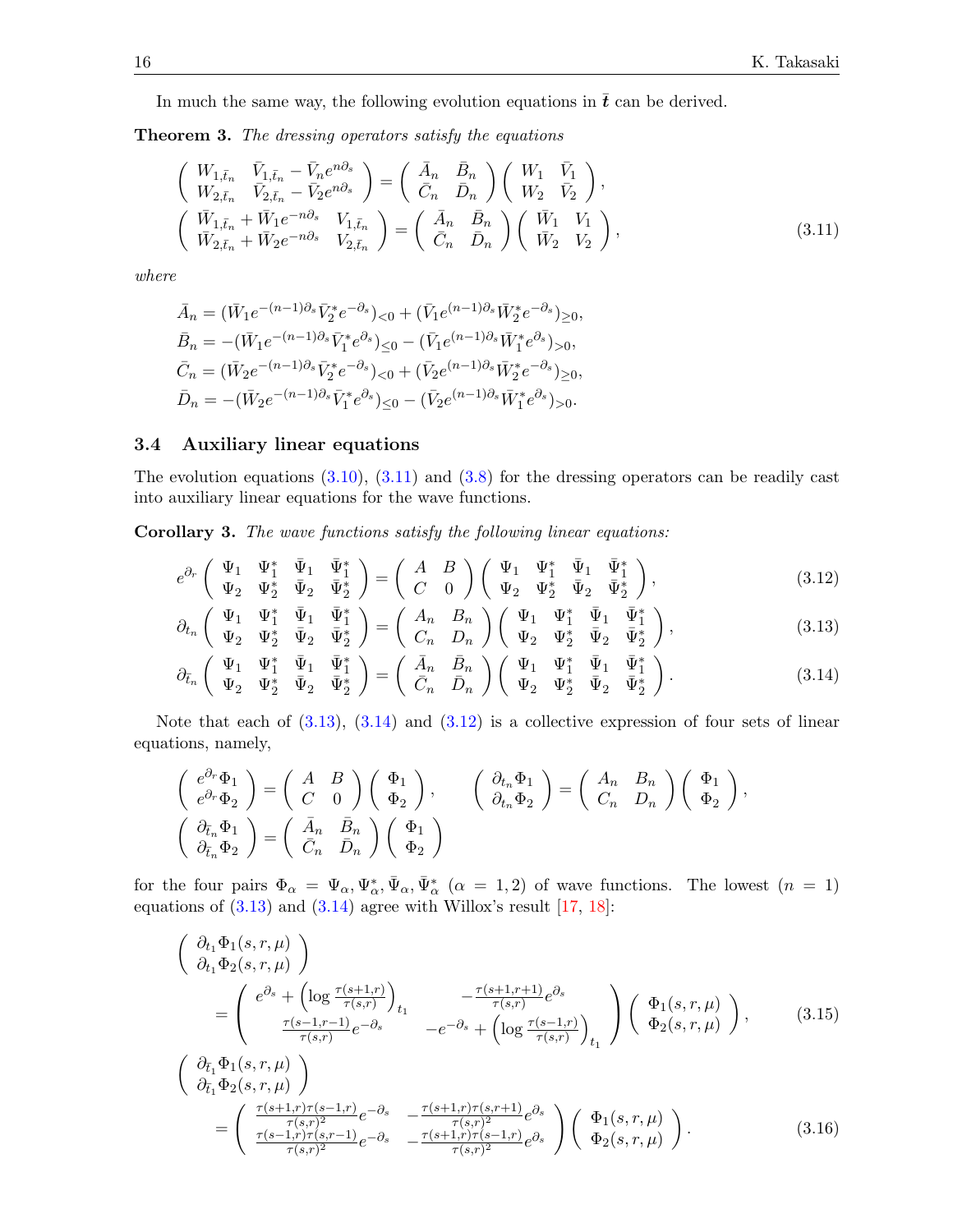Thus we have obtained auxiliary linear equations for the Pfaff–Toda hierarchy. Apart from the fact that dif ference operators play a central role, this auxiliary linear problem resembles that of the DKP hierarchy (see Appendix). This is a manifestation of the common Lie algebraic structure  $\left[2, 3\right]$  $\left[2, 3\right]$  $\left[2, 3\right]$  that underlies these hierarchies.

Let us specify an algebraic structure in the building blocks of the auxiliary linear problem. Let  $U, \bar{U}, P_n, \bar{P}_n$  and J denote the matrix operators

$$
U = \begin{pmatrix} W_1 & \bar{V}_1 \\ W_2 & \bar{V}_2 \end{pmatrix}, \qquad \bar{U} = \begin{pmatrix} \bar{W}_1 & V_1 \\ \bar{W}_2 & V_2 \end{pmatrix}, \qquad P_n = \begin{pmatrix} A_n & B_n \\ C_n & D_n \end{pmatrix},
$$
  

$$
\bar{P}_n = \begin{pmatrix} \bar{A}_n & \bar{B}_n \\ \bar{C}_n & \bar{D}_n \end{pmatrix}, \qquad J = \begin{pmatrix} 0 & e^{\partial_s} \\ -e^{-\partial_s} & 0 \end{pmatrix}, \qquad J^{-1} = -J.
$$

With these notations,  $(3.6)$  can be rewritten as

$$
U^* = J\bar{U}^{-1}J^{-1}, \qquad \bar{U}^* = JU^{-1}J^{-1}.
$$

This exhibits a Lie group structure (now realized in terms of difference operators). Moreover,  $(3.10)$  and  $(3.11)$  imply that  $P_n$  and  $\overline{P}_n$  can be expressed as

$$
P_n = U_{t_n} U^{-1} + U \begin{pmatrix} e^{n\partial_s} & 0 \\ 0 & 0 \end{pmatrix} U^{-1} = \bar{U}_{t_n} \bar{U}^{-1} + \bar{U} \begin{pmatrix} 0 & 0 \\ 0 & -e^{-n\partial_s} \end{pmatrix} \bar{U}^{-1},
$$
  

$$
\bar{P}_n = U_{\bar{t}_n} U^{-1} + U \begin{pmatrix} 0 & 0 \\ 0 & -e^{n\partial_s} \end{pmatrix} U^{-1} = \bar{U}_{\bar{t}_n} \bar{U}^{-1} + \bar{U} \begin{pmatrix} e^{-n\partial_s} & 0 \\ 0 & 0 \end{pmatrix} \bar{U}^{-1}.
$$

We can confirm by straightforward calculations that  $P_n$  and  $\bar{P}_n$  satisfy the algebraic relations

$$
P_n^* = -J P_n J^{-1}, \qquad \bar{P}_n^* = -J \bar{P}_n J^{-1},
$$

which are obviously a Lie algebraic version of the foregoing constraints for U and  $\overline{U}$ . In components, these relations read

$$
A_n^* = -e^{\partial_s} D_n e^{-\partial_s}, \qquad B_n^* = e^{-\partial_s} B_n e^{-\partial_s}, \qquad C_n^* = e^{\partial_s} C_n e^{\partial_s}, \qquad D_n^* = -e^{-\partial_s} A_n e^{\partial_s},
$$

and

$$
\bar{A}_n^* = -e^{\partial_s} \bar{D}_n e^{-\partial_s}, \qquad \bar{B}_n^* = e^{-\partial_s} \bar{B}_n e^{-\partial_s}, \qquad \bar{C}_n^* = e^{\partial_s} \bar{C}_n e^{\partial_s}, \qquad \bar{D}_n^* = -e^{-\partial_s} \bar{A}_n e^{\partial_s}.
$$

These relations are parallel to algebraic relations in the case of the DKP hierarchy (see Appendix).

## <span id="page-16-0"></span>4 Difference Fay identities

#### 4.1 How to derive difference Fay identities

We now derive six Fay-like identities with parameters  $\lambda$  and  $\mu$  from the bilinear equation [\(2.2\)](#page-2-1) by specializing the free variables therein as follows:

1a) 
$$
t' = t + [\lambda^{-1}] + [\mu^{-1}], \bar{t}' = \bar{t}, s' = s + 1, r' = r;
$$

1b) 
$$
t' = t + [\lambda^{-1}] + [\mu^{-1}], \bar{t}' = \bar{t}, s' = s, r' = r + 1;
$$

2a) 
$$
t' = t
$$
,  $\bar{t}' = \bar{t} + [\lambda] + [\mu]$ ,  $s' = s - 1$ ,  $r' = r$ ;

2b) 
$$
t' = t
$$
,  $\bar{t}' = \bar{t} + [\lambda] + [\mu]$ ,  $s' = s$ ,  $r' = r + 1$ ;

3a) 
$$
t' = t + [\lambda^{-1}], \bar{t}' = \bar{t} + [\mu], s' = s, r' = r;
$$

3b) 
$$
t' = t + [\lambda^{-1}], \bar{t}' = \bar{t} + [\mu], s' = s - 1, r' = r + 1.
$$

To clarify the meaning of calculations, we now assume that the integrals in  $(2.2)$  are contour integrals along simple closed curves  $C_{\infty}$  and  $C_0$  encircling the points  $z = \infty$  and  $z = 0$  respectively.  $\lambda$  and  $\mu$  are understood to be in a particular position specified below.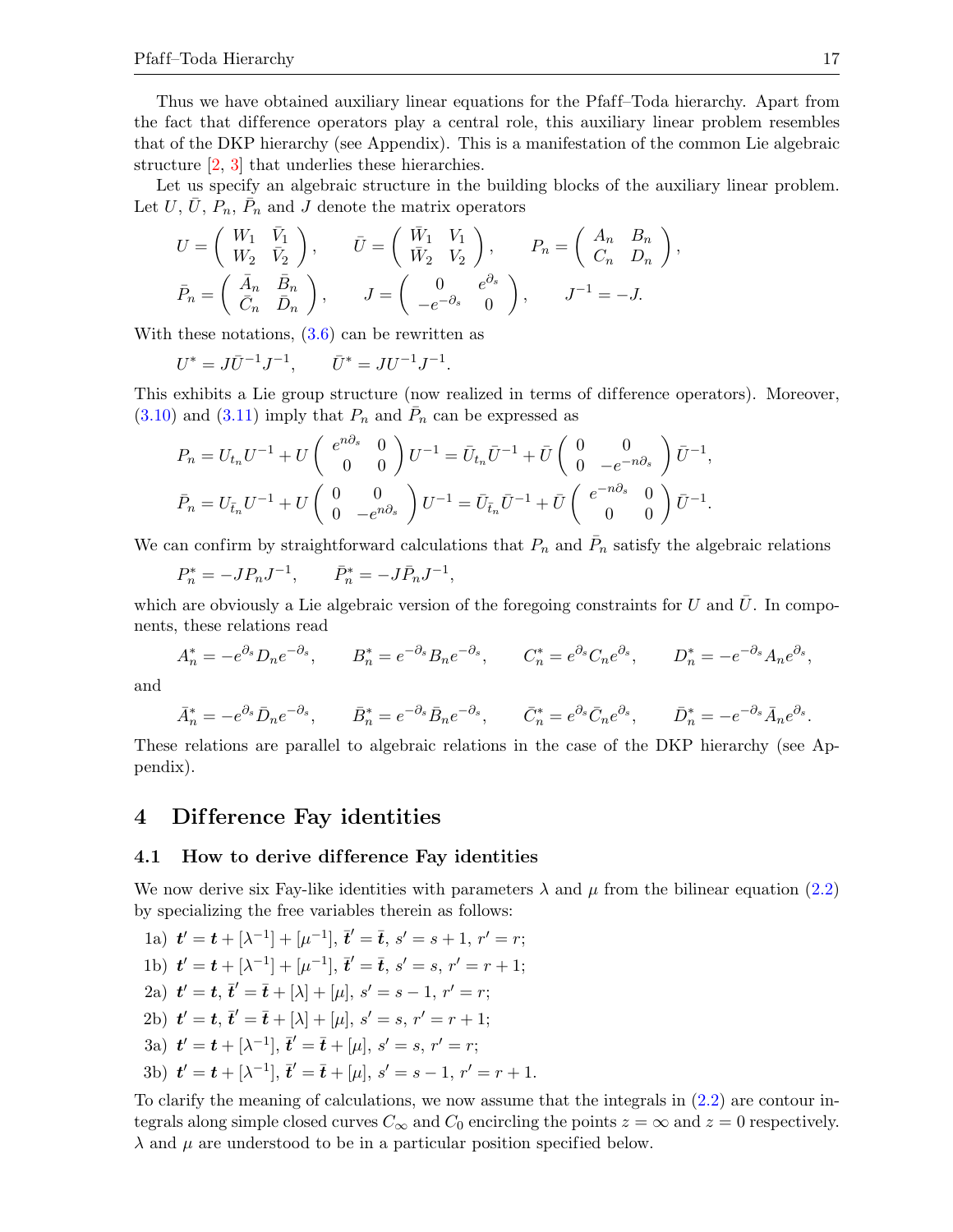1a) and 1b).  $\lambda$  and  $\mu$  are assumed to sit on the far side (closer to  $z = \infty$ ) of the contour  $C_{\infty}$ . The exponential factors in the integrand thereby become rational functions as

$$
e^{\xi(t'-t,z)} = \frac{1}{(1-z/\lambda)(1-z/\mu)}, \qquad e^{\xi(t'-\bar{t},z^{-1})} = 1.
$$

Thus the bilinear equation  $(2.2)$  reduce to the equations

$$
\oint_{C_{\infty}} \frac{dz}{2\pi i} \frac{\lambda \mu}{z(z-\lambda)(z-\mu)} \tau(s+1,r,t+ [\lambda^{-1}] + [\mu^{-1}] - [z^{-1}], \bar{t}) \tau(s+1,r+1,t+ [z^{-1}], \bar{t}) \n+ \oint_{C_{\infty}} \frac{dz}{2\pi i} \frac{(z-\lambda)(z-\mu)}{z^3 \lambda \mu} \tau(s+2,r+1,t+ [\lambda^{-1}] + [\mu^{-1}] + [z^{-1}], \bar{t}) \tau(s,r,t- [z^{-1}], \bar{t}) \n= \oint_{C_{0}} \frac{dz}{2\pi i} z \tau(s+2,r,t+ [\lambda^{-1}] + [\mu^{-1}], \bar{t} - [z]) \tau(s,r+1,t, \bar{t} + [z]) \n+ \oint_{C_{0}} \frac{dz}{2\pi i} \frac{1}{z} \tau(s+1,r+1,t+ [\lambda^{-1}] + [\mu^{-1}], \bar{t} + [z]) \tau(s+1,r,t, \bar{t} - [z])
$$

in the case of 1a) and

$$
\oint_{C_{\infty}} \frac{dz}{2\pi i} \frac{\lambda \mu}{z(z-\lambda)(z-\mu)} \tau(s, r+1, t+[\lambda^{-1}] + [\mu^{-1}] - [z^{-1}], \bar{t}) \tau(s+1, r+1, t+ [z^{-1}], \bar{t}) \n+ \oint_{C_{\infty}} \frac{dz}{2\pi i} \frac{(z-\lambda)(z-\mu)}{z^3 \lambda \mu} \tau(s+1, r+2, t+[\lambda^{-1}] + [\mu^{-1}] + [z^{-1}], \bar{t}) \tau(s, r, t-[z^{-1}], \bar{t}) \n= \oint_{C_{0}} \frac{dz}{2\pi i} \frac{1}{z} \tau(s+1, r+1, t+[\lambda^{-1}] + [\mu^{-1}], \bar{t}-[z]) \tau(s, r+1, t, \bar{t}+[z]) \n+ \oint_{C_{0}} \frac{dz}{2\pi i} z \tau(s, r+2, t+[\lambda^{-1}] + [\mu^{-1}], \bar{t}+[z]) \tau(s+1, r, t, \bar{t}-[z])
$$

in the case of 1b). The contour integrals in these equation can be calculated by residue calculus. For example, the first integral on the left hand side is given by the sum of residues of the integrand at  $z = \lambda, \mu$ ; the other contour integrals can be treated in the same way. The outcome are the equations

<span id="page-17-0"></span>
$$
-\frac{\mu}{\lambda - \mu} \tau(s + 1, r, t + [\mu^{-1}], \bar{t}) \tau(s + 1, r + 1, t + [\lambda^{-1}], \bar{t})
$$
  
\n
$$
-\frac{\lambda}{\mu - \lambda} \tau(s + 1, r, t + [\lambda^{-1}], \bar{t}) \tau(s + 1, r + 1, t + [\mu^{-1}], \bar{t})
$$
  
\n
$$
+\frac{1}{\lambda \mu} \tau(s + 2, r + 1, t + [\lambda^{-1}] + [\mu^{-1}], \bar{t}) \tau(s, r, t, \bar{t})
$$
  
\n
$$
= \tau(s + 1, r + 1, t + [\lambda^{-1}] + [\mu^{-1}], \bar{t}) \tau(s + 1, r, t, \bar{t}),
$$
  
\n
$$
-\frac{\mu}{\lambda - \mu} \tau(s, r + 1, t + [\mu^{-1}], \bar{t}) \tau(s + 1, r + 1, t + [\lambda^{-1}], \bar{t})
$$
  
\n
$$
-\frac{\lambda}{\mu - \lambda} \tau(s, r + 1, t + [\lambda^{-1}], \bar{t}) \tau(s + 1, r + 1, t + [\mu^{-1}], \bar{t})
$$
  
\n
$$
+\frac{1}{\lambda \mu} \tau(s + 1, r + 2, t + [\lambda^{-1}] + [\mu^{-1}], \bar{t}) \tau(s, r, t, \bar{t})
$$
  
\n
$$
= \tau(s + 1, r + 1, t + [\lambda^{-1}] + [\mu^{-1}], \bar{t}) \tau(s, r + 1, t, \bar{t}).
$$
  
\n(4.2)

**2a) and 2b).**  $\lambda$  and  $\mu$  are assumed to be inside  $C_0$  (nearer to  $z = 0$ ). The bilinear equation  $(2.2)$  turn into the equations

<span id="page-17-1"></span>
$$
\oint_{C_{\infty}} \frac{dz}{2\pi i} \frac{1}{z^3} \tau(s-1, r, t-[z^{-1}], \bar{t}+[\lambda]+[\mu]) \tau(s+1, r+1, t+[z^{-1}], \bar{t})
$$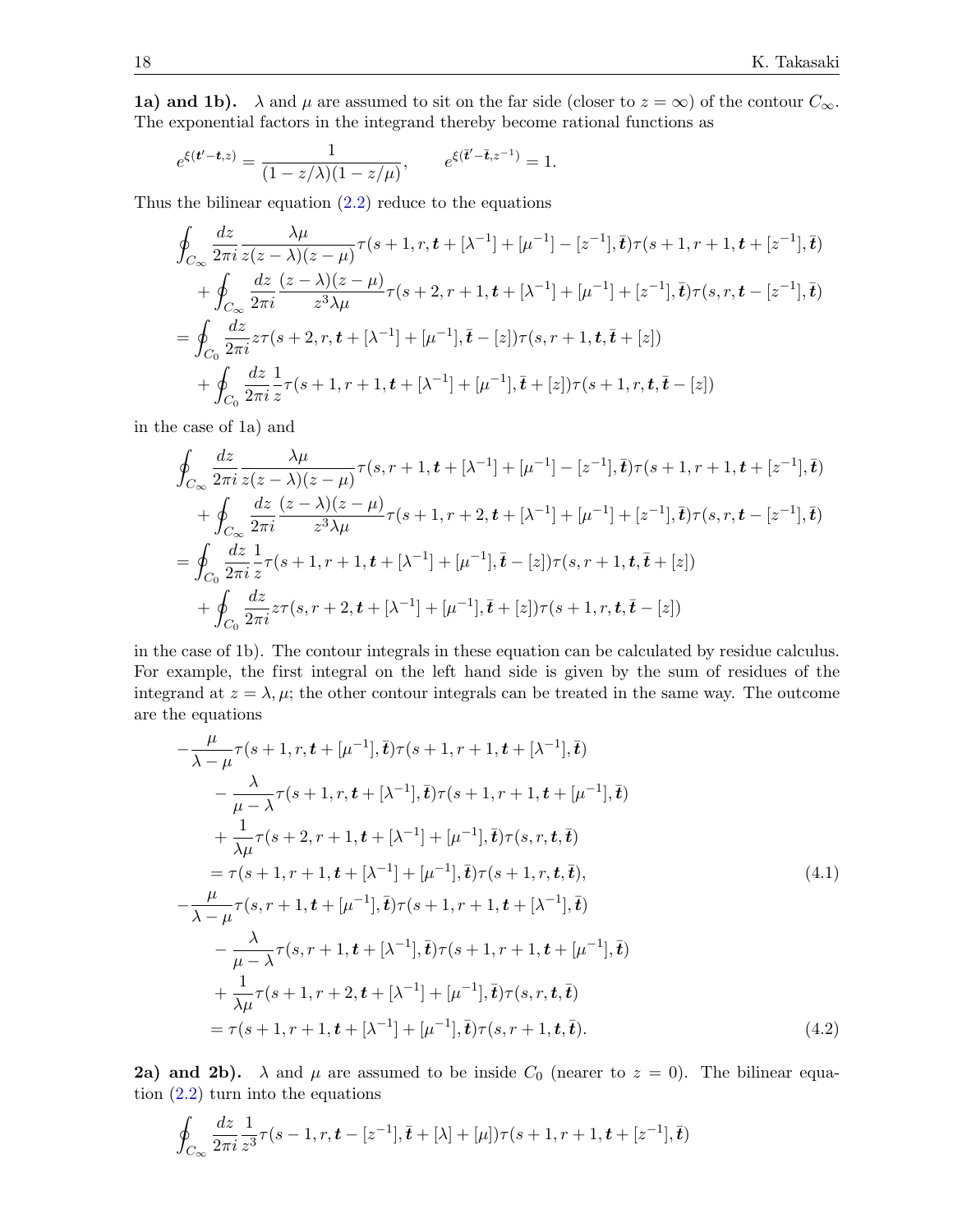$$
+\oint_{C_{\infty}}\frac{dz}{2\pi i}\frac{1}{z}\tau(s,r+1,\boldsymbol{t}+[z^{-1}],\bar{\boldsymbol{t}}+[{\lambda}]+[\mu])\tau(s,r,\boldsymbol{t}-[z^{-1}],\bar{\boldsymbol{t}})
$$
\n
$$
=\oint_{C_{0}}\frac{dz}{2\pi i}\frac{z}{(z-{\lambda})(z-\mu)}\tau(s,r,\boldsymbol{t},\bar{\boldsymbol{t}}+[{\lambda}]+[\mu]-[z])\tau(s,r+1,\boldsymbol{t},\bar{\boldsymbol{t}}+[z])
$$
\n
$$
+\oint_{C_{0}}\frac{dz}{2\pi i}\frac{(z-{\lambda})(z-\mu)}{z}\tau(s-1,r+1,\boldsymbol{t},\bar{\boldsymbol{t}}+[{\lambda}]+[\mu]+[z])\tau(s+1,r,\boldsymbol{t},\bar{\boldsymbol{t}}-[z])
$$

in the case of 2a) and

$$
\oint_{C_{\infty}} \frac{dz}{2\pi i} \frac{1}{z} \tau(s, r+1, t-[z^{-1}], \bar{t}+[\lambda]+[\mu]) \tau(s+1, r+1, t+[z^{-1}], \bar{t}) \n+ \oint_{C_{\infty}} \frac{dz}{2\pi i} \frac{1}{z^3} \tau(s+1, r+2, t+[z^{-1}], \bar{t}+[\lambda]+[\mu]) \tau(s, r, t-[z^{-1}], \bar{t}) \n= \oint_{C_{0}} \frac{dz}{2\pi i} \frac{z}{(z-\lambda)(z-\mu)} \tau(s+1, r+1, t, \bar{t}+[\lambda]+[\mu]-[z]) \tau(s, r+1, t, \bar{t}+[z]) \n+ \oint_{C_{0}} \frac{dz}{2\pi i} \frac{(z-\lambda)(z-\mu)}{z} \tau(s, r+2, t, \bar{t}+[\lambda]+[\mu]+[z]) \tau(s+1, r, t, \bar{t}-[z])
$$

in the case of 2b). By residue calculus, we obtain the equations

$$
\tau(s,r+1,\boldsymbol{t},\bar{\boldsymbol{t}}+[\lambda]+[\mu])\tau(s,r,\boldsymbol{t},\bar{\boldsymbol{t}})
$$
\n
$$
=\frac{\lambda}{\lambda-\mu}\tau(s,r,\boldsymbol{t},\bar{\boldsymbol{t}}+[\mu])\tau(s,r+1,\boldsymbol{t},\bar{\boldsymbol{t}}+[\lambda])
$$
\n
$$
+\frac{\mu}{\mu-\lambda}\tau(s,r,\boldsymbol{t},\bar{\boldsymbol{t}}+[\lambda])\tau(s,r+1,\boldsymbol{t},\bar{\boldsymbol{t}}+[\mu])
$$
\n
$$
+\lambda\mu\tau(s-1,r+1,\boldsymbol{t},\bar{\boldsymbol{t}}+[\lambda]+[\mu])\tau(s+1,r,\boldsymbol{t},\bar{\boldsymbol{t}}),
$$
\n
$$
\tau(s,r+1,\boldsymbol{t},\bar{\boldsymbol{t}}+[\lambda]+[\mu])\tau(s+1,r+1,\boldsymbol{t},\bar{\boldsymbol{t}})
$$
\n
$$
=\frac{\lambda}{\lambda-\mu}\tau(s+1,r+1,\boldsymbol{t},\bar{\boldsymbol{t}}+[\mu])\tau(s,r+1,\boldsymbol{t},\bar{\boldsymbol{t}}+[\lambda])
$$
\n
$$
+\frac{\mu}{\mu-\lambda}\tau(s+1,r+1,\boldsymbol{t},\bar{\boldsymbol{t}}+[\lambda])\tau(s,r+1,\boldsymbol{t},\bar{\boldsymbol{t}}+[\mu])
$$
\n
$$
+\lambda\mu\tau(s,r+2,\boldsymbol{t},\bar{\boldsymbol{t}}+[\lambda]+[\mu])\tau(s+1,r,\boldsymbol{t},\bar{\boldsymbol{t}}). \tag{4.4}
$$

3a) and 3b).  $\lambda$  and  $\mu$  are assumed to be on the far side of  $C_{\infty}$  and inside  $C_0$  respectively. The bilinear equation  $(2.2)$  turn into the equations

$$
\oint_{C_{\infty}} \frac{dz}{2\pi i} \frac{-\lambda}{z^2(z-\lambda)} \tau(s, r, t + [\lambda^{-1}] - [z^{-1}], \bar{t} + [\mu]) \tau(s+1, r+1, t + [z^{-1}], \bar{t}) \n+ \oint_{C_{\infty}} \frac{dz}{2\pi i} \frac{(z-\lambda)}{-z^2 \lambda} \tau(s+1, r+1, t + [\lambda^{-1}] + [z^{-1}], \bar{t} + [\mu]) \tau(s, r, t - [z^{-1}], \bar{t}) \n= \oint_{C_{0}} \frac{dz}{2\pi i} \frac{z}{z-\mu} \tau(s+1, r, t + [\lambda^{-1}], \bar{t} + [\mu] - [z]) \tau(s, r+1, t, \bar{t} + [z]) \n+ \oint_{C_{0}} \frac{dz}{2\pi i} \frac{z-\mu}{z} \tau(s, r+1, t + [\lambda^{-1}], \bar{t} + [\mu] + [z]) \tau(s+1, r, t, \bar{t} - [z])
$$

in the case of 3a) and

$$
\oint_{C_{\infty}} \frac{dz}{2\pi i} \frac{-\lambda}{z^2(z-\lambda)} \tau(s-1, r+1, t+[\lambda^{-1}] - [z^{-1}], \bar{t} + [\mu]) \tau(s+1, r+1, t+ [z^{-1}], \bar{t})
$$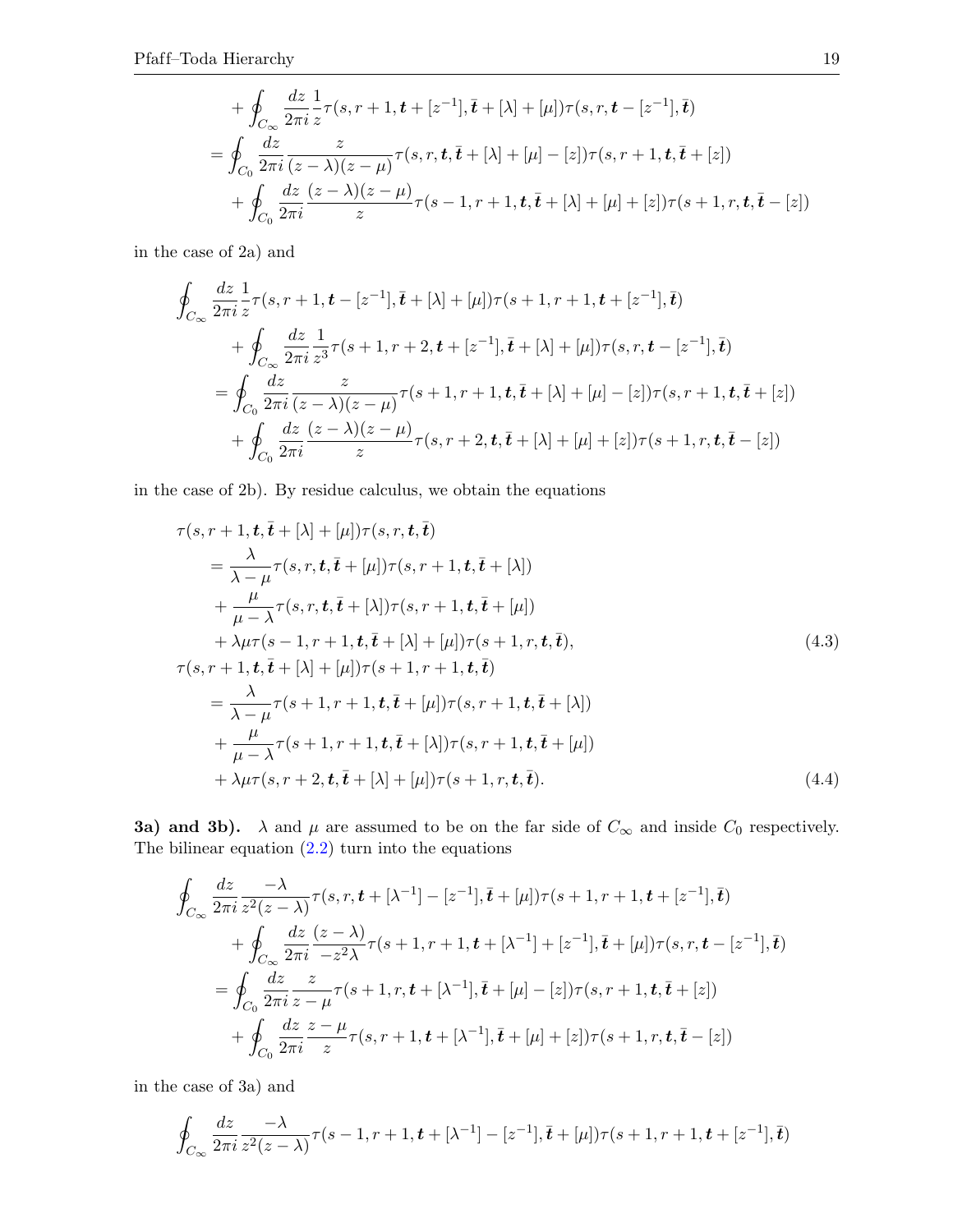$$
+ \oint_{C_{\infty}} \frac{dz}{2\pi i} \frac{(z-\lambda)}{-z^2 \lambda} \tau(s, r+2, t+[\lambda^{-1}] + [z^{-1}], \bar{t} + [\mu]) \tau(s, r, t-[z^{-1}], \bar{t})
$$
  
= 
$$
\oint_{C_0} \frac{dz}{2\pi i} \frac{1}{z(z-\mu)} \tau(s, r+1, t+[\lambda^{-1}], \bar{t} + [\mu] - [z]) \tau(s, r+1, t, \bar{t} + [z])
$$
  
+ 
$$
\oint_{C_0} \frac{dz}{2\pi i} z(z-\mu) \tau(s-1, r+2, t+[\lambda^{-1}], \bar{t} + [\mu] + [z]) \tau(s+1, r, t, \bar{t} - [z])
$$

in the case of 3b), and boil down to the equations

<span id="page-19-0"></span>
$$
\lambda^{-1}\tau(s,r,t,\bar{t}+[\mu])\tau(s+1,r+1,t+[\lambda^{-1}],\bar{t})
$$
  
\n
$$
-\lambda^{-1}\tau(s+1,r+1,t+[\lambda^{-1}],\bar{t}+[\mu])\tau(s,r,t,\bar{t})
$$
  
\n
$$
=\mu\tau(s+1,r,t+[\lambda^{-1}],\bar{t})\tau(s,r+1,t,\bar{t}+[\mu])
$$
  
\n
$$
-\mu\tau(s,r+1,t+[\lambda^{-1}],\bar{t}+[\mu])\tau(s+1,r,t,\bar{t}),
$$
  
\n
$$
\lambda^{-1}\tau(s-1,r+1,t,\bar{t}+[\mu])\tau(s+1,r+1,t+[\lambda^{-1}],\bar{t})
$$
  
\n
$$
-\lambda^{-1}\tau(s,r+2,t+[\lambda^{-1}],\bar{t}+[\mu])\tau(s,r,t,\bar{t})
$$
  
\n
$$
=\mu^{-1}\tau(s,r+1,t+[\lambda^{-1}],\bar{t})\tau(s,r+1,t,\bar{t}+[\mu])
$$
  
\n
$$
-\mu^{-1}\tau(s,r+1,t+[\lambda^{-1}],\bar{t}+[\mu])\tau(s,r+1,t,\bar{t}).
$$
\n(4.6)

Actually, these calculations are meaningful even if the contour integrals are understood to be genuine algebraic operators that extract the coefficient of  $z^{-1}$  from Laurent series. Thus we are led to the following conclusion:

**Theorem 4.** The bilinear equation [\(2.1\)](#page-2-0) implies the Fay-like identities  $(4.1)$ – $(4.6)$ .

In the rest of this paper,  $(4.1)$ – $(4.6)$  are referred to as "difference Fay identities". The structure of these Fay-like equations is similar to the difference Fay identities of the Toda hierarchy [\[22,](#page-33-14) [23,](#page-33-15) [1\]](#page-32-0), though the latter are three-term relations and given on a 1D lattice.

#### 4.2 Relation to auxiliary linear problem

We now show that the difference Fay identities are closely related to the auxiliary linear equations. To this end, let us rewrite the identities in the language of the wave functions as follows.

**Theorem 5.** The difference Fay identities  $(4.1)$ – $(4.6)$  are equivalent to the system of the following four equations:

<span id="page-19-3"></span><span id="page-19-2"></span><span id="page-19-1"></span>
$$
e^{-D(\lambda)}\Phi_{1}(s,r,\mu) + \lambda^{-1}\Phi_{1}(s+1,r,\mu) - \frac{e^{-D(\lambda)}\tau(s+1,r)/\tau(s+1,r)}{e^{-D(\lambda)}\tau(s,r)/\tau(s,r)}\Phi_{1}(s,r,\mu) - \lambda^{-1}\frac{e^{-D(\lambda)}\tau(s+1,r)/\tau(s+1,r)}{e^{-D(\lambda)}\tau(s,r)/\tau(s+1,r+1)}e^{-D(\lambda)}\Phi_{2}(s+1,r,\mu) = 0, \qquad (4.7)
$$
  

$$
e^{D(\lambda)}\Phi_{2}(s,r,\mu) + \lambda^{-1}\Phi_{2}(s-1,r,\mu) - \frac{e^{D(\lambda)}\tau(s-1,r)/\tau(s-1,r)}{e^{D(\lambda)}\tau(s,r)/\tau(s,r)}\Phi_{2}(s,r,\mu) - \lambda^{-1}\frac{e^{D(\lambda)}\tau(s-1,r)/\tau(s-1,r)}{e^{D(\lambda)}\tau(s,r)/\tau(s-1,r-1)}e^{D(\lambda)}\Phi_{1}(s-1,r,\mu) = 0, \qquad (4.8)
$$
  

$$
e^{-\bar{D}(\lambda)}\Phi_{1}(s,r,\mu) - \Phi_{1}(s,r,\mu) + \lambda \frac{e^{-\bar{D}(\lambda)}\tau(s+1,r)/\tau(s,r)}{e^{-\bar{D}(\lambda)}\tau(s,r)/\tau(s-1,r)}\Phi_{1}(s-1,r,\mu) - \lambda \frac{e^{-\bar{D}(\lambda)}\tau(s+1,r)/\tau(s,r)}{e^{-\bar{D}(\lambda)}\tau(s,r)/\tau(s,r+1)}e^{-\bar{D}(\lambda)}\Phi_{2}(s+1,r,\mu) = 0, \qquad (4.9)
$$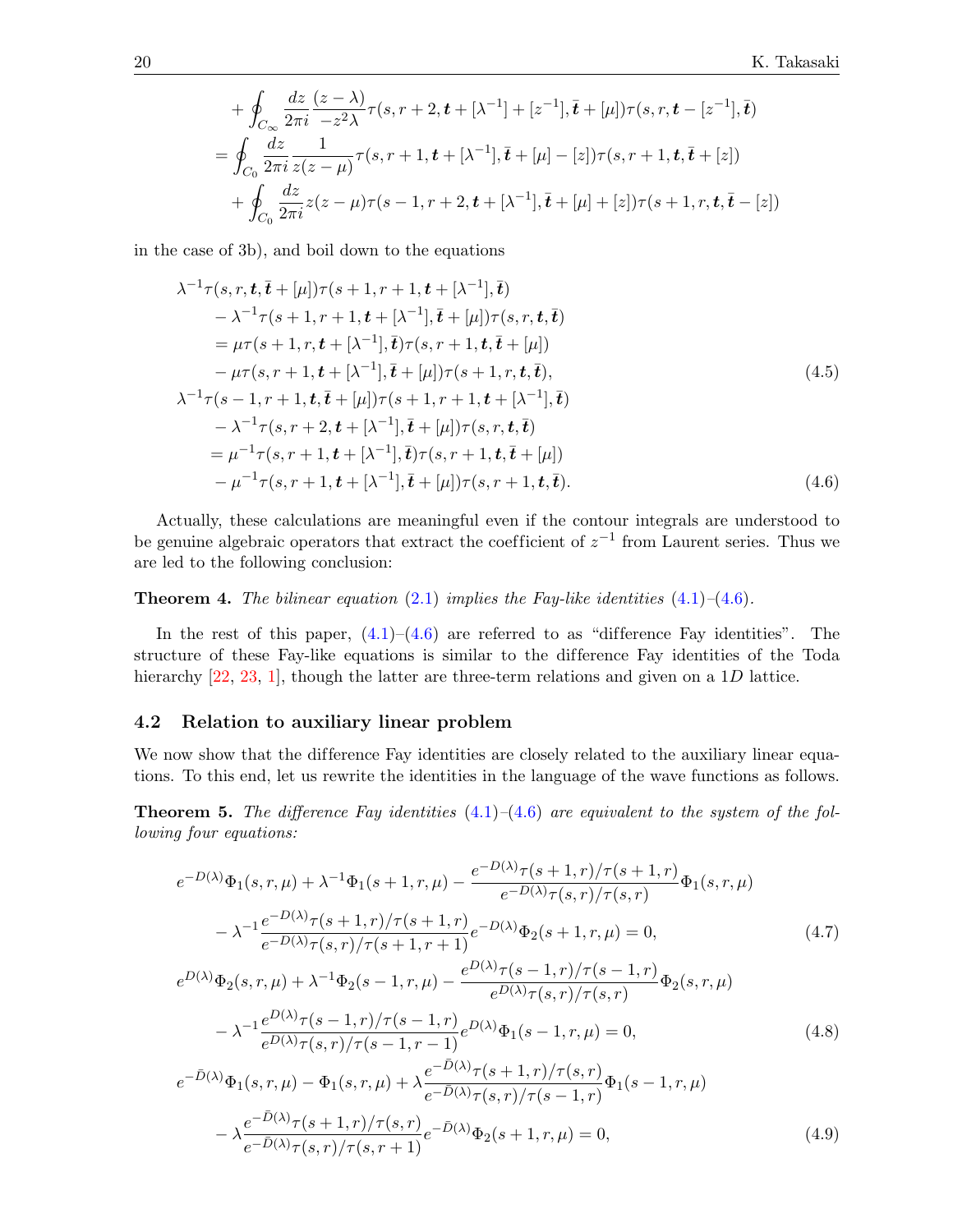<span id="page-20-0"></span>
$$
e^{\bar{D}(\lambda)}\Phi_2(s,r,\mu) - \Phi_2(s,r,\mu) + \lambda \frac{e^{\bar{D}(\lambda)}\tau(s-1,r)/\tau(s,r)}{e^{\bar{D}(\lambda)}\tau(s,r)/\tau(s+1,r)}\Phi_2(s+1,r,\mu) - \lambda \frac{e^{\bar{D}(\lambda)}\tau(s-1,r)/\tau(s,r)}{e^{\bar{D}(\lambda)}\tau(s,r)/\tau(s,r-1)}e^{\bar{D}(\lambda)}\Phi_1(s-1,r,\mu) = 0
$$
\n(4.10)

for the four pairs  $\Phi_{\alpha} = \Psi_{\alpha}, \Psi_{\alpha}^*, \bar{\Psi}_{\alpha}, \bar{\Psi}_{\alpha}^*$  ( $\alpha = 1, 2$ ) of wave functions, where  $D(z)$  and  $\bar{D}(z)$ denote the differential operators

$$
D(z) = \sum_{n=1}^{\infty} \frac{z^{-n}}{n} \partial_{t_n}, \qquad \bar{D}(z) = \sum_{n=1}^{\infty} \frac{z^n}{n} \partial_{\bar{t}_n}.
$$

**Proof.** One can derive the four difference Fay identities from  $(4.7)-(4.10)$  $(4.7)-(4.10)$  $(4.7)-(4.10)$  by straightforward calculations. Actually, this turns out to be largely redundant, namely, each dif ference Fay identity appears more than once while processing the twelve equations of  $(4.7)$ – $(4.10)$ . Nevertheless the calculations on the whole, are reversible, proving the converse simultaneously. Since the whole calculations are considerably lengthy, let us demonstrate it by deriving [\(4.1\)](#page-17-0) and [\(4.2\)](#page-17-1) from [\(4.7\)](#page-19-1) and [\(4.8\)](#page-19-2) for  $\Phi_{\alpha} = \Psi_{\alpha}$  ( $\alpha = 1, 2$ ); the other cases are fully parallel. Recall that  $\Psi_{\alpha}$ 's can be expressed as

$$
\Psi_1(s,r,z) = \frac{\tau(s,r,\boldsymbol{t} - [z^{-1}],\bar{\boldsymbol{t}})}{\tau(s,r,\boldsymbol{t},\bar{\boldsymbol{t}})} z^{s+r} e^{\xi(\boldsymbol{t},z)},
$$
  

$$
\Psi_2(s,r,z) = \frac{\tau(s-1,r-1,\boldsymbol{t} - [z^{-1}],\bar{\boldsymbol{t}})}{\tau(s,r,\boldsymbol{t},\bar{\boldsymbol{t}})} z^{s+r-2} e^{\xi(\boldsymbol{t},z)}.
$$

[\(4.7\)](#page-19-1) thereby reads

$$
e^{-D(\lambda)}\Psi_1(s,r,\mu) + \lambda^{-1}\Psi_1(s+1,r,\mu) - \frac{e^{-D(\lambda)}\tau(s+1,r)/\tau(s+1,r)}{e^{-D(\lambda)}\tau(s,r)/\tau(s,r)}\Psi_1(s,r,\mu)
$$

$$
-\lambda^{-1}\frac{e^{-D(\lambda)}\tau(s+1,r)/\tau(s+1,r)}{e^{-D(\lambda)}\tau(s,r)/\tau(s+1,r+1)}e^{-D(\lambda)}\Psi_2(s+1,r,\mu) = 0.
$$

Noting the identity

$$
e^{-D(\lambda)}e^{\xi(t,\mu)} = (1 - \mu/\lambda)e^{\xi(t,\mu)},
$$

we thus obtain the equation

$$
\begin{aligned}\n\left(1-\frac{\mu}{\lambda}\right)\frac{\tau(s,r,\boldsymbol{t}-[\lambda^{-1}]-[\mu^{-1}],\bar{\boldsymbol{t}})}{\tau(s,r,\boldsymbol{t}-[\lambda^{-1}],\bar{\boldsymbol{t}})} &+\frac{\mu}{\lambda}\frac{\tau(s+1,r,\boldsymbol{t}-[\mu^{-1}],\bar{\boldsymbol{t}})}{\tau(s+1,r,\boldsymbol{t},\bar{\boldsymbol{t}})} \\
&-\frac{\tau(s+1,r,\boldsymbol{t}-[\lambda^{-1}],\bar{\boldsymbol{t}})\tau(s,r,\boldsymbol{t}-[\mu^{-1}],\bar{\boldsymbol{t}})}{\tau(s+1,r,\boldsymbol{t},\bar{\boldsymbol{t}})\tau(s,r,\boldsymbol{t}-[\lambda^{-1}],\bar{\boldsymbol{t}})} \\
&-\frac{1}{\lambda\mu}\left(1-\frac{\mu}{\lambda}\right)\frac{\tau(s+1,r+1,\boldsymbol{t},\bar{\boldsymbol{t}})\tau(s,r-1,\boldsymbol{t}-[\lambda^{-1}]-[\mu^{-1}],\bar{\boldsymbol{t}})}{\tau(s+1,r,\boldsymbol{t},\bar{\boldsymbol{t}})\tau(s,r,\boldsymbol{t}-[\mu^{-1}],\bar{\boldsymbol{t}})}=0\n\end{aligned}
$$

for the tau function. Rewriting this equation as

$$
\tau(s,r,\mathbf{t} - [\lambda^{-1}] - [\mu^{-1}], \bar{\mathbf{t}})\tau(s+1,r,\mathbf{t}, \bar{\mathbf{t}}) + \frac{\mu}{\lambda - \mu}\tau(s+1,r,\mathbf{t} - [\mu^{-1}], \bar{\mathbf{t}})\tau(s,r,\mathbf{t} - [\lambda^{-1}], \bar{\mathbf{t}}) \n- \frac{\lambda}{\lambda - \mu}\tau(s+1,r,\mathbf{t} - [\lambda^{-1}], \bar{\mathbf{t}})\tau(s,r,\mathbf{t} - [\mu^{-1}], \bar{\mathbf{t}}) \n- \frac{1}{\lambda\mu}\tau(s+1,r+1,\mathbf{t}, \bar{\mathbf{t}})\tau(s,r-1,\mathbf{t} - [\lambda^{-1}] - [\mu^{-1}], \bar{\mathbf{t}}) = 0
$$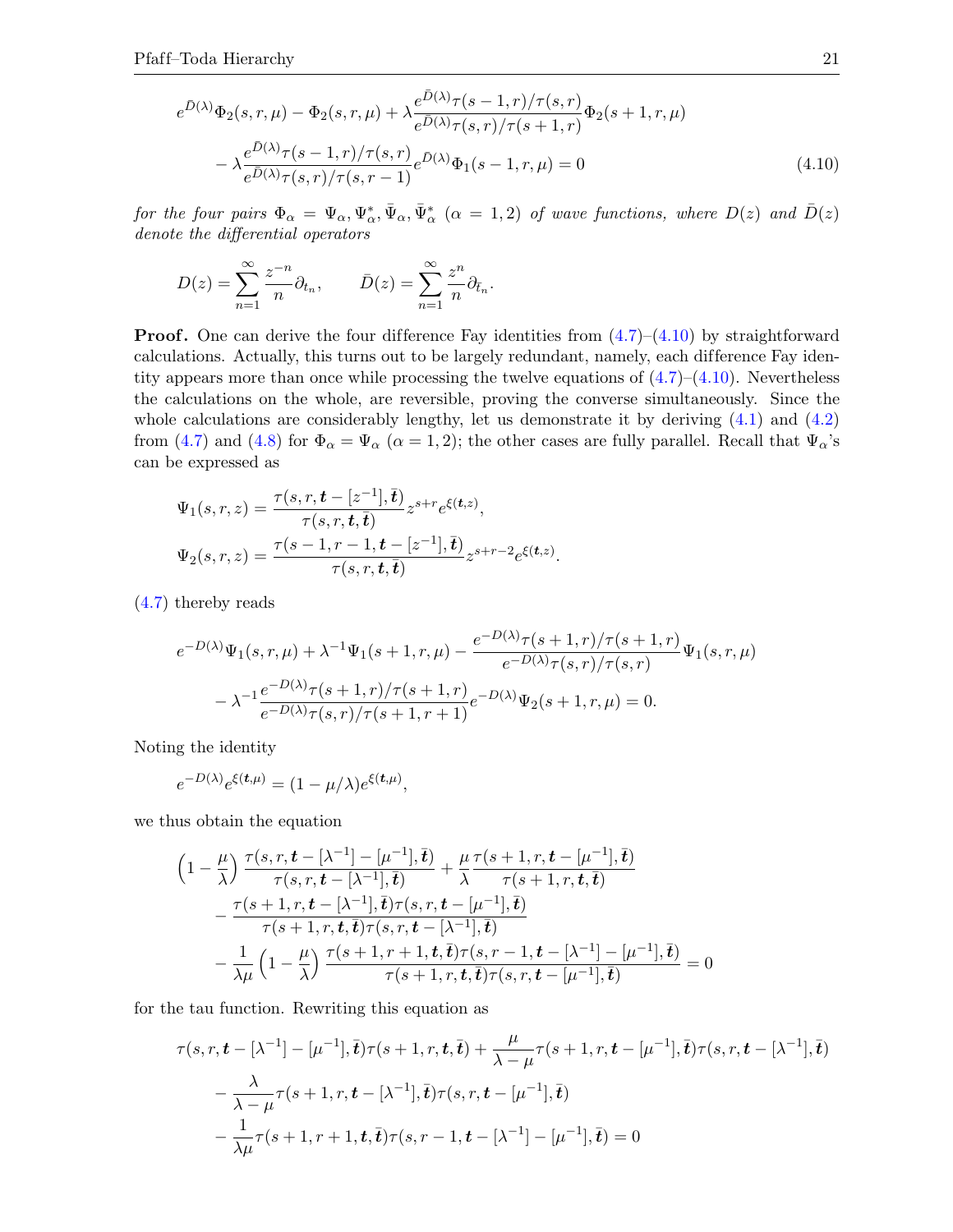and shifting the variables as  $t \to t + [\lambda^{-1}] + [\mu^{-1}]$  and  $r \to r + 1$ , we arrive at [\(4.2\)](#page-17-1). Let us now consider [\(4.8\)](#page-19-2), namely,

$$
e^{D(\lambda)}\Psi_2(s,r,\mu) + \lambda^{-1}\Psi_2(s-1,r,\mu) - \frac{e^{D(\lambda)}\tau(s-1,r)/\tau(s-1,r)}{e^{D(\lambda)}\tau(s,r)/\tau(s,r)}\Psi_2(s,r,\mu) - \lambda^{-1}\frac{e^{D(\lambda)}\tau(s-1,r)/\tau(s-1,r)}{e^{D(\lambda)}\tau(s,r)/\tau(s-1,r-1)}e^{D(\lambda)}\Psi_1(s-1,r,\mu) = 0.
$$

This equation turns into the equation

$$
\frac{\lambda}{\lambda - \mu} \tau(s - 1, r - 1, t + [\lambda^{-1}] - [\mu^{-1}], \bar{t}) \tau(s - 1, r, t, \bar{t}) \n+ \frac{1}{\lambda \mu} \tau(s - 2, r - 1, t - [\mu^{-1}], \bar{t}) \tau(s, r, t + [\lambda^{-1}], \bar{t}) \n- \tau(s - 1, r, t + [\lambda^{-1}], \bar{t}) \tau(s - 1, r - 1, t - [\mu^{-1}], \bar{t}) \n- \frac{\mu}{\lambda - \mu} \tau(s - 1, r - 1, t, \bar{t}) \tau(s - 1, r, t + [\lambda^{-1}] - [\mu^{-1}], \bar{t}) = 0
$$

for the tau function, and upon shifting the variables as  $t \to t + [\mu^{-1}]$ ,  $s \to s + 2$  and  $r \to r + 1$ , reduces to  $(4.1)$ . It will be obvious that these calculations are reversible.

Expanded in powers of  $\lambda$ ,  $(4.7)$ – $(4.10)$  generate an infinite set of linear equations for the wave functions  $\Phi_{\alpha}(s,r,\mu)$ . As we show below, these linear equations are equivalent to the auxiliary linear equations [\(3.13\)](#page-15-1) and [\(3.14\)](#page-15-2). Thus  $(4.7)$ – $(4.10)$  turn out to give a generating functional expression of these auxiliary linear equations.

Since the four equations  $(4.7)$ – $(4.10)$  can be treated in the same manner, let us illustrate the calculations in the case of [\(4.7\)](#page-19-1). Among the four terms in this equation, the first and fourth terms can be readily expanded by the identity

$$
e^{-D(\lambda)} = \sum_{n=0}^{\infty} h_n(-\tilde{\partial}_t) \lambda^{-n}, \qquad \tilde{\partial}_t = \left(\partial_{t_1}, \frac{1}{2}\partial_{t_2}, \dots, \frac{1}{n}\partial_{t_n}, \dots\right).
$$

As regards the coefficients of the second and third terms, we can rewrite them as

$$
\frac{e^{-D(\lambda)}\tau(s+1,r)/\tau(s+1,r)}{e^{-D(\lambda)}\tau(s,r)/\tau(s,r)} = 1 - \left(\log \frac{\tau(s+1,r)}{\tau(s,r)}\right)_{t_1} \lambda^{-1} + f_2 \lambda^{-2} + f_3 \lambda^{-3} + \cdots
$$

and

$$
\frac{e^{-D(\lambda)}\tau(s+1,r)/\tau(s+1,r)}{e^{-D(\lambda)}\tau(s,r)/\tau(s+1,r+1)}
$$
\n
$$
=\frac{\tau(s+1,r+1)}{\tau(s,r)}\left(1-\left(\log\frac{\tau(s+1,r)}{\tau(s,r)}\right)_{t_1}\lambda^{-1}+f_2\lambda^{-2}+f_3\lambda^{-3}+\cdots\right),
$$

where  $f_n$ 's denote the coefficients of the expansion

$$
\exp\left((e^{-D(\lambda)} - 1)\log\frac{\tau(s+1,r)}{\tau(s,r)}\right) = \exp\left(\sum_{n=1}^{\infty}\lambda^{-n}h_n(-\tilde{\partial}_t)\log\frac{\tau(s+1,r)}{\tau(s,r)}\right)
$$

$$
= 1 + \sum_{n=1}^{\infty}f_n\lambda^{-n}.
$$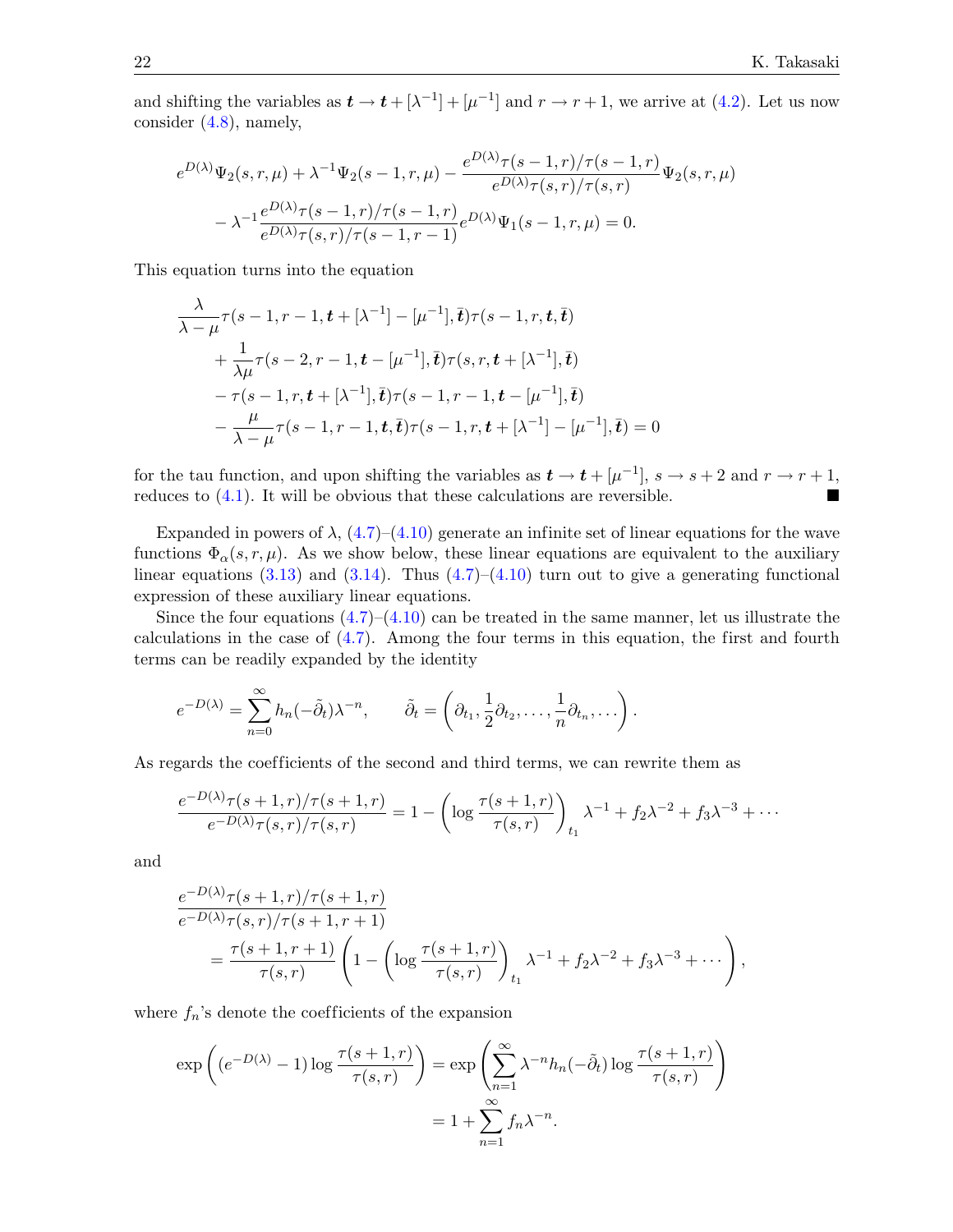Thus, expanding  $(4.7)$  in powers of  $\lambda$ , we obtain the equation

<span id="page-22-0"></span>
$$
-\partial_{t_1}\Phi_1(s,r,\mu) + \left(e^{\partial_s} + \left(\log\frac{\tau(s+1,r)}{\tau(s,r)}\right)_{t_1}\right)\Phi_1(s,r,\mu)
$$

$$
-\frac{\tau(s+1,r+1)}{\tau(s,r)}e^{\partial_s}\Phi_2(s,r,\mu) = 0
$$
\n(4.11)

from the  $\lambda^{-1}$  terms and the equations

<span id="page-22-4"></span>
$$
h_{n+1}(-\tilde{\partial}_t)\Phi_1(s,r,\mu) - f_{n+1}\Phi_1(s,r,\mu)
$$
  
 
$$
-\frac{\tau(s+1,r+1)}{\tau(s,r)}\sum_{m=0}^n f_m h_{n-m}(-\tilde{\partial}_t)e^{\partial_s}\Phi_2(s,r,\mu) = 0
$$
(4.12)

for  $n = 1, 2, \dots$  from the  $\lambda^{-n-1}$  terms.

In the same way, we can decompose  $(4.8)$ ,  $(4.9)$  and  $(4.10)$  into and the equations

$$
\partial_{t_1} \Phi_2(s, r, \mu) + \left( e^{-\partial_s} - \left( \log \frac{\tau(s-1, r)}{\tau(s, r)} \right)_{t_1} \right) \Phi_2(s, r, \mu) - \frac{\tau(s-1, r-1)}{\tau(s, r)} e^{-\partial_s} \Phi_1(s, r, \mu) = 0,
$$
\n(4.13)

<span id="page-22-2"></span><span id="page-22-1"></span>
$$
-\partial_{\bar{t}_1} \Phi_1(s,r,\mu) + \frac{\tau(s+1,r)\tau(s-1,r)}{\tau(s,r)^2} e^{-\partial_s} \Phi_1(s,r,\mu) -\frac{\tau(s+1,r)\tau(s,r+1)}{\tau(s,r)^2} e^{\partial_s} \Phi_2(s,r,\mu) = 0,
$$
\n(4.14)

<span id="page-22-3"></span>
$$
\partial_{\bar{t}_1} \Phi_2(s, r, \mu) + \frac{\tau(s - 1, r)\tau(s + 1, r)}{\tau(s, r)^2} e^{\partial_s} \Phi_2(s, r, \mu) \n- \frac{\tau(s - 1, r)\tau(s, r - 1)}{\tau(s, r)^2} e^{-\partial_s} \Phi_1(s, r, \mu) = 0
$$
\n(4.15)

and the equations

$$
h_{n+1}(\tilde{\partial}_t)\Phi_2(s,r,\mu) - g_{n+1}\Phi_2(r,s,\mu) - \frac{\tau(s-1,r-1)}{\tau(s,r)} \sum_{m=0}^n g_m h_{n-m}(\tilde{\partial}_t)e^{-\partial_s}\Phi_1(s,r,\mu) = 0,
$$
\n(4.16)

<span id="page-22-6"></span><span id="page-22-5"></span>
$$
h_{n+1}(-\tilde{\partial}_{\bar{t}})\Phi_1(s,r,\mu) + \frac{\tau(s+1,r)\tau(s-1,r)}{\tau(s,r)^2}\bar{f}_n e^{-\partial_s} \Phi_1(s,r,\mu) - \frac{\tau(s+1,r)\tau(s,r+1)}{\tau(s,r)^2} \sum_{m=0}^n \bar{f}_m h_{n-m}(-\tilde{\partial}_{\bar{t}}) e^{\partial_s} \Phi_2(s,r,\mu) = 0,
$$
\n(4.17)

<span id="page-22-7"></span>
$$
h_{n+1}(\tilde{\partial}_{\tilde{t}})\Phi_{2}(s,r,\mu) + \frac{\tau(s+1,r)\tau(s-1,r)}{\tau(s,r)^{2}}\bar{g}_{n}e^{\partial_{s}}\Phi_{2}(s,r,\mu) - \frac{\tau(s-1,r)\tau(s,r-1)}{\tau(s,r)^{2}}\sum_{m=0}^{n}\bar{g}_{m}h_{n-m}(\tilde{\partial}_{\tilde{t}})e^{-\partial_{s}}\Phi_{1}(s,r,\mu) = 0
$$
\n(4.18)

for  $n = 1, 2, \ldots$ , where  $g_n$ ,  $\bar{f}_n$  and  $\bar{g}_n$  are the coefficients of the expansion

$$
\exp\left((e^{D(\lambda)}-1)\log\frac{\tau(s-1,r)}{\tau(s,r)}\right)=1+\sum_{n=1}^{\infty}g_n\lambda^{-n},
$$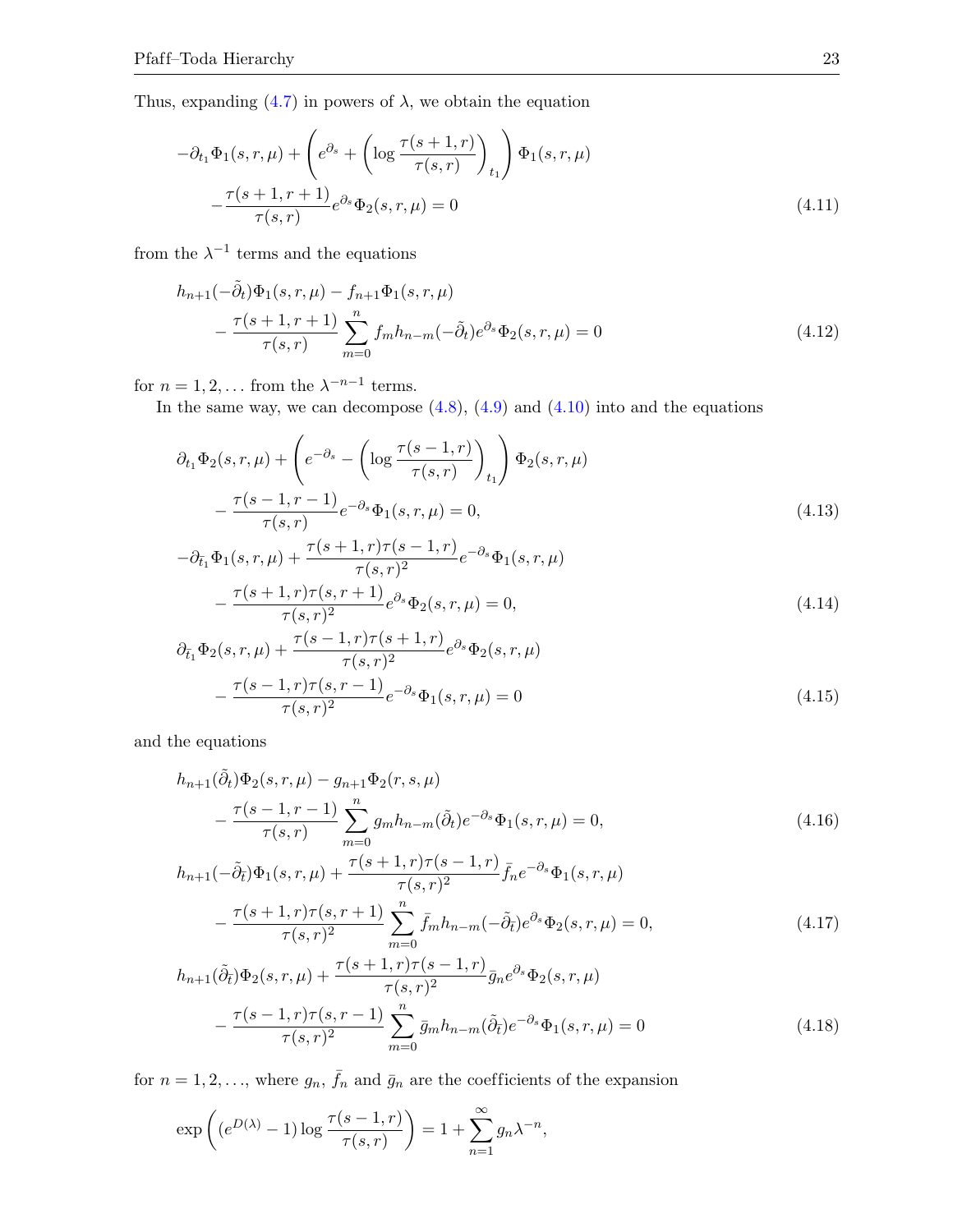$$
\exp\left((e^{-\bar{D}(\lambda)}-1)\log\frac{\tau(s+1,r)}{\tau(s,r)}\right) = 1 + \sum_{n=1}^{\infty} \bar{f}_n \lambda^n,
$$

$$
\exp\left((e^{\bar{D}(\lambda)}-1)\log\frac{\tau(s-1,r)}{\tau(s,r)}\right) = 1 + \sum_{n=1}^{\infty} \bar{g}_n \lambda^n.
$$

Among these equations, the lowest ones  $(4.11)$ ,  $(4.13)$ ,  $(4.14)$  and  $(4.15)$  can be cast into a matrix form, which agrees with the lowest members  $(3.15)$  and  $(3.16)$  of  $(3.13)$  and  $(3.14)$ . Though the other equations  $(4.12)$ ,  $(4.16)$ ,  $(4.17)$  and  $(4.18)$  do not take such an evolutionary form, they can be recursively converted to the form of [\(3.13\)](#page-15-1) just as in the case of the DKP hierarchy  $[1]$ . Thus the auxiliary linear equations can be recovered from the difference Fay identities.

## <span id="page-23-0"></span>5 Dispersionless limit

#### 5.1 Dispersionless Hirota equations

As in the case of the KP and Toda hierarchies [\[33\]](#page-33-25), dispersionless limit is achieved by allowing the tau function to depend on a small parameter (Planck constant)  $\hbar$  and assuming the "quasiclassical" behavior

<span id="page-23-1"></span>
$$
\tau_{\hbar}(s,r,\boldsymbol{t},\bar{\boldsymbol{t}}) = e^{\hbar^{-2}F(s,r,\boldsymbol{t},\bar{\boldsymbol{t}}) + O(\hbar^{-1})} \qquad (\hbar \to 0)
$$
\n(5.1)

of the rescaled tau function

$$
\tau_{\hbar}(s,r,\boldsymbol{t},\bar{\boldsymbol{t}})=\tau(\hbar^{-1}s,\hbar^{-1}r,\hbar^{-1}\boldsymbol{t},\hbar^{-1}\bar{\boldsymbol{t}}).
$$

As we show below, the difference Fay identities for the rescaled tau function  $\tau_h(s, r, t, \bar{t})$  turn into differential equations for the F-function  $F(s, r, t, \bar{t})$ . Following the terminology commonly used in the literature, let us call those equations "dispersioness Hirota equations".

Let us first consider  $(4.1)$ . Upon multiplying both hand sides by

$$
\frac{\tau(s+1,r+1,\boldsymbol{t},\bar{\boldsymbol{t}})}{\tau(s+1,r+1,\boldsymbol{t}+[\lambda^{-1}],\bar{\boldsymbol{t}})\tau(s+1,r+1,\boldsymbol{t}+[\mu^{-1}],\bar{\boldsymbol{t}})\tau(s+1,r,\boldsymbol{t},\bar{\boldsymbol{t}})},
$$

this equation turns into such a form as

$$
\frac{\tau(s+1,r+1,\boldsymbol{t}+[\lambda^{-1}]+[\mu^{-1}],\bar{\boldsymbol{t}})\tau(s+1,r+1,\boldsymbol{t},\bar{\boldsymbol{t}})}{\tau(s+1,r+1,\boldsymbol{t}+[\lambda^{-1}],\bar{\boldsymbol{t}})\tau(s+1,r+1,\boldsymbol{t}+[\mu^{-1}],\bar{\boldsymbol{t}})} \\
= \frac{\lambda}{\lambda-\mu} \frac{\tau(s+1,r,\boldsymbol{t}+[\lambda^{-1}],\bar{\boldsymbol{t}})\tau(s+1,r+1,\boldsymbol{t},\bar{\boldsymbol{t}})}{\tau(s+1,r+1,\boldsymbol{t}+[\lambda^{-1}],\bar{\boldsymbol{t}})\tau(s+1,r,\boldsymbol{t},\bar{\boldsymbol{t}})} \\
- \frac{\mu}{\lambda-\mu} \frac{\tau(s+1,r,\boldsymbol{t}+[\mu^{-1}],\bar{\boldsymbol{t}})\tau(s+1,r+1,\boldsymbol{t},\bar{\boldsymbol{t}})}{\tau(s+1,r+1,\boldsymbol{t}+[\mu^{-1}],\bar{\boldsymbol{t}})\tau(s+1,r,\boldsymbol{t},\bar{\boldsymbol{t}})} \\
+ \frac{1}{\lambda\mu} \frac{\tau(s+2,r+1,\boldsymbol{t}+[\lambda^{-1}]+[\mu^{-1}],\bar{\boldsymbol{t}})\tau(s,r+1,\boldsymbol{t},\bar{\boldsymbol{t}})}{\tau(s+1,r+1,\boldsymbol{t}+[\lambda^{-1}],\bar{\boldsymbol{t}})\tau(s+1,r+1,\boldsymbol{t}+[\mu^{-1}],\bar{\boldsymbol{t}})} \frac{\tau(s,r,\boldsymbol{t},\bar{\boldsymbol{t}})\tau(s+1,r+1,\boldsymbol{t},\bar{\boldsymbol{t}})}{\tau(s,r+1,\boldsymbol{t},\bar{\boldsymbol{t}})\tau(s+1,r,\boldsymbol{t},\bar{\boldsymbol{t}})}.
$$

We can rewrite both hand sides as

LHS = exp 
$$
((e^{D(\lambda)} - 1) (e^{D(\mu)} - 1) \log \tau (s + 1, r + 1))
$$

and

RHS = 
$$
\frac{\lambda}{\lambda - \mu} \exp\left( \left( e^{-\partial_r} - 1 \right) \left( e^{D(\lambda)} - 1 \right) \log \tau (s + 1, r + 1) \right)
$$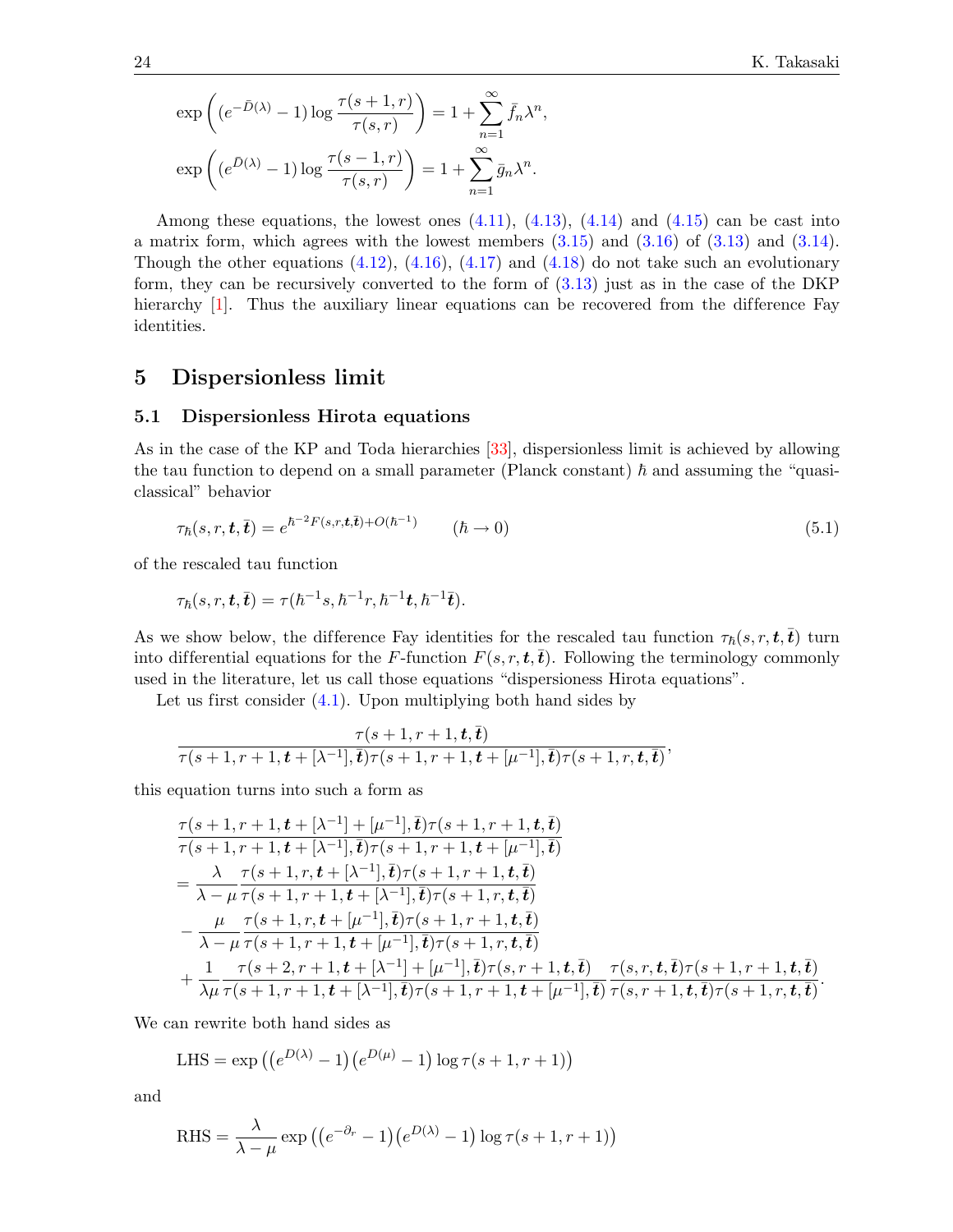<span id="page-24-10"></span><span id="page-24-9"></span>
$$
-\frac{\mu}{\lambda-\mu}\exp\left(\left(e^{-\partial_r}-1\right)\left(e^{D(\mu)}-1\right)\log\tau(s+1,r+1)\right)
$$

$$
+\frac{1}{\lambda\mu}\exp\left(\left(e^{\partial_s+D(\lambda)}-1\right)\left(e^{\partial_s+D(\mu)}-1\right)e^{-\partial_s}\log\tau(s+1,r+1)\right)
$$

$$
\times \exp\left(\left(e^{-\partial_r}-1\right)\left(e^{-\partial_s}-1\right)\log\tau(s+1,r+1)\right).
$$

Now rescale the variables s, r, t,  $\bar{t}$  as

$$
s \to \hbar^{-1}s, \qquad r \to \hbar^{-1}r, \qquad t \to \hbar^{-1}t, \qquad \bar{t} \to \hbar^{-1}\bar{t}.
$$

The last equation thereby becomes an equation for the rescaled tau function  $\tau_{\hbar}$ , in which the derivatives are rescaled as

$$
\partial_s \to \hbar \partial_s, \qquad \partial_r \to \hbar \partial_r, \qquad D(z) \to \hbar D(z), \qquad \bar{D}(z) \to \hbar \bar{D}(z). \tag{5.3}
$$

Under the quasi-classical ansatz [\(5.1\)](#page-23-1), we can take the limit of this equation as  $\hbar \to 0$ . The outcome is the equation

$$
e^{D(\lambda)D(\mu)F} = \frac{\lambda e^{-\partial_r D(\lambda)F} - \mu e^{-\partial_r D(\mu)F}}{\lambda - \mu} + \frac{1}{\lambda \mu} e^{(\partial_s + D(\lambda)(\partial_s + D(\mu))F + \partial_r \partial_s F}.
$$
(5.4)

In much the same way, we can derive the following equations from the other differential Fay identities  $(4.2)$ – $(4.6)$ :

$$
e^{D(\lambda)D(\mu)F} = \frac{\lambda e^{-\partial_s D(\lambda)F} - \mu e^{-\partial_s D(\mu)F}}{\lambda - \mu} + \frac{1}{\lambda \mu} e^{(\partial_r + D(\lambda))(\partial_r + D(\mu))F + \partial_r \partial_s F},
$$
(5.5)

$$
e^{\bar{D}(\lambda)\bar{D}(\mu)F} = \frac{\lambda^{-1}e^{-\partial_r\bar{D}(\lambda)F} - \mu^{-1}e^{-\partial_r\bar{D}(\mu)F}}{\lambda^{-1} - \mu^{-1}} + \lambda\mu e^{(-\partial_s + \bar{D}(\lambda))(-\partial_s + \bar{D}(\mu))F - \partial_r\partial_s F},\tag{5.6}
$$

$$
e^{\bar{D}(\lambda)\bar{D}(\mu)F} = \frac{\lambda^{-1}e^{\partial_s\bar{D}(\lambda)F} - \mu^{-1}e^{\partial_s\bar{D}(\mu)F}}{\lambda^{-1} - \mu^{-1}} + \lambda\mu e^{(\partial_r + \bar{D}(\lambda))(\partial_r + \bar{D}(\mu))F - \partial_r\partial_sF},
$$
(5.7)

$$
e^{D(\lambda)\bar{D}(\mu)F} = e^{-(\partial_r + \partial_s)\bar{D}(\mu)F} - \lambda\mu e^{-(\partial_r D(\lambda) + \partial_s \bar{D}(\mu) + \partial_r \partial_s)F}
$$
\n
$$
(-\partial_r + D(\lambda))(-\partial_r + \bar{D}(\mu))F - (\partial_r + \partial_s)F
$$
\n
$$
(5.2)
$$

<span id="page-24-5"></span><span id="page-24-4"></span><span id="page-24-3"></span><span id="page-24-2"></span><span id="page-24-1"></span><span id="page-24-0"></span>
$$
+\lambda \mu e^{(-\partial_s + D(\lambda))(-\partial_s + \bar{D}(\mu))F - (\partial_r + \partial_s)\partial_s F},\tag{5.8}
$$

$$
e^{D(\lambda)\bar{D}(\mu)F} = 1 - \frac{\mu}{\lambda}e^{\partial_s(\partial_s + D(\lambda) - \bar{D}(\mu))F} + \frac{\mu}{\lambda}e^{(\partial_r + D(\lambda))(\partial_r + \bar{D}(\mu))F}.
$$
\n(5.9)

The six dispersionless Hirota equations can be divided to two distinct sets  $\{(5.5), (5.7), (5.9)\}\$  $\{(5.5), (5.7), (5.9)\}\$  $\{(5.5), (5.7), (5.9)\}\$  $\{(5.5), (5.7), (5.9)\}\$  $\{(5.5), (5.7), (5.9)\}\$ and  $\{(5.4), (5.6), (5.8)\}.$  $\{(5.4), (5.6), (5.8)\}.$  $\{(5.4), (5.6), (5.8)\}.$  $\{(5.4), (5.6), (5.8)\}.$  $\{(5.4), (5.6), (5.8)\}.$  $\{(5.4), (5.6), (5.8)\}.$  $\{(5.4), (5.6), (5.8)\}.$  The first set of equations may be thought of as analogues of the dispersionless Hirota equations of the Toda hierarchy  $[22, 24, 25, 26]$  $[22, 24, 25, 26]$  $[22, 24, 25, 26]$  $[22, 24, 25, 26]$  $[22, 24, 25, 26]$  $[22, 24, 25, 26]$  $[22, 24, 25, 26]$ . The only difference is the presence of the last term on the right hand side of each equation. The second set of equations have no counterpart in the Toda hierarchy.

We can use [\(5.4\)](#page-24-3), [\(5.6\)](#page-24-4) and [\(5.8\)](#page-24-5) to eliminate  $e^{D(\lambda)D(\mu)F}$ ,  $e^{\bar{D}(\lambda)\bar{D}(\mu)F}$  and  $e^{D(\lambda)\bar{D}(\mu)F}$  from [\(5.5\)](#page-24-0), [\(5.7\)](#page-24-1) and [\(5.9\)](#page-24-2). This leads to the following remarkable observation.

**Theorem 6.** The dispersionless Hirota equations  $(5.4)$ – $(5.9)$  imply the following equations:

$$
\lambda \left( e^{-\partial_s D(\lambda)F} - e^{-\partial_r D(\lambda)F} \right) + \lambda^{-1} \left( e^{\partial_s (\partial_r + \partial_s + D(\lambda))F} - e^{\partial_r (\partial_r + \partial_s + D(\lambda))F} \right)
$$
\n
$$
= (\partial_r - \partial_s) \partial_{t_1} F,
$$
\n(5.10)

$$
\lambda^{-1} \left( e^{\partial_s \bar{D}(\lambda)F} - e^{-\partial_r \bar{D}(\lambda)F} \right) + \lambda \left( e^{-\partial_s (\partial_r - \partial_s + \bar{D}(\lambda))F} - e^{\partial_r (\partial_r - \partial_s + \bar{D}(\lambda))F} \right)
$$
\n
$$
= (3 + 3)3 \quad F
$$
\n
$$
(5.11)
$$

<span id="page-24-8"></span><span id="page-24-7"></span><span id="page-24-6"></span>
$$
= (\partial_r + \partial_s)\partial_{\bar{t}_1} F,\tag{5.11}
$$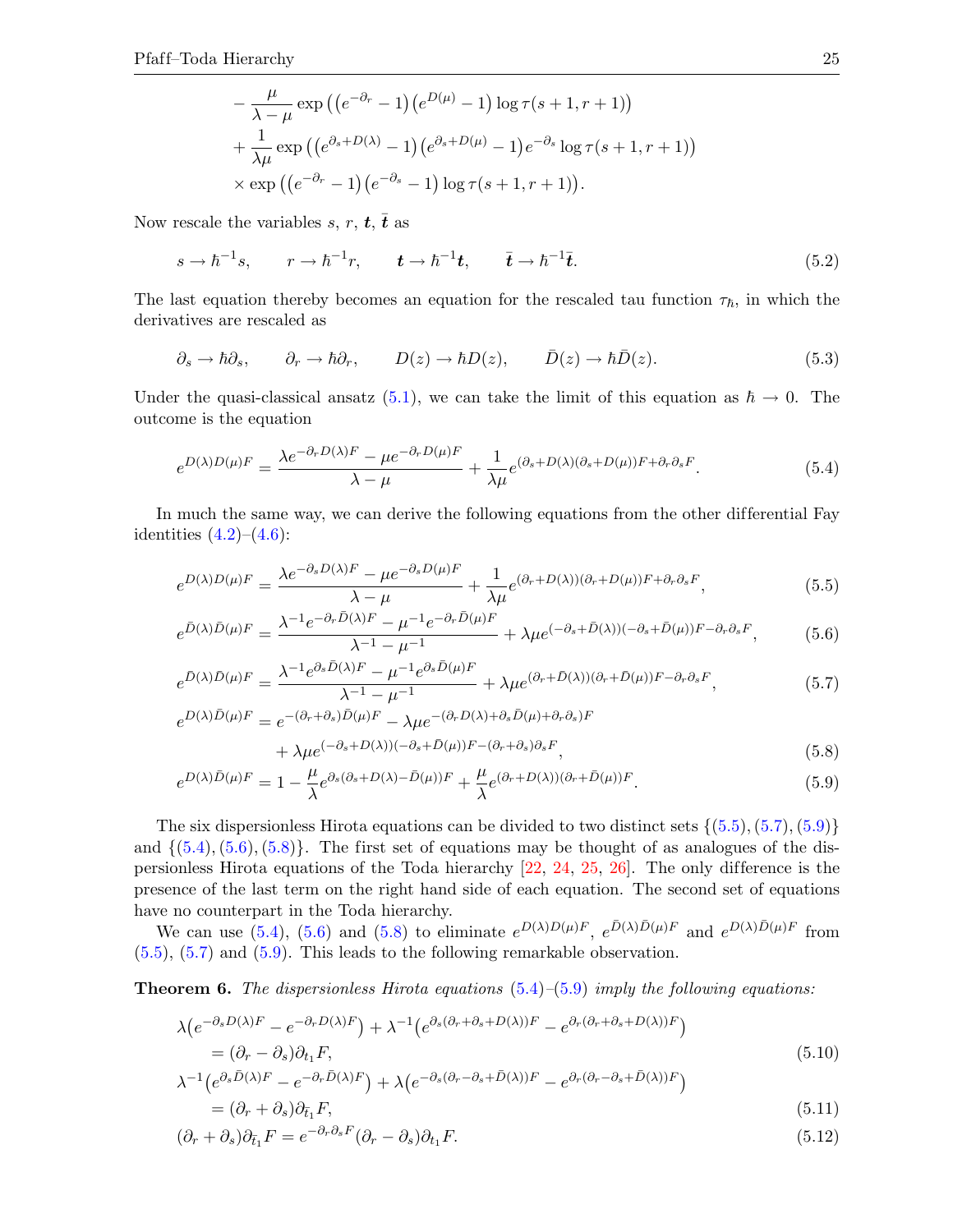**Proof.** We can rewrite  $(5.4)$  and  $(5.5)$  as

$$
e^{D(\lambda)D(\mu)F} \left(1 - \frac{1}{\lambda \mu} e^{\partial_s(\partial_r + \partial_s + D(\lambda) + D(\mu))F}\right) = \frac{\lambda e^{-\partial_r D(\lambda)F} - \mu e^{-\partial_r D(\lambda)F}}{\lambda - \mu},
$$
  

$$
e^{D(\lambda)D(\mu)F} \left(1 - \frac{1}{\lambda \mu} e^{\partial_r(\partial_r + \partial_s + D(\lambda) + D(\mu))F}\right) = \frac{\lambda e^{-\partial_s D(\lambda)F} - \mu e^{-\partial_s D(\mu)F}}{\lambda - \mu}.
$$

Eliminating  $e^{D(\lambda)D(\mu)F}$  from these equations yields the equation

$$
\left(1 - \frac{1}{\lambda \mu} e^{\partial_s(\partial_r + \partial_s + D(\lambda) + D(\mu))F}\right) \left(\lambda e^{-\partial_s D(\lambda)F} - \mu e^{-\partial_s D(\mu)F}\right)
$$
  
= 
$$
\left(1 - \frac{1}{\lambda \mu} e^{\partial_r(\partial_r + \partial_s + D(\lambda) + D(\mu))F}\right) \left(\lambda e^{-\partial_r D(\lambda)F} - \mu e^{-\partial_r D(\mu)F}\right),
$$

which can be expanded as

$$
\lambda e^{-\partial_s D(\lambda)F} - \mu e^{-\partial_s D(\mu)F} + \lambda^{-1} e^{\partial_s (\partial_r + \partial_s + D(\lambda))F} - \mu^{-1} e^{\partial_s (\partial_r + \partial_s + D(\mu))F}
$$
  
= 
$$
\lambda e^{-\partial_r D(\lambda)F} - \mu e^{-\partial_r D(\mu)F} + \lambda^{-1} e^{\partial_r (\partial_r + \partial_s + D(\lambda))F} - \mu^{-1} e^{\partial_r (\partial_r + \partial_s + D(\mu))F}.
$$

We can separate  $\lambda$ -dependent and  $\mu$ -dependent terms to each side of the equation as

$$
\lambda (e^{-\partial_s D(\lambda)F} - e^{-\partial_r D(\lambda)F}) + \lambda^{-1} (e^{\partial_s (\partial_r + \partial_s + D(\lambda))F} - e^{\partial_r (\partial_r + \partial_s + D(\lambda))F})
$$
  
=  $\mu (e^{-\partial_s D(\mu)F} - e^{-\partial_r D(\mu)F}) + \mu^{-1} (e^{\partial_s (\partial_r + \partial_s + D(\mu))F} - e^{\partial_r (\partial_r + \partial_s + D(\mu))F}).$ 

Therefore both hand sides of the last equation are independent of  $\lambda$  and  $\mu$ . Letting  $\lambda, \mu \to \infty$ , we can readily see that this quantity is equal to  $(\partial_r - \partial_s)\partial_{t_1}F$ . Thus we obtain [\(5.10\)](#page-24-6). In much the same way, we can derive  $(5.11)$  from  $(5.6)$  and  $(5.7)$ . If we start from  $(5.8)$  and  $(5.9)$ , we end up with the equation

$$
\mu^{-1} \left( e^{\partial_s \bar{D}(\mu)F} - e^{-\partial_r \bar{D}(\mu)F} \right) + \mu \left( e^{-\partial_s (\partial_r - \partial_s + \bar{D}(\mu))F} - e^{\partial_r (\partial_r - \partial_s + \bar{D}(\mu))F} \right) \n= e^{-\partial_r \partial_s F} \left( \lambda \left( e^{-\partial_s D(\lambda)F} - e^{-\partial_r D(\lambda)F} \right) + \lambda^{-1} \left( e^{\partial_s (\partial_r + \partial_s + D(\lambda))F} - e^{\partial_r (\partial_r + \partial_s + D(\lambda))F} \right) \right).
$$

By  $(5.10)$  and  $(5.11)$ , this equation reduces to  $(5.12)$ .

It is easy to see from this proof that the converse is also true. Namely, if  $(5.5)$ ,  $(5.7)$  and  $(5.9)$ holds, the other three dispersionless Hirota equations  $(5.4)$ ,  $(5.6)$  and  $(5.8)$  can be recovered from  $(5.10)$ ,  $(5.11)$  and  $(5.12)$ . Thus we are led to the following conclusion.

**Corollary 4.** The dispersionless Hirota equations  $(5.4)$ – $(5.9)$ , can be reduced to the coupled system of the two sets of equations  $\{(5.5), (5.7), (5.9)\}$  $\{(5.5), (5.7), (5.9)\}$  $\{(5.5), (5.7), (5.9)\}$  $\{(5.5), (5.7), (5.9)\}$  $\{(5.5), (5.7), (5.9)\}$  and  $\{(5.10), (5.11), (5.12)\}.$  $\{(5.10), (5.11), (5.12)\}.$  $\{(5.10), (5.11), (5.12)\}.$  $\{(5.10), (5.11), (5.12)\}.$  $\{(5.10), (5.11), (5.12)\}.$  $\{(5.10), (5.11), (5.12)\}.$  $\{(5.10), (5.11), (5.12)\}.$ 

Thus the dispersionless Hirota equations of the Pfaff–Toda hierarchy can be reduced to two sets of equations that have quite different appearance and nature. Among the second set of equations, the last equation  $(5.12)$  is nothing but the dispersionless limit of  $(2.5)$ . The other two equations [\(5.10\)](#page-24-6) and [\(5.11\)](#page-24-7) appear to be more mysterious. As it turns out below, they are related to special auxiliary linear equations for the wave functions.

#### 5.2 Elliptic spectral curve

Let us examine [\(5.10\)](#page-24-6), [\(5.11\)](#page-24-7) and [\(5.12\)](#page-24-8) in more detail. Substituting  $\lambda \to z$ , and applying (5.12) to the term on the right hand side of  $(5.11)$ , we can rewrite  $(5.10)$  and  $(5.11)$  as

$$
z(e^{-\partial_s D(z)F} - e^{-\partial_r D(z)F}) + z^{-1}(e^{\partial_s(\partial_r + \partial_s + D(z))F} - e^{\partial_r(\partial_r + \partial_s + D(z))F}) = (\partial_r - \partial_s)\partial_{t_1}F,
$$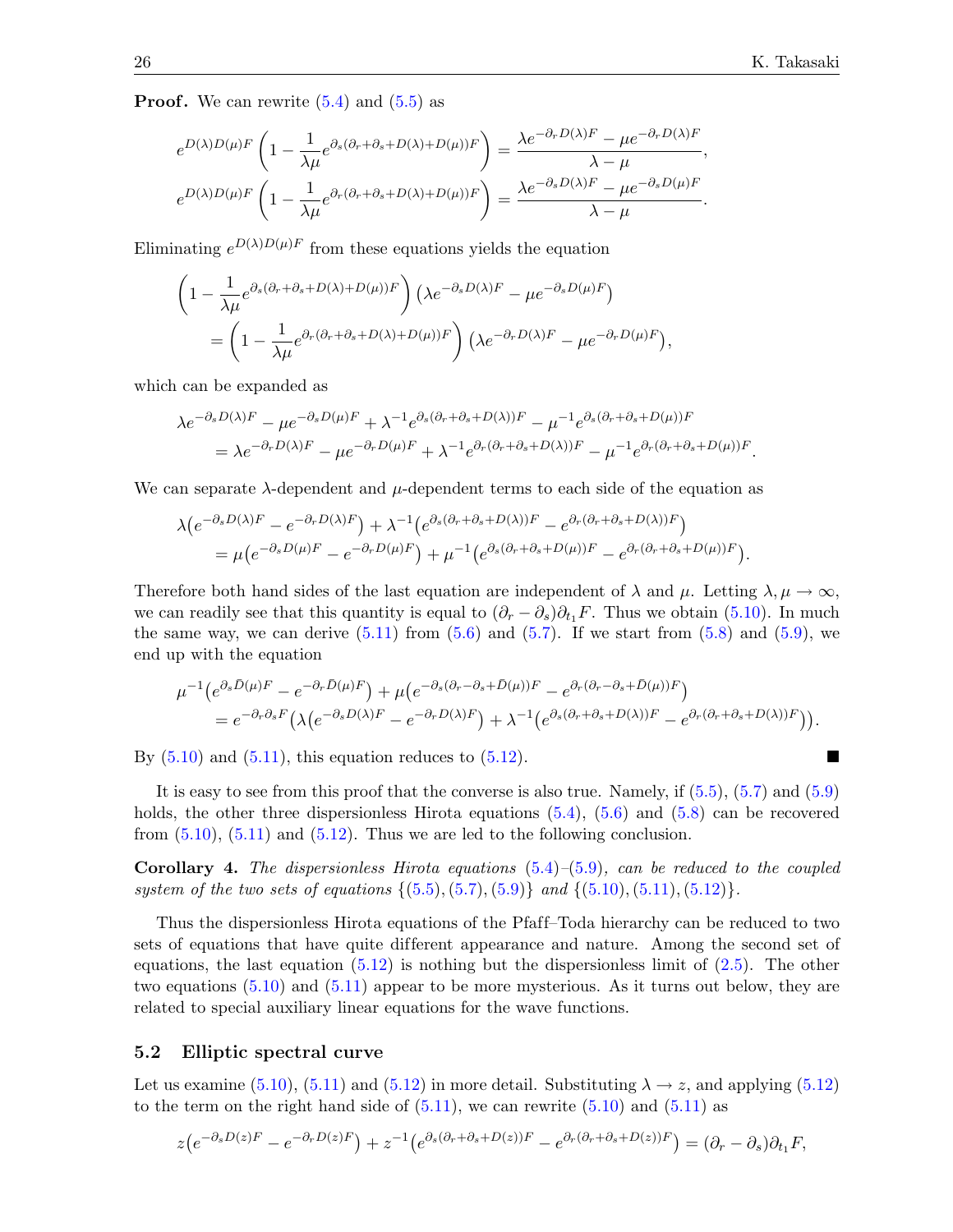$$
z^{-1}(e^{\partial_s \bar{D}(z)F} - e^{-\partial_r \bar{D}(z)F}) + z(e^{-\partial_s(\partial_r - \partial_s + \bar{D}(z))F} - e^{\partial_r(\partial_r - \partial_s + \bar{D}(z))F}) = e^{-\partial_r \partial_s F}(\partial_r - \partial_s)\partial_{t_1}F.
$$

Actually, these two equations are equivalent to the set of three equations  $(5.10)$ ,  $(5.11)$  and  $(5.12)$ , because letting  $z \to 0$  in the second equation yields [\(5.12\)](#page-24-8), and this enables one to recover [\(5.11\)](#page-24-7) as well.

A clue of the subsequent consideration is to introduce the auxiliary functions

$$
S(z) = \xi(t, z) + (s + r) \log z - D(z)F,
$$
  

$$
\bar{S}(z) = \xi(\bar{t}, z^{-1}) + (s - r) \log z + \partial_s F - \bar{D}(z)F.
$$

We can thereby rewrite these equations into the "Hamilton–Jacobi" form

<span id="page-26-0"></span>
$$
e^{\partial_r S(z)} = e^{\partial_s S(z)} + (\partial_s - \partial_r)\partial_{t_1} F + e^{\partial_s(\partial_r + \partial_s)F} e^{-\partial_s S(z)} - e^{\partial_r(\partial_r + \partial_s)F} e^{-\partial_r S(z)},\tag{5.13}
$$

<span id="page-26-1"></span>
$$
e^{\partial_r \bar{S}(z)} = e^{\partial_s \bar{S}(z)} + (\partial_s - \partial_r)\partial_{t_1}F + e^{\partial_s(\partial_r + \partial_s)F}e^{-\partial_s \bar{S}(z)} - e^{\partial_r(\partial_r + \partial_s)F}e^{-\partial_r \bar{S}(z)}.
$$
(5.14)

These equations imply that the exponentiated gradient vectors  $(e^{\partial_s S(z)}, e^{\partial_r S(z)})$  and  $(e^{\partial_s \bar{S}(z)}, e^{\partial_s \bar{S}(z)})$  $e^{\partial_r \bar{S}(z)}$  of the two S-functions on the  $(s, r)$  plane satisfy the same algebraic equation

<span id="page-26-2"></span>
$$
Q = P + (\partial_s - \partial_r)\partial_{t_1}F + e^{\partial_s(\partial_r + \partial_s)F}P^{-1} - e^{\partial_r(\partial_r + \partial_s)F}Q^{-1}.
$$
\n(5.15)

This equation defines a curve of genus one on the  $(P, Q)$  plane.

We now argue that this equation can be identified with the characteristic equation of a set of auxiliary linear equations. In other words, this curve is indeed a "spectral curve".

The functions  $S(z)$  and  $S(z)$  may be thought of as the phase functions of the quasi-classical (WKB) ansatz

$$
\Psi_1(z) = e^{\hbar^{-1}S(z) + O(1)}, \qquad \bar{\Psi}_1(z) = e^{\hbar^{-1}\bar{S}(z) + O(1)} \qquad (\hbar \to 0)
$$

of the wave functions  $\Psi_1(z)$  and  $\bar{\Psi}_1(z)$ . Consequently, it will be natural to expect that [\(5.13\)](#page-26-0) and [\(5.14\)](#page-26-1) are Hamilton–Jacobi equations of linear equations of the form

<span id="page-26-3"></span>
$$
e^{\hbar \partial_r} \Phi_1(z) = \left( e^{\hbar \partial_s} + a + b e^{-\hbar \partial_s} + c e^{-\hbar \partial_r} \right) \Phi_1(z) \tag{5.16}
$$

for  $\Phi_1(z) = \Psi_1(z), \bar{\Psi}_1(z)$ , and that the coefficients have the quasi-classical limit

$$
\lim_{\hbar \to 0} a = (\partial_s - \partial_r) F, \qquad \lim_{\hbar \to 0} b = e^{\partial_s (\partial_r + \partial_s) F}, \qquad \lim_{\hbar \to 0} c = -e^{\partial_r (\partial_r + \partial_s) F}
$$

so that [\(5.15\)](#page-26-2) can be interpreted as the characteristic equation of [\(5.16\)](#page-26-3).

We can indeed derive such linear equations from  $(3.12)$ . To simplify notations, let us consider the case where  $\hbar = 1$ ; one can readily transfer to the  $\hbar$ -dependent setup of the quasi-classical ansatz by rescaling the variables and derivative as  $(5.2)$  and  $(5.3)$ . Written in terms of components, [\(3.12\)](#page-15-3) consists of the linear equations

$$
e^{\partial_r} \Phi_1(z) = A \Phi_1(z) + B \Phi_2(z), \qquad e^{\partial_r} \Phi_2(z) = C \Phi_1(z)
$$

for the four pairs  $\Phi_{\alpha}(z) = \Psi_{\alpha}(z), \Psi_{\alpha}^{*}(z), \bar{\Psi}_{\alpha}(z), \bar{\Psi}_{\alpha}^{*}(z)$   $(\alpha = 1, 2)$ , where

$$
A = e^{\partial_s} + \left(\log \frac{\tau(s+1,r)}{\tau(s,r+1)}\right)_{t_1} + \frac{\tau(s+1,r+1)\tau(s-1,r)}{\tau(s,r+1)\tau(s,r)}e^{-\partial_s},
$$
  

$$
B = -\frac{\tau(s+1,r+1)}{\tau(s,r)}e^{\partial_s}, \qquad C = \frac{\tau(s-1,r)}{\tau(s,r+1)}e^{-\partial_s}.
$$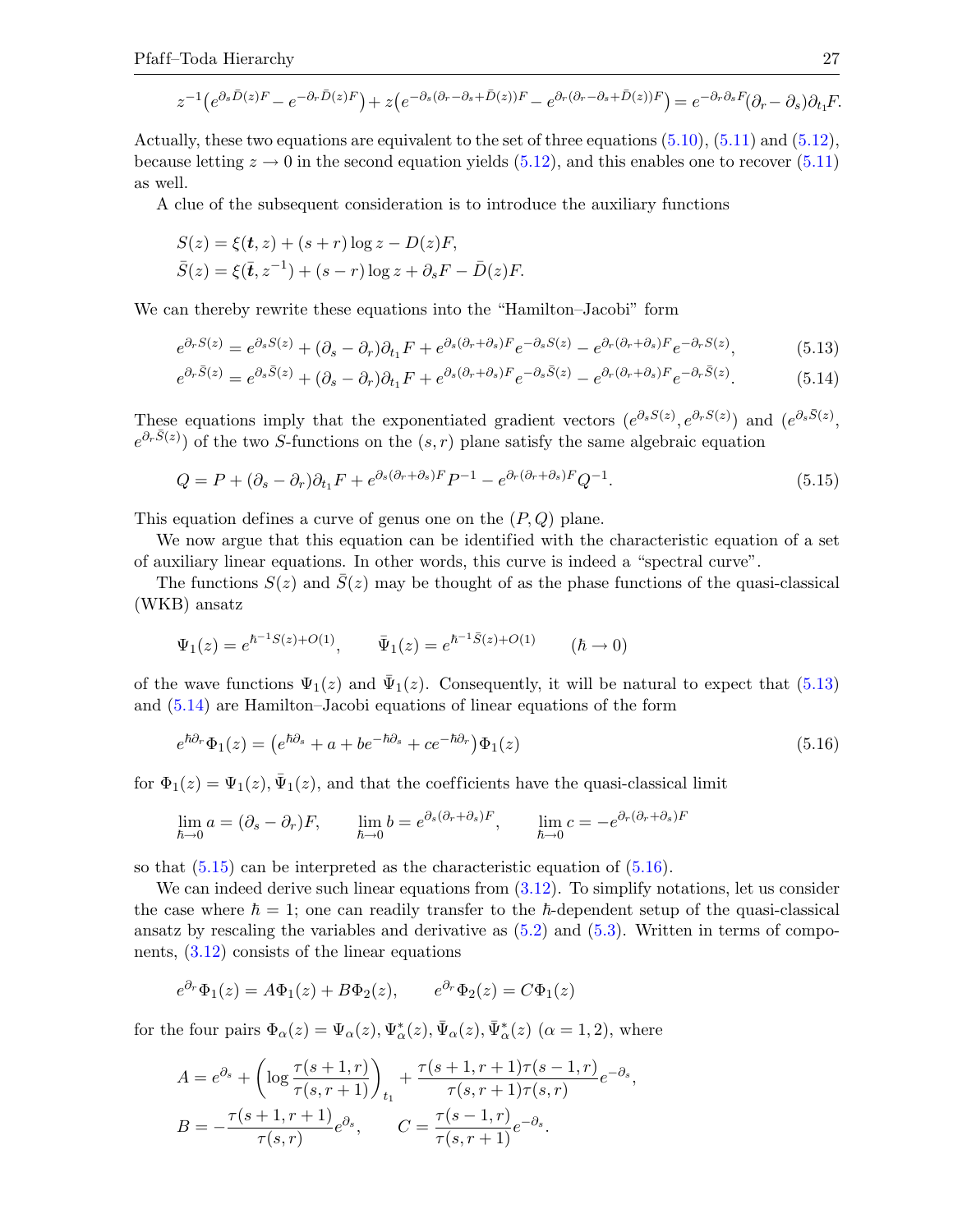The second equation implies that  $\Phi_1(z)$  and  $\Phi_2(z)$  are connected by the relation

$$
\Phi_2(z) = e^{-\partial_r} C \Phi_1(z) = \frac{\tau(s-1, r-1)}{\tau(s, r)} e^{-\partial_s - \partial_r} \Phi_1(z),
$$

which one can see from the definition  $(3.1)$  and  $(3.2)$  of the wave functions as well. Using this relation, we can eliminate  $\Phi_2(z)$  from the first equation and obtain the equation

$$
e^{\partial_r} \Phi_1(z) = (A + Be^{-\partial_r} C) \Phi_1(z).
$$

After some algebra, this equation boils down to  $(5.16)$ . Moreover, though we omit details, the coef ficients turn out to take such a form as

$$
a = \left(\log \frac{\tau(s+1,r)}{\tau(s,r+1)}\right)_{t_1}, \qquad b = \frac{\tau(s+1,r+1)\tau(s-1,r)}{\tau(s,r+1)\tau(s,r)},
$$

$$
c = -\frac{\tau(s+1,r+1)\tau(s,r-1)}{\tau(s+1,r)\tau(s,r)}.
$$

It is easy to see that these coefficients do have the anticipated quasi-classical limit.

The other auxiliary linear equations  $(3.13)$  and  $(3.14)$ , too, can be converted to scalar linear equations of the form

$$
\partial_{t_n} \Phi_1(z) = (A_n + B_n e^{-\partial_r} C) \Phi_1(z), \qquad \partial_{\bar{t}_n} \Phi_1(z) = (\bar{A}_n + \bar{B}_n e^{-\partial_r} C) \Phi_1(z).
$$

Note that the 2D difference operators

$$
K_n(e^{\partial_s}, e^{\partial_r}) = A_n + B_n e^{-\partial_r} C, \qquad \bar{K}_n(e^{\partial_s}, e^{\partial_r}) = \bar{A}_n + \bar{B}_n e^{-\partial_r} C
$$

show up on the right hand sides of these equations. Consequently, the S-functions  $S(z)$  and  $\overline{S}(z)$ satisfy the Hamilton–Jacobi equations

<span id="page-27-0"></span>
$$
\partial_{t_n} S(z) = K_n(e^{\partial_s S(z)}, e^{\partial_r S(z)}), \qquad \partial_{\bar{t}_n} S(z) = \bar{K}_n(e^{\partial_s S(z)}, e^{\partial_r S(z)}), \tag{5.17}
$$

<span id="page-27-1"></span>
$$
\partial_{t_n}\bar{S}(z) = K_n(e^{\partial_s\bar{S}(z)}, e^{\partial_r\bar{S}(z)}), \qquad \partial_{\bar{t}_n}\bar{S}(z) = \bar{K}_n(e^{\partial_s\bar{S}(z)}, e^{\partial_r\bar{S}(z)}).
$$
\n(5.18)

Those Hamilton–Jacobi equations and the constraints [\(5.13\)](#page-26-0) and [\(5.14\)](#page-26-1) may be thought of as defining "quasi-classical deformations" [\[28,](#page-33-20) [29\]](#page-33-21) of the spectral curve [\(5.15\)](#page-26-2).

#### 5.3 Comparison with DKP hierarchy

Let us compare the foregoing results with the case of the DKP hierarchy  $\left[1, 27\right]$  $\left[1, 27\right]$  $\left[1, 27\right]$ .

The situation of the DKP hierarchy is similar to the KP hierarchy rather than the Toda hierarchy. The role of the difference Fay identities  $(4.1)$ – $(4.6)$  are played by the differential Fay identities

<span id="page-27-3"></span><span id="page-27-2"></span>
$$
\frac{\tau(r, t + [\lambda^{-1}] + [\mu^{-1}])\tau(r, t)}{\tau(r, t + [\lambda^{-1}])\tau(r, t + [\mu^{-1}])} - \frac{1}{\lambda^2 \mu^2} \frac{\tau(r + 1, t + [\lambda^{-1}] + [\mu^{-1}])\tau(r - 1, t)}{\tau(r, t + [\lambda^{-1}])\tau(r, t + [\mu^{-1}])}
$$
\n
$$
= 1 - \frac{1}{\lambda - \mu} \partial_{t_1} \log \frac{\tau(r, t + [\lambda^{-1}])}{\tau(r, t + [\mu^{-1}])},
$$
\n
$$
\frac{\lambda^2}{\lambda - \mu} \frac{\tau(r - 1, t + [\lambda^{-1}])\tau(r, t + [\mu^{-1}])}{\tau(r, t + [\lambda^{-1}] + [\mu^{-1}])\tau(r - 1, t)} - \frac{\mu^2}{\lambda - \mu} \frac{\tau(r, t + [\lambda^{-1}])\tau(r - 1, t + [\mu^{-1}])}{\tau(r, t + [\lambda^{-1}] + [\mu^{-1}])\tau(r - 1, t)}
$$
\n
$$
= \lambda + \mu - \partial_{t_1} \log \frac{\tau(r, t + [\lambda^{-1}] + [\mu^{-1}])}{\tau(r - 1, t)}.
$$
\n(5.20)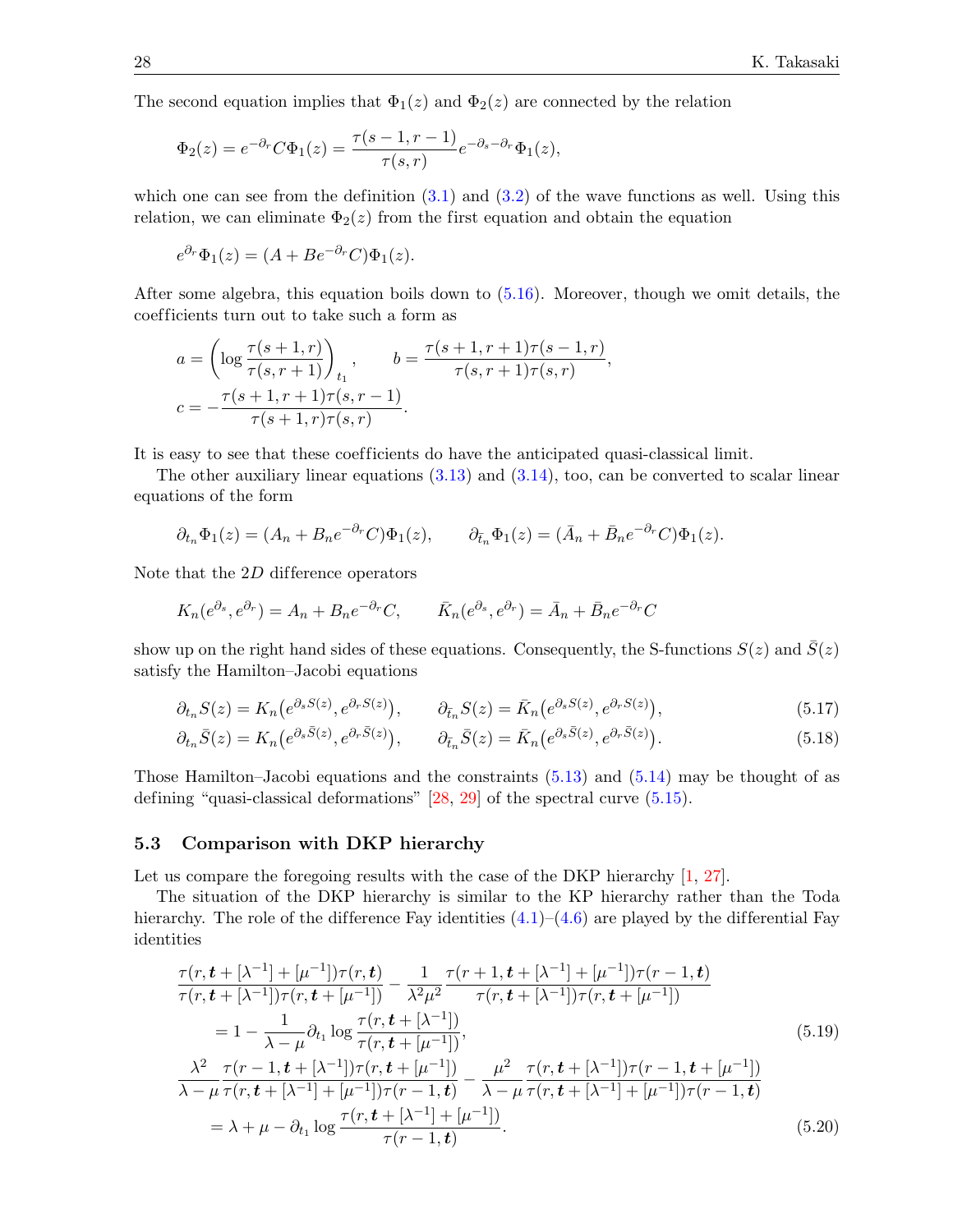In the dispersionless limit, they turn into the dispersionless Hirota equations

$$
e^{D(\lambda)D(\mu)F} - \lambda^{-2}\mu^{-2}e^{(\partial_r + D(\lambda))(\partial_r + D(\mu)F)} = 1 - \frac{\partial_{t_1}(D(\lambda) - D(\mu))F}{\lambda - \mu},\tag{5.21}
$$

<span id="page-28-1"></span><span id="page-28-0"></span>
$$
\frac{\lambda^2}{\lambda - \mu} e^{-D(\lambda)(\partial_r + D(\mu))F} - \frac{\mu^2}{\lambda - \mu} e^{-(\partial_r + D(\lambda))D(\mu)F} = \lambda + \mu - \partial_{t_1}(\partial_r + D(\lambda) + D(\mu))F
$$
(5.22)

for the F-function  $F(r, t)$ . The first equation [\(5.21\)](#page-28-0) resembles the dispersionless Hirota equation of the KP hierarchy.

It is convenient to introduce the S-function

$$
S(z) = \xi(t, z) + 2r \log z - D(z)F
$$

at this state. We can thereby rewrite  $(5.21)$  and  $(5.22)$  as

$$
e^{D(\lambda)D(\mu)F} (1 - e^{\partial_r^2 F - \partial_r S(\lambda) - \partial_r S(\mu)}) = \frac{\partial_1 S(\lambda) - \partial_1 S(\mu)}{\lambda - \mu},
$$
  

$$
\frac{e^{-D(\lambda)D(\mu)F}}{\lambda - \mu} (e^{\partial_r S(\lambda)} - e^{\partial_r S(\mu)}) = \partial_{t_1} S(\lambda) + \partial_{t_1} S(\mu) - \partial_r \partial_{t_1} F
$$

and eliminate  $e^{D(\lambda)D(\mu)F}$  from these two equations. This leads to the equality

$$
(\partial_{t_1} S(\lambda))^2 - (\partial_{t_1} \partial_r F)(\partial_{t_1} S(\lambda)) - e^{\partial_r S(\lambda)} - e^{\partial_r^2 F - \partial_r S(\lambda)}
$$
  
= 
$$
(\partial_{t_1} S(\mu))^2 - (\partial_{t_1} \partial_r F)(\partial_{t_1} S(\mu)) - e^{\partial_r S(\mu)} - e^{\partial_r^2 F - \partial_r S(\mu)},
$$

hence both hand sides are independent of  $\lambda$  and  $\mu$ . Letting  $\lambda, \mu \to \infty$ , we can determine this quantity explicitly. Thus we obtain the equation

<span id="page-28-2"></span>
$$
(\partial_{t_1} S(z))^2 - (\partial_{t_1} \partial_r F)(\partial_{t_1} S(z)) - e^{\partial_r S(z)} - e^{\partial_r^2 F - \partial_r S(z)}
$$
  
= 
$$
-2\partial_{t_1}^2 F + \frac{1}{2}\partial_{t_2}\partial_r F - \frac{1}{2}(\partial_{t_1}\partial_r F)^2.
$$
 (5.23)

In other words, the partially exponentiated gradient vector  $(\partial_{t_1}S(z), e^{\partial_rS(z)})$  of the S-function satisfies the algebraic equation

<span id="page-28-3"></span>
$$
p^{2} - (\partial_{t_{1}} \partial_{r} F)p - Q - e^{\partial_{r}^{2} F} Q^{-1} = -2\partial_{t_{1}}^{2} F + \frac{1}{2} \partial_{t_{2}} \partial_{r} F - \frac{1}{2} (\partial_{t_{1}} \partial_{r} F)^{2}
$$
(5.24)

of an elliptic curve on the  $(p, Q)$  plane. This curve was studied by Kodama and Pierce [\[27\]](#page-33-19) as an analogue of the spectral curve of the 1D Toda hierarchy.

[\(5.23\)](#page-28-2) and [\(5.24\)](#page-28-3) are the Hamilton–Jacobi and characteristic equations of a linear equation of the form

<span id="page-28-4"></span>
$$
e^{\hbar \partial_r} \Phi_1(z) = \left(\hbar^2 \partial_{t_1}^2 + \hbar a \partial_{t_1} + b + c e^{-\hbar \partial_r}\right) \Phi_1(z). \tag{5.25}
$$

We can derive this equation from one of auxiliary linear equations as follows. Let us again consider the case where  $\hbar = 1$ . As in the case of the Pfaff-Toda hierarchy, we can eliminate  $\Psi_2(z)$  and  $\Psi_2^*(z)$  from the auxiliary linear equation [\(A.7\)](#page-32-7) by the relation

$$
\Phi_2(z) = \frac{\tau(r-1)}{\tau(r)} e^{-\partial_r} \Phi_1(z)
$$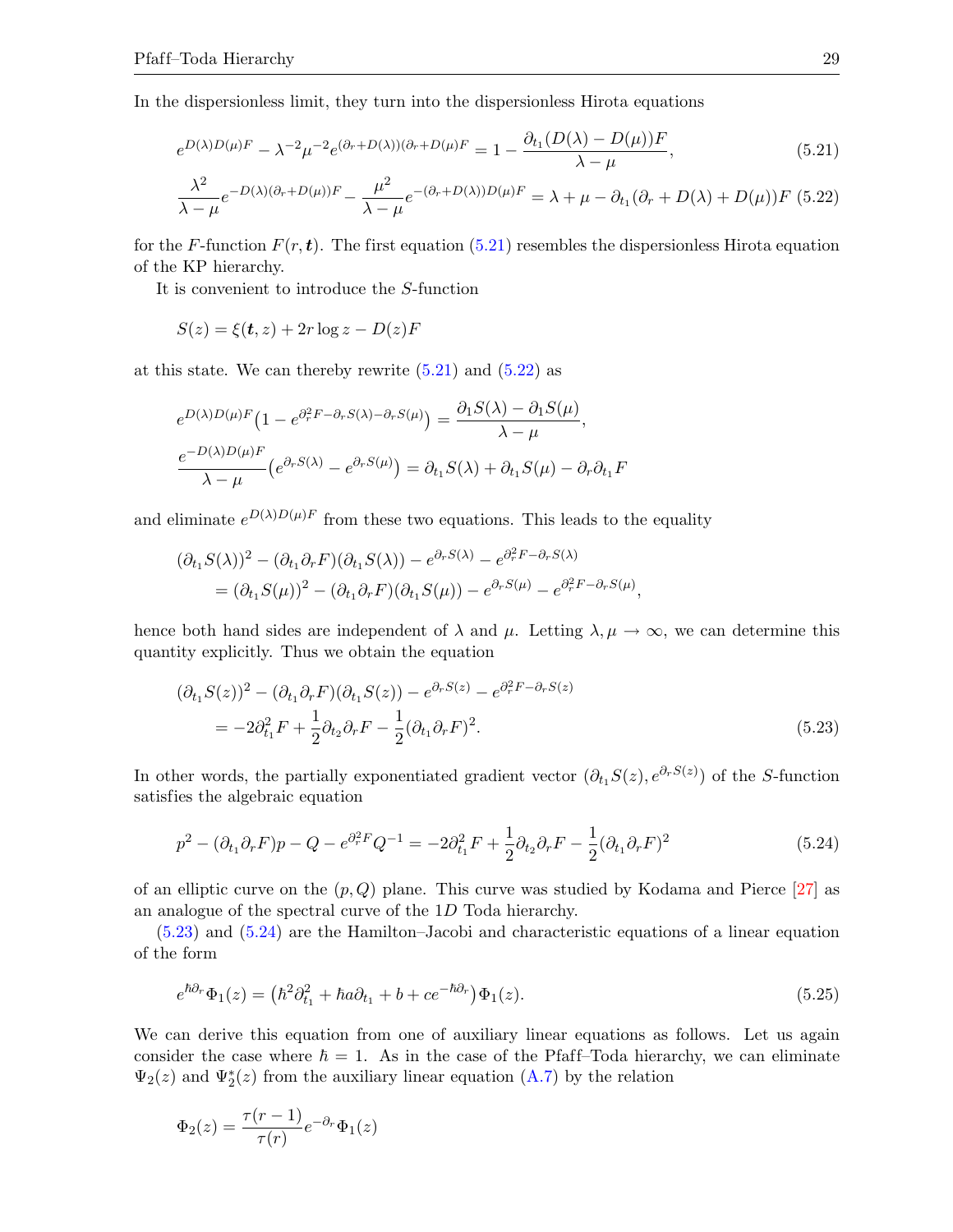that holds for  $\Phi_{\alpha}(z) = \Psi_{\alpha}(z), \Psi_{\alpha}^{*}(z)$  ( $\alpha = 1, 2$ ). The matrix equation [\(A.7\)](#page-32-7) thereby reduces to a scalar equation of the form  $(5.25)$  for  $\Phi_1(z) = \Psi_1(z), \Psi_1^*(z)$ . The coefficients a, b, c can be determined explicitly as

<span id="page-29-0"></span>
$$
a = -\left(\log \frac{\tau(r+1)}{\tau(r)}\right)_{t_1}, \qquad c = -\frac{\tau(r+1)\tau(r-1)}{\tau(r)^2},
$$
  
\n
$$
b = \frac{\tau(r+1)_{t_1t_1} - \tau(r+1)_{t_2}}{2\tau(r+1)} - \frac{\tau(r)_{t_1t_1} - \tau(r)_{t_2}}{2\tau(r)} - \left(\log \frac{\tau(r+1)}{\tau(r)}\right)_{t_1} (\log \tau(r))_{t_1} + 2(\log \tau(r))_{t_1t_1}.
$$
\n(5.26)

Rescaling the variables as  $(5.2)$ , one can correctly recover the coefficients of  $(5.23)$  and  $(5.24)$ in the quasi-classical limit:

$$
\lim_{\hbar \to 0} a = -\partial_{t_1} \partial_r F, \qquad \lim_{\hbar \to 0} c = -e^{\partial_r^2 F}, \qquad \lim_{\hbar \to 0} b = -\frac{1}{2} \partial_{t_2} \partial_r F + \frac{1}{2} (\partial_{t_1} \partial_r F)^2 + 2\partial_{t_1}^2 F.
$$

## 6 Conclusion

We have thus obtained the following equations that characterize various aspects of the Pfaff– Toda hierarchy:

- the algebraic constraints  $(3.6)$ ,  $(3.7)$  and the evolution equations  $(3.8)$ ,  $(3.10)$ ,  $(3.11)$  of the dressing operators,
- the auxiliary linear equations  $(3.12)$ – $(3.14)$ ,
- the difference Fay identities  $(4.1)$ – $(4.6)$ ,
- the generating functional expression  $(4.7)$ – $(4.10)$  of the auxiliary linear equations  $(3.13)$ and [\(3.14\)](#page-15-2),
- the dispersionless Hirota equations,  $(5.4)$ – $(5.9)$ ,
- the defining equation  $(5.15)$  of the elliptic spectral curve,
- the Hamilton–Jacobi equations  $(5.13)$ ,  $(5.14)$ ,  $(5.17)$  and  $(5.18)$ .

All these equations have counterparts in the DKP hierarchy. We have thus demonstrated that the Pfaff–Toda hierarchy is indeed a Toda version of the DKP hierarchy (or a Pfaffian version of the Toda hierarchy).

Actually, this is not the end of the story. Let us note a few open problems.

Firstly, although the other auxiliary linear equations [\(3.13\)](#page-15-1) and [\(3.14\)](#page-15-2) have been encoded to the difference Fay identities, the status of the remaining equation  $(3.12)$  is still obscure. Since its counterpart in the dispersionless limit are [\(5.13\)](#page-26-0) and [\(5.14\)](#page-26-1), and these equations are obtained from the dispersionless Hirota equations, it seems likely that [\(3.12\)](#page-15-3), too, can be derived from the dif ference Fay identities. Unfortunately, we have been unable to find a direct proof. If this conjecture is true, it leads to an important conclusion that the dif ference Fay identities are, on the whole, equivalent to the Pfaff-Toda hierarchy itself, as it is indeed the case for the KP hierarchy [\[1,](#page-32-0) [33\]](#page-33-25) and the Toda hierarchy [\[23\]](#page-33-15).

Secondly, very little is known about special solutions of the Pfaff–Toda hierarchy. Of course one can freely generate solutions by the fermionic formula. Finding an interesting class of solutions is, however, a nontrivial problem. A possible strategy will be to seek, again, for analogy with the DKP hierarchy.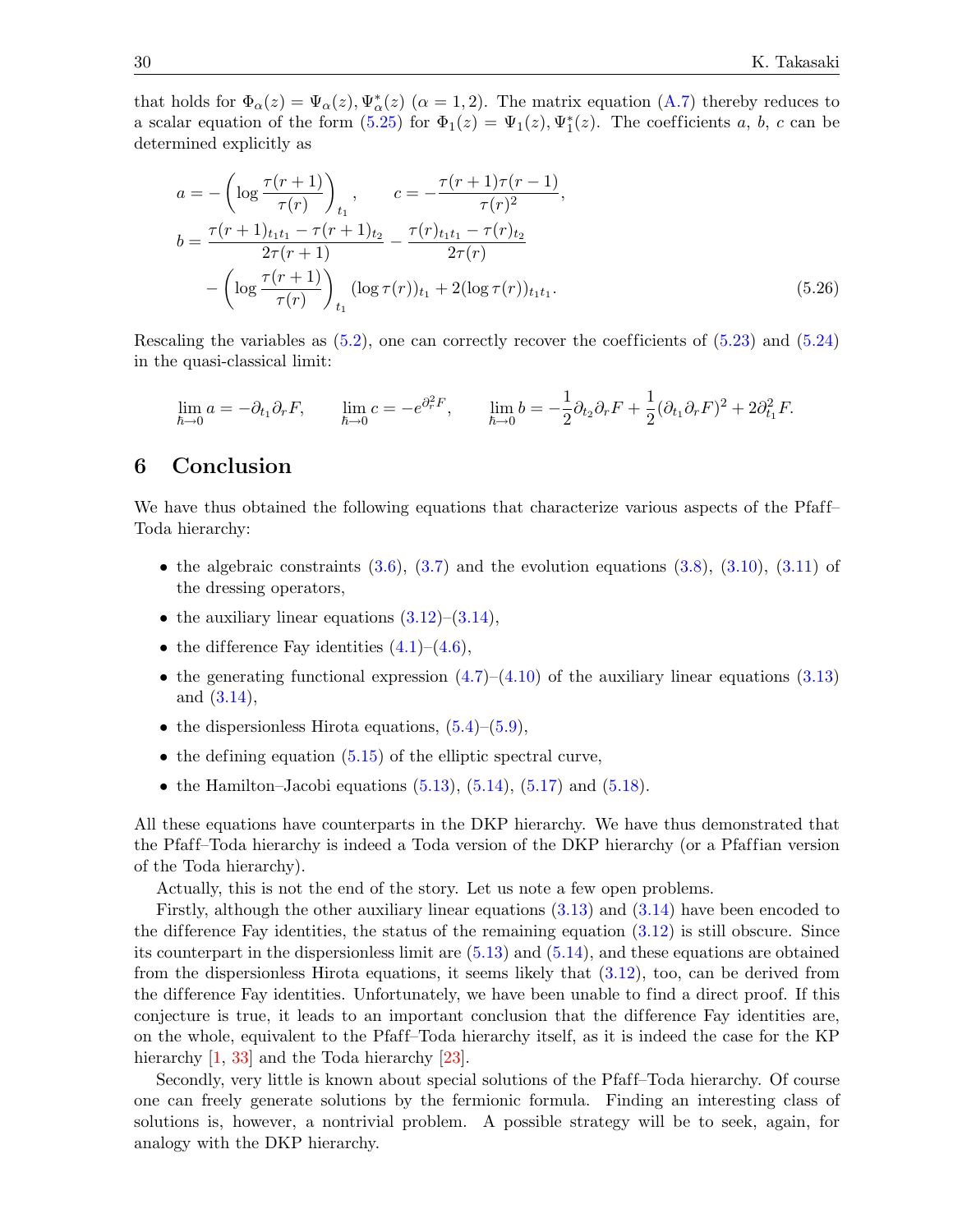# A Auxiliary linear problem of DKP hierarchy

The DKP hierarchy has a discrete variable r and a set of continuous variables  $\mathbf{t} = (t_1, t_2, \ldots)$ . The Tau function  $\tau = \tau(r, t)$  satisfies the bilinear equation

$$
\oint \frac{dz}{2\pi i} z^{2r'-2r} e^{\xi(t'-t,z)} \tau(r',t'-[z^{-1}])\tau(r,t+[z^{-1}]) \n+ \oint \frac{dz}{2\pi i} z^{2r-2r'-4} e^{\xi(t-t',z)} \tau(r'+1,t+[z^{-1}])\tau(r-1,t-[z^{-1}]) = 0.
$$
\n(A.1)

This bilinear equation can be converted to the Hirota form

$$
\sum_{n=0}^{\infty} h_n(-2a)h_{n+2r'-2r+1}(\tilde{D}_t)e^{\langle a,D_t\rangle}\tau(r,t)\cdot \tau(r',t)
$$

$$
+\sum_{n=0}^{\infty} h_n(2a)h_{n+2r-2r'-3}(-\tilde{D}_t)e^{\langle a,D_t\rangle}\tau(r-1,t)\cdot \tau(r'+1,t)=0
$$

with an infinite set of arbitrary constants  $a = (a_1, a_2, \ldots)$ . This is a generating functional expression of an infinite number of Hirota equations. The differential Fay identities [\(5.19\)](#page-27-2) and  $(5.20)$  can be derived by differentiating the bilinear equation by  $t_1$  and specializing the variables as follows:

- 1)  $t' = t + [\lambda^{-1}] + [\mu^{-1}], r' = r;$
- 2)  $t' = t + [\lambda^{-1}] [\mu^{-1}], r' = r 1.$

The bilinear equation  $(A.1)$  of the tau function leads to a set of bilinear equations for the wave functions

$$
\Psi_1(r, \mathbf{t}, z) = z^{2r} e^{\xi(\mathbf{t}, z)} \frac{\tau(r, \mathbf{t} - [z^{-1}])}{\tau(r, \mathbf{t})},
$$
\n
$$
\Psi_2(r, \mathbf{t}, z) = z^{2r-2} e^{\xi(\mathbf{t}, z)} \frac{\tau(r-1, \mathbf{t} - [z^{-1}])}{\tau(r, \mathbf{t})},
$$
\n
$$
\Psi_1^*(r, \mathbf{t}, z) = z^{-2r-2} e^{-\xi(\mathbf{t}, z)} \frac{\tau(r+1, \mathbf{t} + [z^{-1}])}{\tau(r, \mathbf{t})},
$$
\n
$$
\Psi_2^*(r, \mathbf{t}, z) = z^{-2r} e^{-\xi(\mathbf{t}, z)} \frac{\tau(r, \mathbf{t} + [z^{-1}])}{\tau(r, \mathbf{t})}.
$$

These bilinear equations can be cast into the matrix form

$$
\oint \frac{dz}{2\pi i} \Psi_{2\times 2}(r', t', z) \, ^t\Psi_{2\times 2}^*(r, t, z) = 0,\tag{A.2}
$$

<span id="page-30-1"></span><span id="page-30-0"></span>,

where

$$
\Psi_{2\times 2}(r,\boldsymbol{t},z)=\left(\begin{array}{cc}\Psi_1(r,\boldsymbol{t},z)&\Psi_1^*(r,\boldsymbol{t},z)\\ \Psi_2(r,\boldsymbol{t},z)&\Psi_2^*(r,\boldsymbol{t},z)\end{array}\right),\qquad \Psi_{2\times 2}^*(r,\boldsymbol{t},z)=\left(\begin{array}{cc}\Psi_1^*(r,\boldsymbol{t},z)&\Psi_1(r,\boldsymbol{t},z)\\ \Psi_2^*(r,\boldsymbol{t},z)&\Psi_2(r,\boldsymbol{t},z)\end{array}\right).
$$

The wave functions are associated with dressing operators of the form

$$
W_1 = 1 + \sum_{n=1}^{\infty} w_{1n} \partial_{t_1}^{-n}, \qquad V_1 = \sum_{n=0}^{\infty} v_{1n} (-\partial_{t_1})^{-n-2},
$$
  

$$
W_2 = \sum_{n=0}^{\infty} w_{2n} \partial_{t_1}^{-n-2}, \qquad V_2 = 1 + \sum_{n=1}^{\infty} v_{2n} (-\partial_{t_1})^{-n}.
$$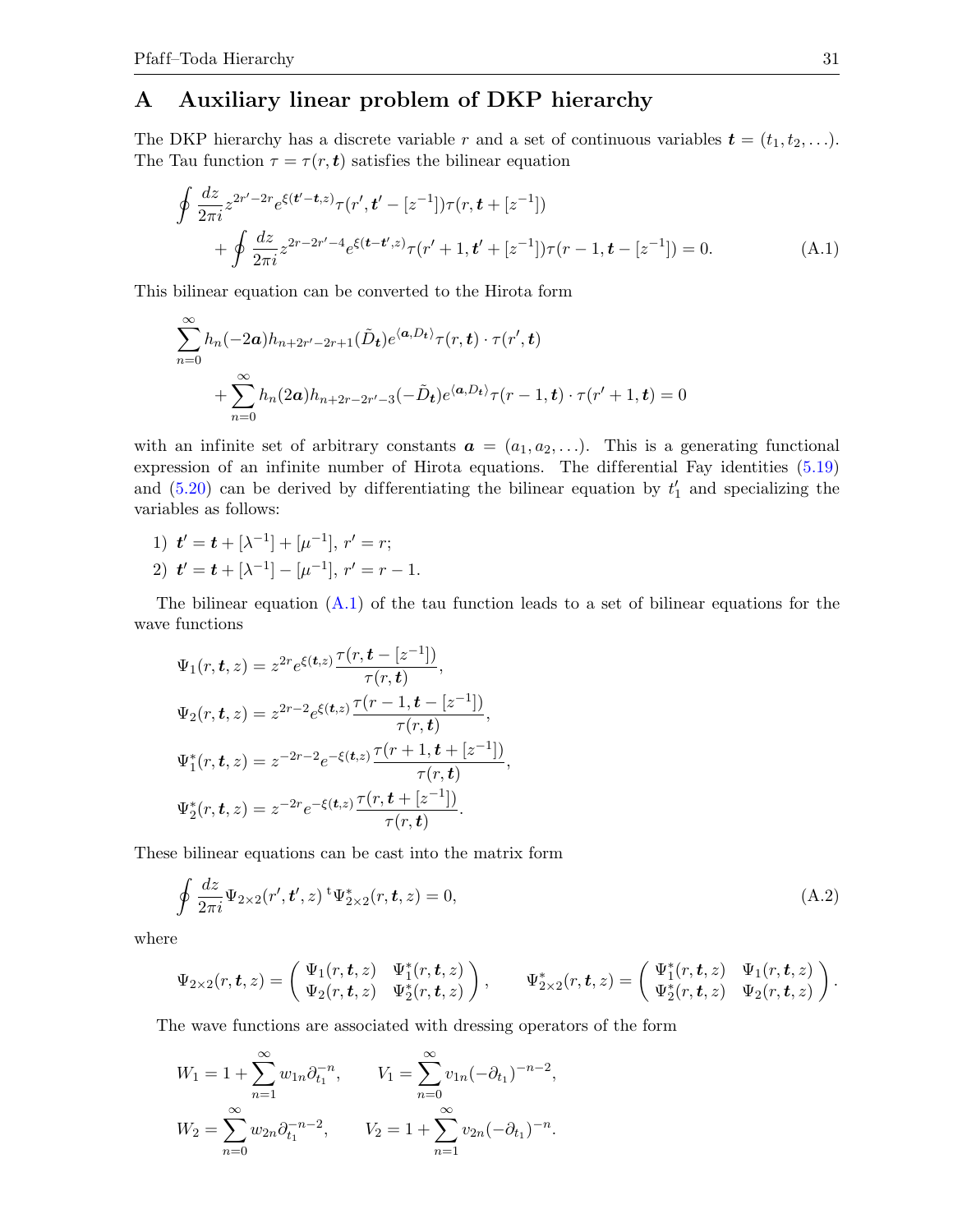The coefficients are determined by Laurent expansion of the tau-quotient in the wave functions as

$$
\frac{\tau(r, \mathbf{t} - [z^{-1}])}{\tau(r, \mathbf{t})} = 1 + \sum_{n=1}^{\infty} w_{1n} z^{-n}, \qquad \frac{\tau(r+1, \mathbf{t} + [z^{-1}])}{\tau(r, \mathbf{t})} = \sum_{n=0}^{\infty} v_{1n} z^{-n},
$$

$$
\frac{\tau(r-1, \mathbf{t} - [z^{-1}])}{\tau(r, \mathbf{t})} = \sum_{n=0}^{\infty} w_{2n} z^{-n}, \qquad \frac{\tau(r, \mathbf{t} + [z^{-1}])}{\tau(r, \mathbf{t})} = 1 + \sum_{n=1}^{\infty} v_{2n} z^{-n}.
$$

The wave functions are thereby expressed as

$$
\Psi_{\alpha}(r, \mathbf{t}, z) = W_{\alpha} z^{2r} e^{\xi(\mathbf{t}, z)}, \qquad \Psi_{\alpha}^{*}(r, \mathbf{t}, z) = V_{\alpha} z^{-2r} e^{-\xi(\mathbf{t}, z)}
$$

for  $\alpha = 1, 2$ .

Various equations for the dressing operators can be derived from this bilinear equation. A technical clue is an analogue of  $(3.4)$  for pseudo-differential operators  $[30, 31, 32]$  $[30, 31, 32]$  $[30, 31, 32]$  $[30, 31, 32]$  $[30, 31, 32]$ . For a pair of pseudo-dif ferential operators of the form

$$
P = \sum_{n=-\infty}^{\infty} p_n(x) \partial_x^n, \qquad Q = \sum_{n=-\infty}^{\infty} q_n(x) \partial_x^n,
$$

let  $\Psi(x, z)$  and  $\Phi(x, z)$  denote the wave functions

$$
\Psi(x, z) = Pe^{xz} = \sum_{n=-\infty}^{\infty} p_n(x) z^n e^{xz}, \qquad \Phi(x, z) = Qe^{-xz} = \sum_{n=-\infty}^{\infty} q_n(x) (-z)^n e^{-xz}.
$$

Moreover, let  $P^*$  denote the formal adjoint

$$
P^* = \sum_{n=-\infty}^{\infty} (-\partial_x)^n p_n(x).
$$

Then one has the identity

<span id="page-31-0"></span>
$$
\oint \frac{dz}{2\pi i} \Psi(x', z) \Phi(x, z) = \sum_{k=0}^{\infty} (PQ^*)_{-k-1} \frac{(x'-x)^k}{k!} = -\sum_{k=0}^{\infty} (QP^*)_{-k-1} \frac{(x-x')^k}{k!},
$$
(A.3)

where ( )<sub>-k-1</sub> stands for the coefficient of  $\partial_x^{-k-1}$  of a pseudo-differential operator.

With the aid of this formula  $(A.3)$ , one can derive the algebraic constraint

<span id="page-31-1"></span>
$$
\left(\begin{array}{cc} W_1 & V_1 \\ W_2 & V_2 \end{array}\right)^* = \left(\begin{array}{cc} 0 & 1 \\ -1 & 0 \end{array}\right) \left(\begin{array}{cc} W_1 & V_1 \\ W_2 & V_2 \end{array}\right)^{-1} \left(\begin{array}{cc} 0 & -1 \\ 1 & 0 \end{array}\right),\tag{A.4}
$$

the discrete evolution equation

<span id="page-31-2"></span>
$$
\begin{pmatrix}\nW_1(r+1) & V_1(r+1) \\
W_2(r+1) & V_2(r+1)\n\end{pmatrix}\n\begin{pmatrix}\n\partial_{t_1}^2 & 0 \\
0 & \partial_{t_1}^{-2}\n\end{pmatrix} =\n\begin{pmatrix}\nA & B \\
C & 0\n\end{pmatrix}\n\begin{pmatrix}\nW_1 & V_1 \\
W_2 & V_2\n\end{pmatrix}
$$
\n(A.5)

and the continuous evolution equations

<span id="page-31-3"></span>
$$
\begin{pmatrix}\nW_{1,t_n} + W_1 \partial_{t_1} & V_{1,t_n} - V_2(-\partial_{t_1})^n \\
W_{2,t_n} + W_2 \partial_{t_1} & V_{2,t_n} - V_2(-\partial_{t_1})^n\n\end{pmatrix} = \begin{pmatrix}\nA_n & B_n \\
C_n & D_n\n\end{pmatrix} \begin{pmatrix}\nW_1 & V_1 \\
W_2 & V_2\n\end{pmatrix}
$$
\n(A.6)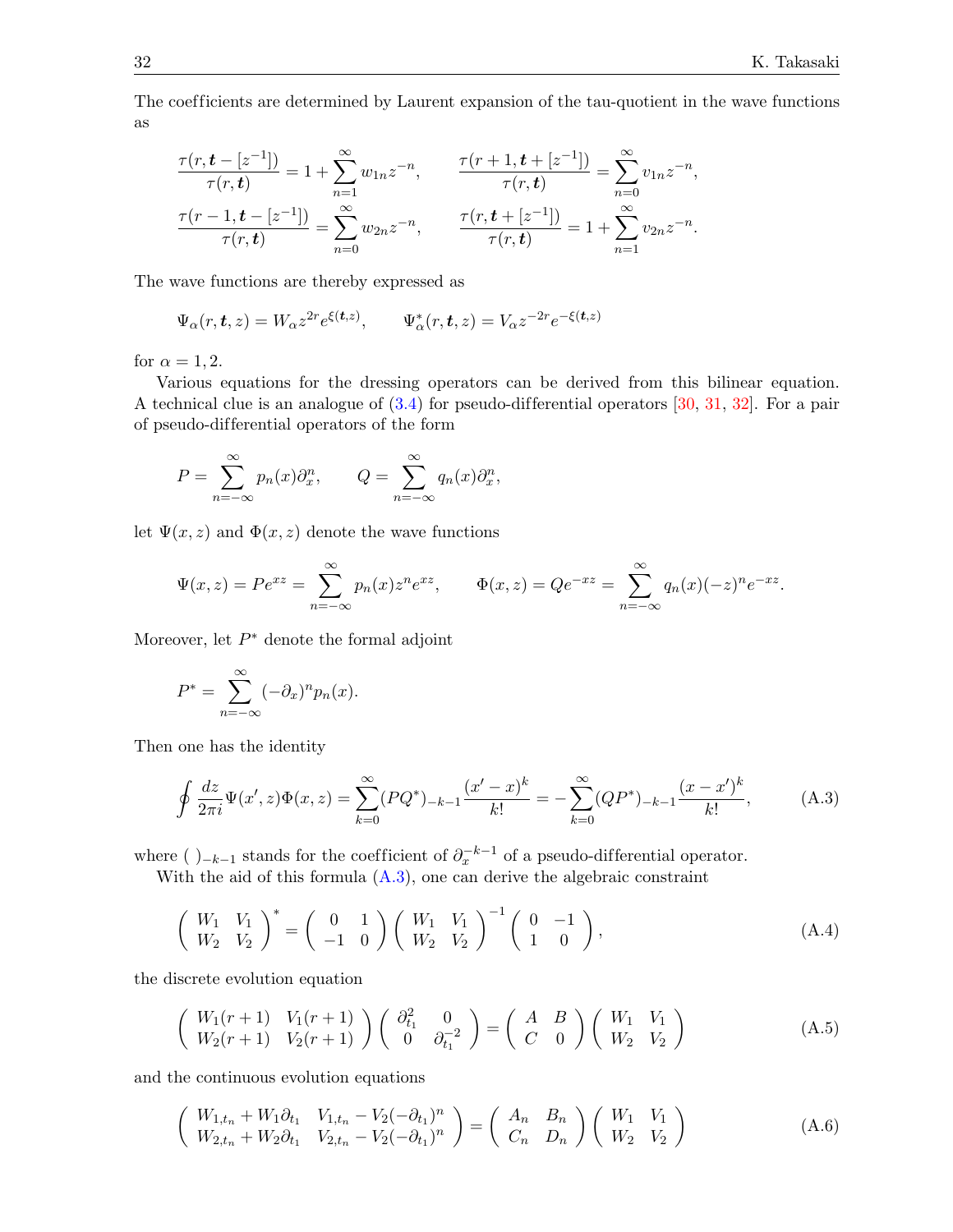from the bilinear equation  $(A.2)$  of the wave functions. Here  $A, B, C$  are differential operators of the form

$$
A = \partial_{t_1}^2 + a\partial_{t_1} + b
$$
,  $B = -\frac{\tau(r+1)}{\tau(r)}$ ,  $C = \frac{\tau(r)}{\tau(r+1)}$ ,

where a and b are the same quantities as shown in  $(5.26)$ .  $A_n$ ,  $B_n$ ,  $C_n$  are given by

$$
A_n = (W_1 \partial_{t_1}^n V_2^* + V_1(-\partial_{t_1})^n W_2^*)_{\geq 0}, \qquad B_n = -(W_1 \partial_{t_1}^n V_1^* + V_1(-\partial_{t_1})^n W_1^*)_{\geq 0},
$$
  
\n
$$
C_n = (W_2 \partial_{t_1}^n V_2^* + V_2(-\partial_{t_1})^n W_2^*)_{\geq 0}, \qquad D_n = -(W_2 \partial_{t_1}^n V_1^* + V_2(-\partial_{t_1})^n W_1^*)_{\geq 0},
$$

where ( $\rangle_{\geq 0}$  stands for the projection onto nonnegative powers of  $\partial_{t_1}$ . These operators satisfy the algebraic relations

$$
A_n^* = -D_n, \qquad B_n^* = B_n, \qquad C_n^* = C_n, \qquad D_n^* = -A_n,
$$

which may be thought of as Lie algebraic counterparts of the constraint  $(A.4)$  for the dressing operators. This algebraic structure is generalized by Kac and van de Leur [\[3\]](#page-32-2) to multicomponent hierarchies. Let us mention that these algebraic relations among  $A_n$ ,  $B_n$ ,  $C_n$ ,  $D_n$  are also derived by Kakei [\[9\]](#page-33-1) in a inverse scattering formalism.

The evolution equations  $(A.5)$  and  $(A.6)$  can be readily converted to the evolution equations

<span id="page-32-7"></span>
$$
e^{\partial_r} \begin{pmatrix} \Psi_1 & \Psi_1^* \\ \Psi_2 & \Psi_2^* \end{pmatrix} = \begin{pmatrix} A & B \\ C & 0 \end{pmatrix} \begin{pmatrix} \Psi_1 & \Psi_1^* \\ \Psi_2 & \Psi_2^* \end{pmatrix}
$$
 (A.7)

and

$$
\partial_{t_n} \left( \begin{array}{cc} \Psi_1 & \Psi_1^* \\ \Psi_2 & \Psi_2^* \end{array} \right) = \left( \begin{array}{cc} A_n & B_n \\ C_n & D_n \end{array} \right) \left( \begin{array}{cc} \Psi_1 & \Psi_1^* \\ \Psi_2 & \Psi_2^* \end{array} \right),\tag{A.8}
$$

for the wave functions.

#### Acknowledgements

The author is grateful to Ralf Willox and Saburo Kakei for useful information and comments. This work is partly supported by Grant-in-Aid for Scientific Research No. 19540179 and No. 21540218 from the Japan Society for the Promotion of Science.

## References

- <span id="page-32-0"></span>[1] Takasaki K., Differential Fay identities and auxiliary linear problem of integrable hierarchies, [arXiv:0710.5356.](http://arxiv.org/abs/0710.5356)
- <span id="page-32-1"></span>[2] Jimbo M., Miwa T., Soliton equations and infinite dimensional Lie algebras, [Publ. Res. Inst. Math. Sci.](http://dx.doi.org/10.2977/prims/1195182017) 19 (1983), 943–1001.
- <span id="page-32-2"></span>[3] Kac V., van de Leur J., The geometry of spinors and the multicomponent BKP and DKP hierarchies, in The Bispectral Problem (Montreal, PQ, 1997), CRM Proc. Lecture Notes, Vol. 14, Amer. Math. Soc., Providence, RI, 1998, 159–202, [solv-int/9706006.](http://arxiv.org/abs/solv-int/9706006)
- <span id="page-32-3"></span>[4] Hirota R., Ohta Y., Hierarchies of coupled soliton equations. I, [J. Phys. Soc. Japan](http://dx.doi.org/10.1143/JPSJ.60.798) 60 (1991), 798–809.
- <span id="page-32-4"></span>[5] Adler M., Horozov E., van Moerbeke P., The Pfaff lattice and skew-orthogonal polynomials, [Internat. Math.](http://dx.doi.org/10.1155/S107379289900029X) [Res. Notices](http://dx.doi.org/10.1155/S107379289900029X) 1999 (1999), no. 11, 569–588, [solv-int/9903005.](http://arxiv.org/abs/solv-int/9903005)
- <span id="page-32-5"></span>[6] Adler M., Shiota T., van Moerbeke P., Pfaff  $\tau$ -functions, *[Math. Ann.](http://dx.doi.org/10.1007/s002080200000)* **322** (2002), 423–476, [solv-int/9909010.](http://arxiv.org/abs/solv-int/9909010)
- <span id="page-32-6"></span>[7] Adler M., van Moerbeke P., Toda versus Pfaff lattice and related polynomials, [Duke Math. J.](http://dx.doi.org/10.1215/S0012-9074-02-11211-3) 112 (2002), 1–58.